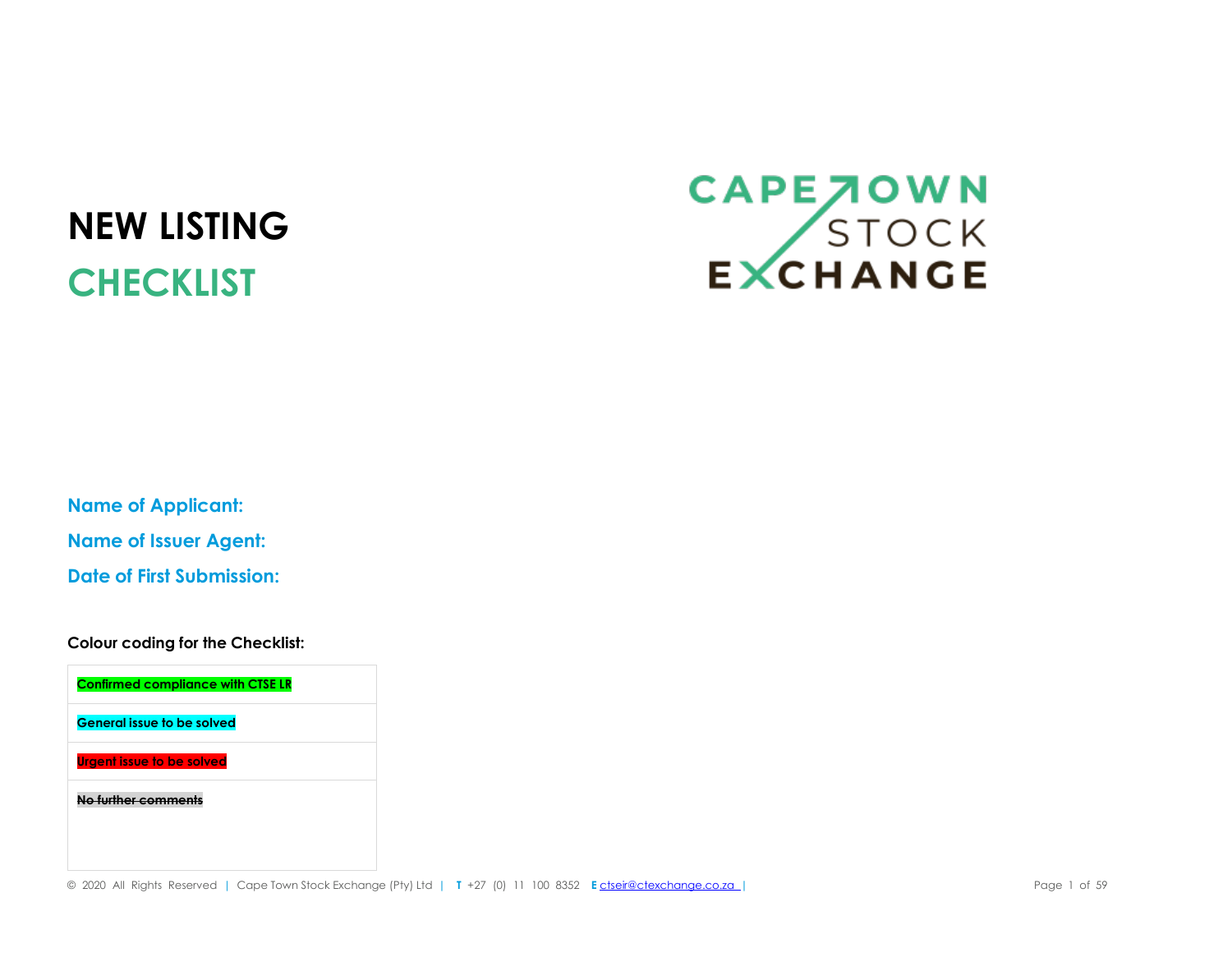| <b>General Information:</b>            |  |
|----------------------------------------|--|
| <b>Company Name</b>                    |  |
| <b>Company Registration Number</b>     |  |
| <b>Registered address</b>              |  |
| <b>Issuer Agent</b>                    |  |
| <b>Reporting Accountant</b>            |  |
| <b>ISIN</b>                            |  |
| <b>Alpha Code</b>                      |  |
| <b>Short Name</b>                      |  |
| <b>Long Name</b>                       |  |
| <b>Primary Exchange</b>                |  |
| The Issuer's Website                   |  |
| <b>Authorised Share Capital</b>        |  |
| <b>Issued Share Capital</b>            |  |
| <b>Treasury Shares</b>                 |  |
| Year-end                               |  |
| <b>Proposed Listing Date</b>           |  |
| <b>Restrictions on transferability</b> |  |
| MOI approved by CTSE IRD               |  |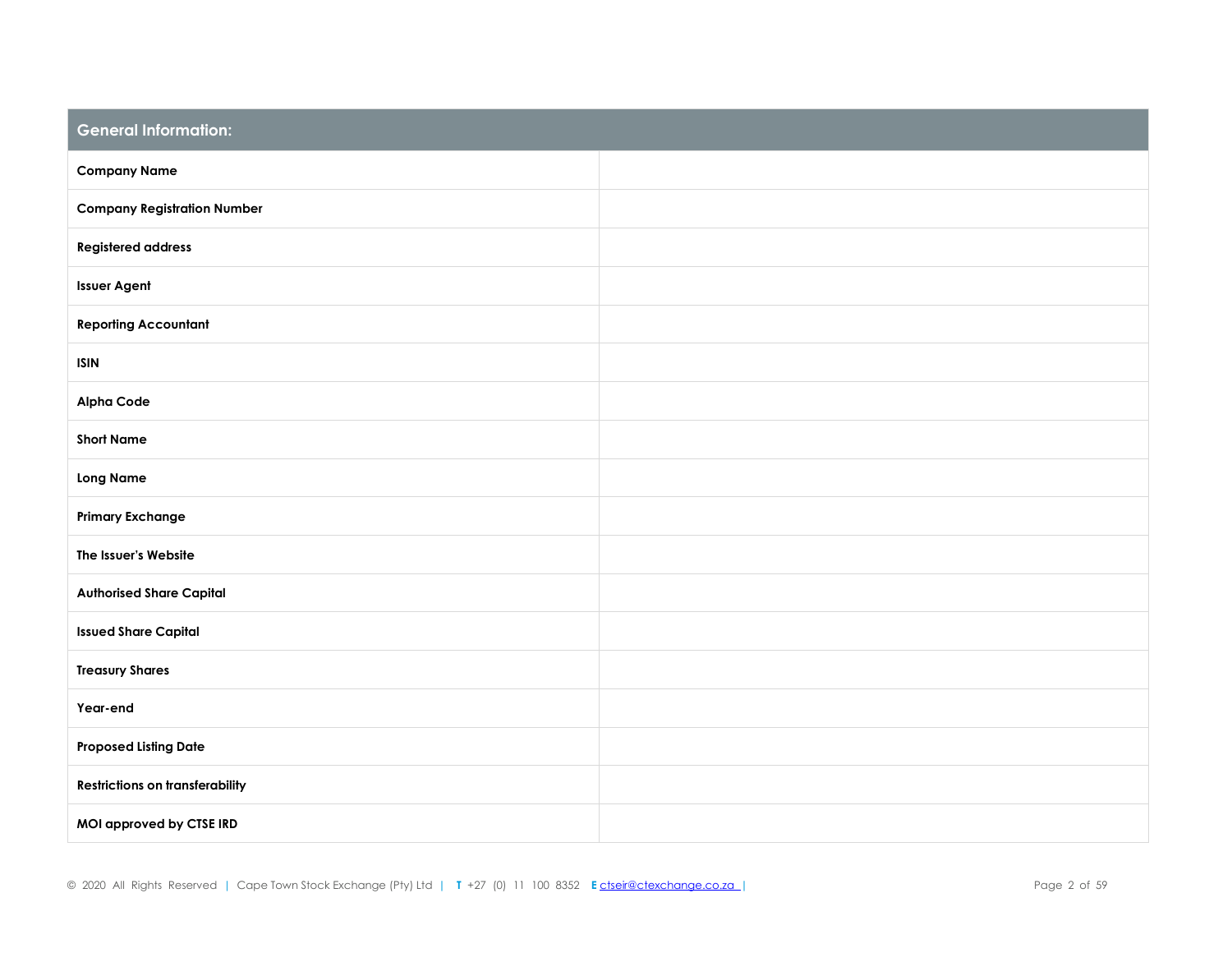| <b>Excon Approval</b>    |  |
|--------------------------|--|
| <b>Directors</b>         |  |
| <b>Company Secretary</b> |  |
|                          |  |

|                | <b>General Comments:</b>             |                              |                      |  |  |  |  |  |  |
|----------------|--------------------------------------|------------------------------|----------------------|--|--|--|--|--|--|
| $\#$           | <b>CTSE Initial General Comments</b> | <b>Issuer Agent Response</b> | <b>CTSE Response</b> |  |  |  |  |  |  |
| $\mathbf{1}$ . |                                      |                              |                      |  |  |  |  |  |  |
| 2.             |                                      |                              |                      |  |  |  |  |  |  |
| 3.             |                                      |                              |                      |  |  |  |  |  |  |
| 4.             |                                      |                              |                      |  |  |  |  |  |  |
| 5.             |                                      |                              |                      |  |  |  |  |  |  |
| 6.             |                                      |                              |                      |  |  |  |  |  |  |
| 7.             |                                      |                              |                      |  |  |  |  |  |  |
| 8.             |                                      |                              |                      |  |  |  |  |  |  |
| 9.             |                                      |                              |                      |  |  |  |  |  |  |
| 10.            |                                      |                              |                      |  |  |  |  |  |  |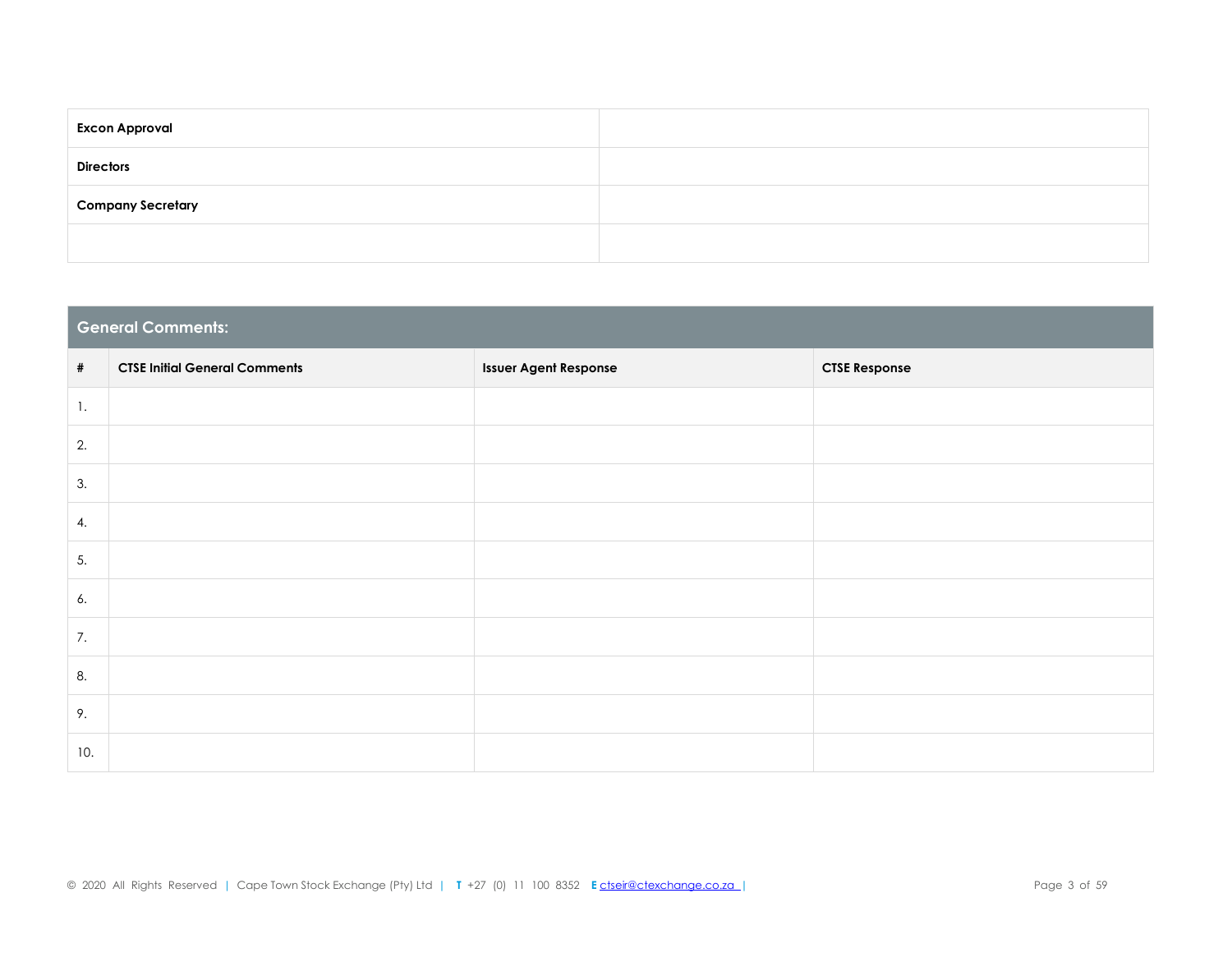|                | Documents outstanding:       |  |  |  |  |  |  |
|----------------|------------------------------|--|--|--|--|--|--|
|                | <b>Documents outstanding</b> |  |  |  |  |  |  |
| $\mathbf{1}$ . |                              |  |  |  |  |  |  |
| 2.             |                              |  |  |  |  |  |  |
| 3.             |                              |  |  |  |  |  |  |
| 4.             |                              |  |  |  |  |  |  |
| 5.             |                              |  |  |  |  |  |  |
| 6.             |                              |  |  |  |  |  |  |
| 7.             |                              |  |  |  |  |  |  |
| 8.             |                              |  |  |  |  |  |  |
| 9.             |                              |  |  |  |  |  |  |
| 10.            |                              |  |  |  |  |  |  |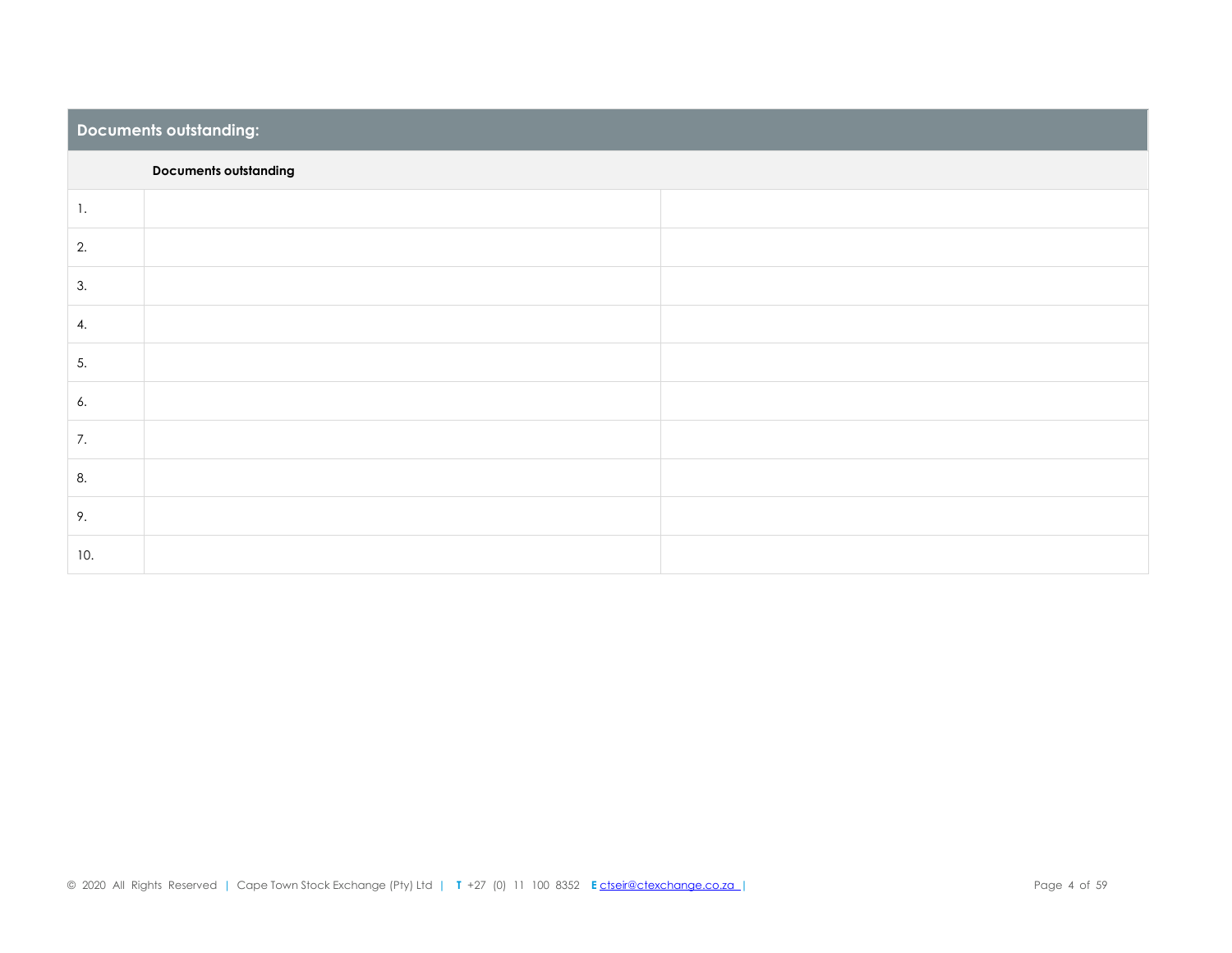## **CTSE LR Section 7: Application process requirements**

| <b>CTSE</b><br><b>LR Ref</b> | <b>Requirement Description</b>                | <b>Detailed Requirement</b>                                                                                                                                                                                                                                                                                                                                                                                                                                                                                                                                                                                                                                                                                                                                                  | <b>ISSUER AGENT</b><br><b>REFERENCE TO</b><br><b>LISTING</b><br><b>PARTICULARS</b><br><b>INDICATING</b><br><b>COMPLIANCE</b> | <b>IRD 1ST SUBMISSION</b><br><b>COMMENTS</b> | <b>ISSUER AGENT</b><br><b>RESPONSE</b> | <b>IRD 2ND</b><br><b>SUBMISSION</b><br><b>COMMENTS</b> | <b>ISSUER AGENT</b><br><b>RESPONSE</b> |
|------------------------------|-----------------------------------------------|------------------------------------------------------------------------------------------------------------------------------------------------------------------------------------------------------------------------------------------------------------------------------------------------------------------------------------------------------------------------------------------------------------------------------------------------------------------------------------------------------------------------------------------------------------------------------------------------------------------------------------------------------------------------------------------------------------------------------------------------------------------------------|------------------------------------------------------------------------------------------------------------------------------|----------------------------------------------|----------------------------------------|--------------------------------------------------------|----------------------------------------|
| 7.7                          | Draft formal application<br>Form (Appendix 1) | An Issuer wishing to apply for Listing of<br>any of its Securities must file a draft<br>formal application for Listing in the<br>form set out in Appendix 1 and the<br>initial application documents as set in<br>Requirement 7.10 with IRD.<br>An application for listing shall initially<br>be considered by the IRD in<br>accordance with the timelines<br>published from time to time and<br>available on the CTSE Website.<br>The Applicant must lodge the final<br>application documents set out below<br>in Requirement Error! Reference<br>source not found. with IRD in<br>accordance with the published<br>timelines.<br>IRD shall then refer the application to<br>the IRC and advise the IRC of the<br>eligibility and suitability of the Issuer for<br>Listing. |                                                                                                                              |                                              |                                        |                                                        |                                        |
|                              | <b>Initial application</b><br>documents       |                                                                                                                                                                                                                                                                                                                                                                                                                                                                                                                                                                                                                                                                                                                                                                              |                                                                                                                              |                                              |                                        |                                                        |                                        |
| 7.10                         | Initial application<br>documents              | The following documents (wherever<br>relevant) (the "initial application<br>documents") are to be reviewed by<br>IRD. The initial application documents<br>must be submitted to IRD at the same<br>time as the draft formal application<br>for Listing are submitted in                                                                                                                                                                                                                                                                                                                                                                                                                                                                                                      |                                                                                                                              |                                              |                                        |                                                        |                                        |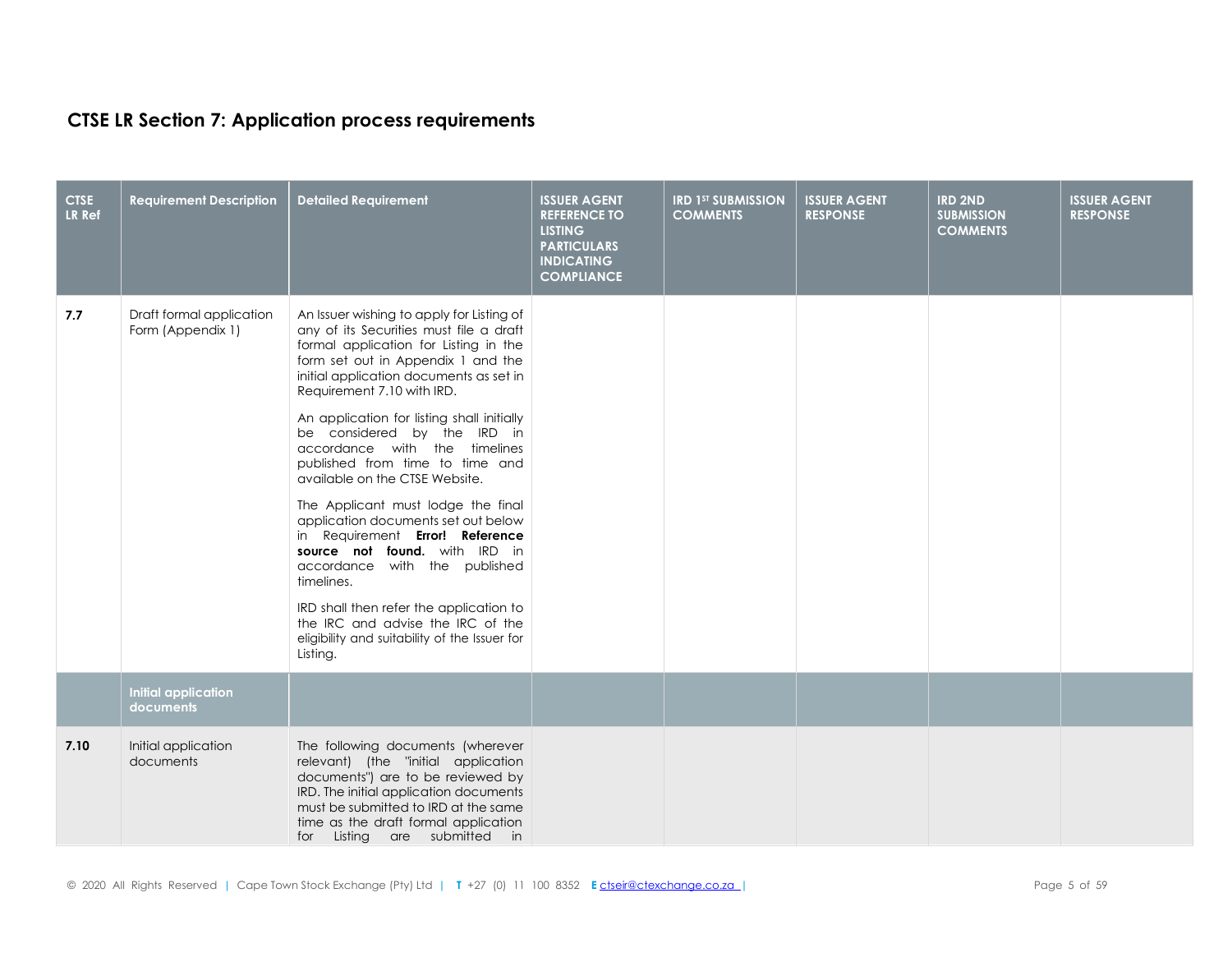| <b>CTSE</b><br>LR Ref | <b>Requirement Description</b>                                  | <b>Detailed Requirement</b>                                                                                                                                                                                                                                       | <b>ISSUER AGENT</b><br><b>REFERENCE TO</b><br><b>LISTING</b><br><b>PARTICULARS</b><br><b>INDICATING</b><br><b>COMPLIANCE</b> | <b>IRD 1ST SUBMISSION</b><br><b>COMMENTS</b> | <b>ISSUER AGENT</b><br><b>RESPONSE</b> | <b>IRD 2ND</b><br><b>SUBMISSION</b><br><b>COMMENTS</b> | <b>ISSUER AGENT</b><br><b>RESPONSE</b> |
|-----------------------|-----------------------------------------------------------------|-------------------------------------------------------------------------------------------------------------------------------------------------------------------------------------------------------------------------------------------------------------------|------------------------------------------------------------------------------------------------------------------------------|----------------------------------------------|----------------------------------------|--------------------------------------------------------|----------------------------------------|
|                       |                                                                 | accordance with Requirement 7.7<br>The initial application documents<br>comprise:                                                                                                                                                                                 |                                                                                                                              |                                              |                                        |                                                        |                                        |
| 7.10.1                | Listing Particulars (Draft)                                     | The draft Listing Particulars (or the<br>Prospectus where such Prospectus<br>complies with the contents<br>requirements of the Listing<br>Particulars) marked in the margin to<br>indicate where the relevant items<br>from Chapter 9 have been met;              |                                                                                                                              |                                              |                                        |                                                        |                                        |
| 7.10.2                | Certified<br>Mol/Constitution<br>(Compliant with<br>Appendix 5) | An up to date certified copy of the<br>Constitution, unless previously<br>supplied in the case of a Listed Issuer,<br>which must comply with Appendix 5<br>and which are marked in the margin<br>to indicate where the provisions of<br>Appendix 5 have been met; |                                                                                                                              |                                              |                                        |                                                        |                                        |
| 7.10.3                | Confirmation of Listing<br>Fee payment                          | Confirmation that the Listing fee<br>which fees are published and<br>available on the CTSE website,<br>www.CTSE.co.za, per Appendix 7,<br>willbe paid upon receipt of the CTSE<br>invoice being issued;                                                           |                                                                                                                              |                                              |                                        |                                                        |                                        |
| 7.10.4                | Formal Notice (Draft) - (If<br>Applicable)                      | A draft of the Formal Notice, where<br>applicable;                                                                                                                                                                                                                |                                                                                                                              |                                              |                                        |                                                        |                                        |
| 7.10.5                | Subscription / Sale<br>Purchase Form (Draft)                    | A draft of any application form to<br>subscribe or purchase the Securities<br>for which Listing is sought;                                                                                                                                                        |                                                                                                                              |                                              |                                        |                                                        |                                        |
| 7.10.6                | Statement of Adjustment<br>of Accounting Report                 | Where the Listing Particulars contain<br>an Accountant's Report, 1 (one)<br>copy of a draft of any statement of                                                                                                                                                   |                                                                                                                              |                                              |                                        |                                                        |                                        |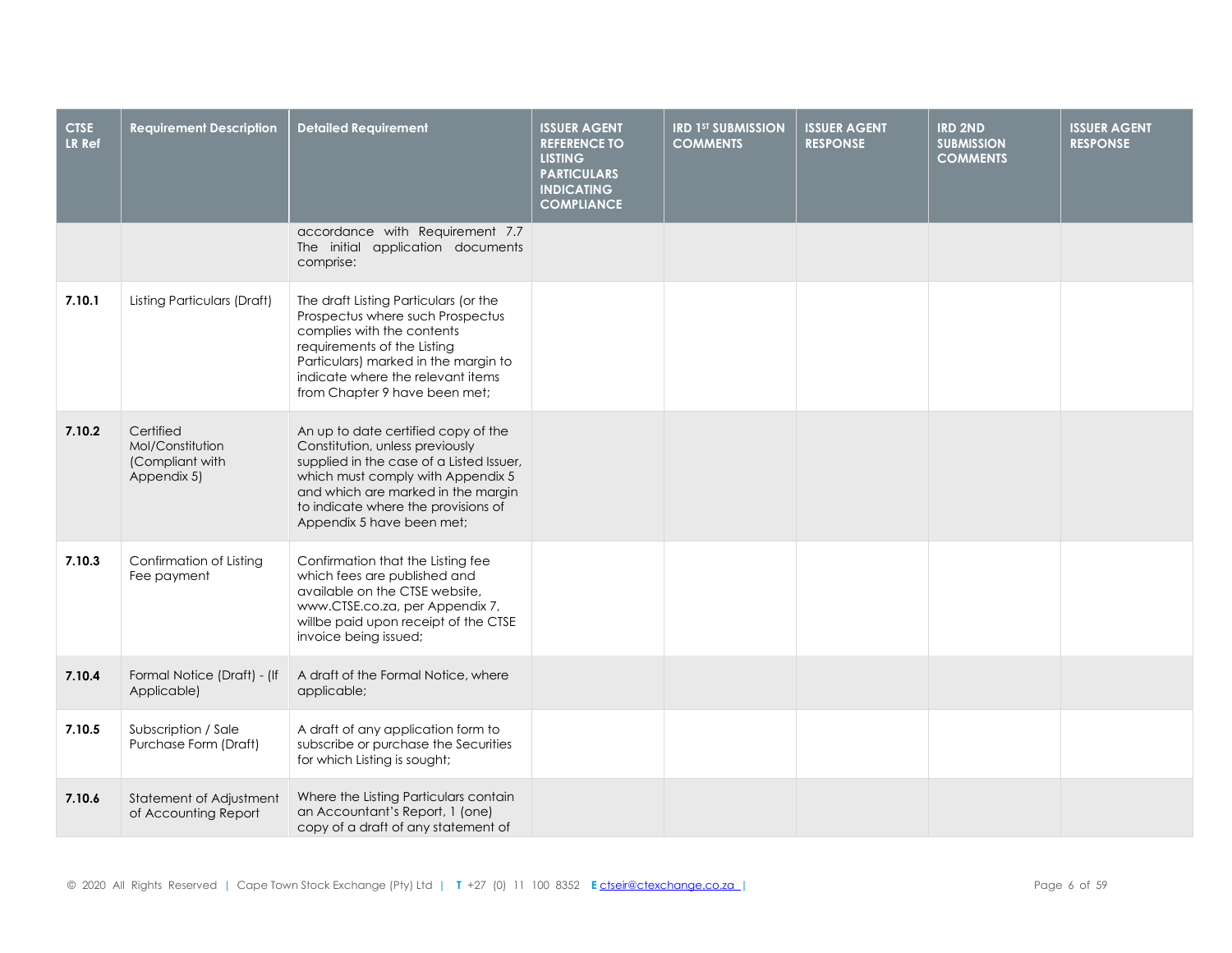| <b>CTSE</b><br>LR Ref | <b>Requirement Description</b>                                                                 | <b>Detailed Requirement</b>                                                                                                                                                                                                                                                     | <b>ISSUER AGENT</b><br><b>REFERENCE TO</b><br><b>LISTING</b><br><b>PARTICULARS</b><br><b>INDICATING</b><br><b>COMPLIANCE</b> | <b>IRD 1ST SUBMISSION</b><br><b>COMMENTS</b> | <b>ISSUER AGENT</b><br><b>RESPONSE</b> | <b>IRD 2ND</b><br><b>SUBMISSION</b><br><b>COMMENTS</b> | <b>ISSUER AGENT</b><br><b>RESPONSE</b> |
|-----------------------|------------------------------------------------------------------------------------------------|---------------------------------------------------------------------------------------------------------------------------------------------------------------------------------------------------------------------------------------------------------------------------------|------------------------------------------------------------------------------------------------------------------------------|----------------------------------------------|----------------------------------------|--------------------------------------------------------|----------------------------------------|
|                       | (If Applicable)                                                                                | adjustments relating to the<br>Accountant's Report;                                                                                                                                                                                                                             |                                                                                                                              |                                              |                                        |                                                        |                                        |
| 7.10.7                | Non-Applicability Letter<br>$(Signed) - Req.8.10$                                              | The non-applicability letter (see<br>Requirement 8.10)                                                                                                                                                                                                                          |                                                                                                                              |                                              |                                        |                                                        |                                        |
| 7.10.8                | Omitted Information<br>Letter (Signed) -<br>Req.8.12                                           | The omitted information letter (see<br>Requirement 8.12);                                                                                                                                                                                                                       |                                                                                                                              |                                              |                                        |                                                        |                                        |
| 7.10.9                | Letter in re Omission of<br>Contract of Significance<br>$-$ Req 8.16                           | The letter regarding omission of a<br>Contract of Significance from display<br>(see Requirement 8.16);                                                                                                                                                                          |                                                                                                                              |                                              |                                        |                                                        |                                        |
| 7.10.10               | New Applicants - Annual<br>Reports for Financial<br>Years covered in<br>Accounts - Req. 6.12.1 | In the case of a New Applicant, the<br>Annual Report for each of the<br>financial years for the period<br>covered by the accounts in<br>Requirement 6.13.1, and any interim<br>(semi-annual) accounts made up<br>since the date to which the last<br>Annual Report was made up; |                                                                                                                              |                                              |                                        |                                                        |                                        |
| 7.10.11               | New Applicant - Business<br>Plan signed by Directors.                                          | In the case of a New Applicant<br>which is subject to 6.14.5, the<br>business plan signed off by the<br>Directors of the New Applicant and<br>the Reporting<br>Accountant;                                                                                                      |                                                                                                                              |                                              |                                        |                                                        |                                        |
| 7.10.12               | Additional Information<br>as required - Req. 6.12.2                                            | In the case of a New Applicant, the<br>additional information as required in<br>Requirement 6.12.2;                                                                                                                                                                             |                                                                                                                              |                                              |                                        |                                                        |                                        |
| 7.10.13               | Non-SA Companies -<br>Certificate of                                                           | In the case of a New Applicant, the<br>certificate of incorporation or similar<br>registration document if                                                                                                                                                                      |                                                                                                                              |                                              |                                        |                                                        |                                        |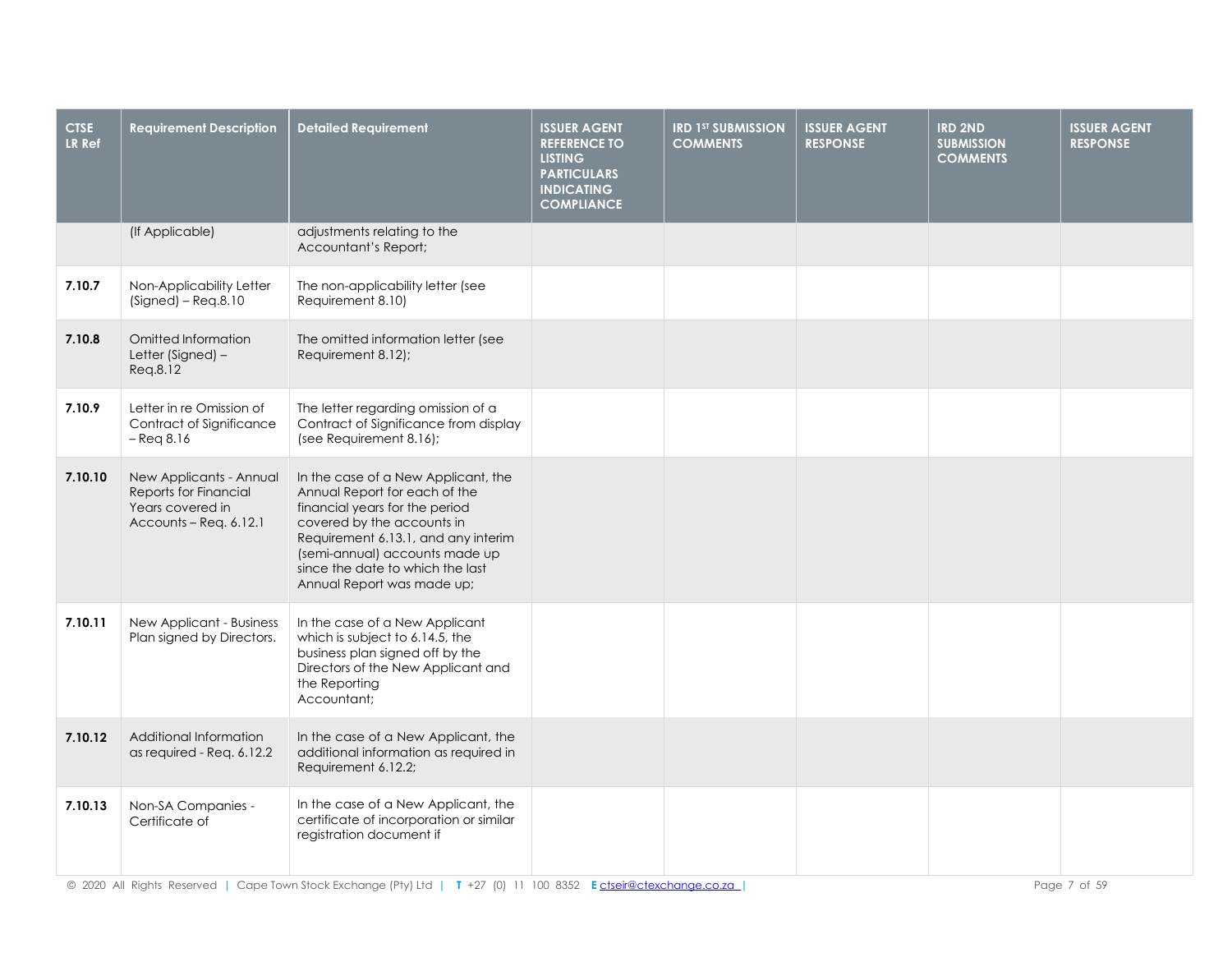| <b>CTSE</b><br><b>LR Ref</b> | <b>Requirement Description</b>                                                                  | <b>Detailed Requirement</b>                                                                                                                                                                                                                                                                                                                                                                | <b>ISSUER AGENT</b><br><b>REFERENCE TO</b><br><b>LISTING</b><br><b>PARTICULARS</b><br><b>INDICATING</b><br><b>COMPLIANCE</b> | <b>IRD 1ST SUBMISSION</b><br><b>COMMENTS</b> | <b>ISSUER AGENT</b><br><b>RESPONSE</b> | <b>IRD 2ND</b><br><b>SUBMISSION</b><br><b>COMMENTS</b> | <b>ISSUER AGENT</b><br><b>RESPONSE</b> |
|------------------------------|-------------------------------------------------------------------------------------------------|--------------------------------------------------------------------------------------------------------------------------------------------------------------------------------------------------------------------------------------------------------------------------------------------------------------------------------------------------------------------------------------------|------------------------------------------------------------------------------------------------------------------------------|----------------------------------------------|----------------------------------------|--------------------------------------------------------|----------------------------------------|
|                              | Incorporation Signed by<br>a Company Secretary.                                                 | incorporated outside of South Africa,<br>certified by the Company Secretary<br>as being a true copy of the<br>documents issued by the relevant<br>authority;                                                                                                                                                                                                                               |                                                                                                                              |                                              |                                        |                                                        |                                        |
| 7.10.14                      | Non-SA Companies -<br>Letter from an<br><b>International Stock</b><br>Exchange - Req. 15.18.    | In the case of an overseas New<br>Applicant, a letter from an overseas<br>Recognised Exchange, any<br>competent authority or equivalent<br>body which regulates it and a firm of<br>attorneys in that jurisdiction,<br>confirming compliance with overseas<br>requirements (see Requirement<br>$15.18$ :                                                                                   |                                                                                                                              |                                              |                                        |                                                        |                                        |
| 7.10.15                      | International Issuers - A<br>declaration and<br>Undertaking Appendix 6<br>(signed by Directors) | In the case of a New Applicant, a<br>declaration and undertaking, in the<br>form set out in Appendix 6, duly<br>signed by each Director and<br>proposed Director of the New<br>Applicant and its Major Subsidiary. In<br>the case of a Listed Issuer, the same<br>declaration and undertaking must<br>be submitted if specifically requested<br>by the Issuer Regulation Committee;<br>and |                                                                                                                              |                                              |                                        |                                                        |                                        |
| 7.10.16                      | Regulatory or<br>Government<br>Approvals/Consents                                               | Copies of any regulatory or<br>governmental approvals.                                                                                                                                                                                                                                                                                                                                     |                                                                                                                              |                                              |                                        |                                                        |                                        |
|                              | <b>Final application</b><br>documents                                                           |                                                                                                                                                                                                                                                                                                                                                                                            |                                                                                                                              |                                              |                                        |                                                        |                                        |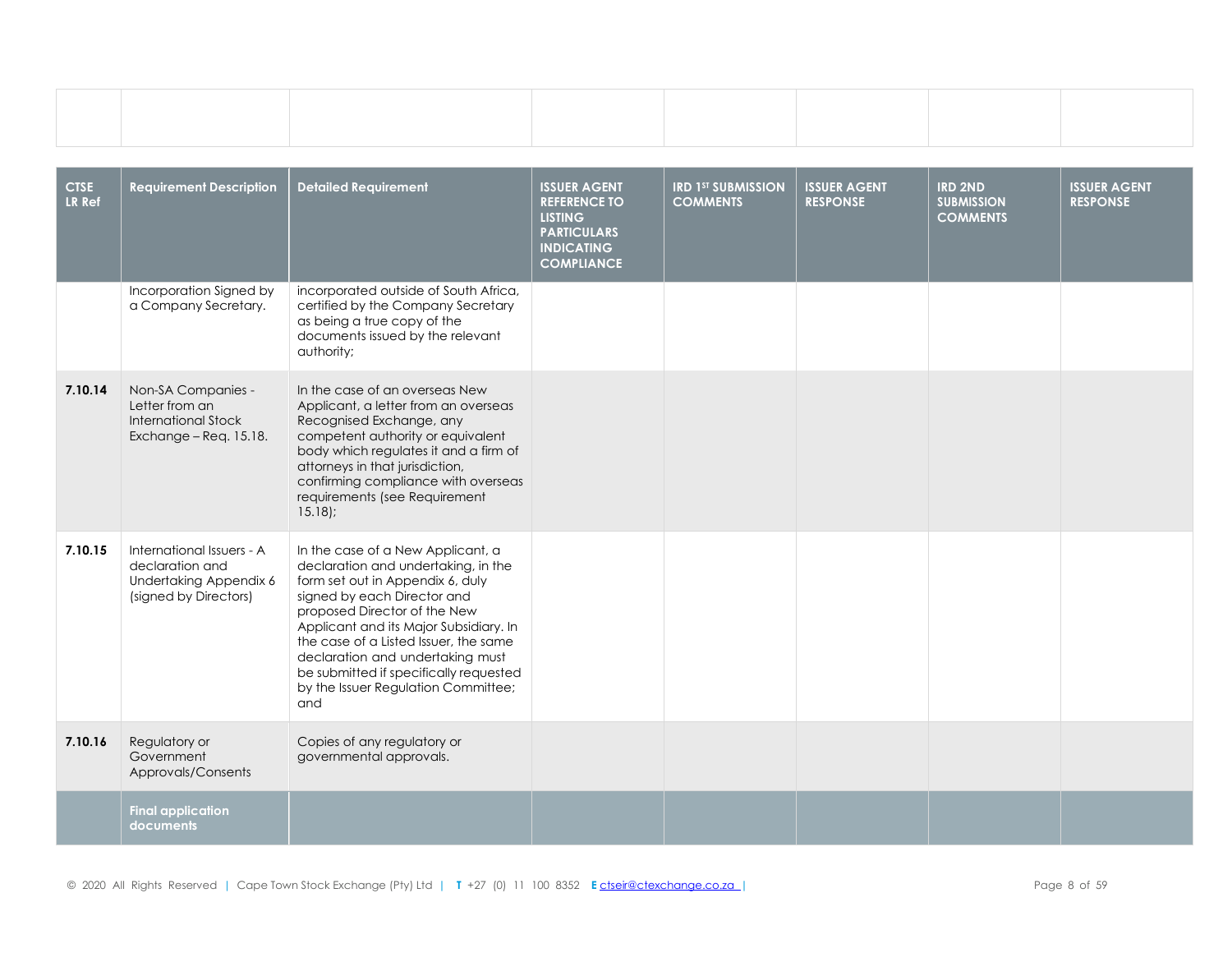|--|--|

| <b>CTSE</b><br>LR Ref | <b>Requirement Description</b>              | <b>Detailed Requirement</b>                                                                                                                                                 | <b>ISSUER AGENT</b><br><b>REFERENCE TO</b><br><b>LISTING</b><br><b>PARTICULARS</b><br><b>INDICATING</b><br><b>COMPLIANCE</b> | <b>IRD 1ST SUBMISSION</b><br><b>COMMENTS</b> | <b>ISSUER AGENT</b><br><b>RESPONSE</b> | <b>IRD 2ND</b><br><b>SUBMISSION</b><br><b>COMMENTS</b> | <b>ISSUER AGENT</b><br><b>RESPONSE</b> |
|-----------------------|---------------------------------------------|-----------------------------------------------------------------------------------------------------------------------------------------------------------------------------|------------------------------------------------------------------------------------------------------------------------------|----------------------------------------------|----------------------------------------|--------------------------------------------------------|----------------------------------------|
|                       |                                             | Compliance and Issuer Regulation<br>Division by no later than midday at<br>least 5 (five) Business Days prior to<br>the date of the Issuer Regulation<br>Committee hearing: |                                                                                                                              |                                              |                                        |                                                        |                                        |
| 7.11.1                | Formal Application<br>(Appendix 1)          | A formal application for Listing in the<br>form set out in Appendix 1 signed by<br>a duly authorised officer of the Issuer;                                                 |                                                                                                                              |                                              |                                        |                                                        |                                        |
| 7.11.2                | <b>Listing Undertakings</b><br>(Appendix 4) | A Listing Undertaking in the form set<br>out in Appendix 4 duly signed for<br>and on behalf of the Issuer, unless<br>previously supplied in the case of a<br>Listed Issuer; |                                                                                                                              |                                              |                                        |                                                        |                                        |
| 7.11.3                | Declarations (Appendix<br>2)                | A declaration in the appropriate<br>form (see Appendix 2), signed by the<br>Issuer Agent;                                                                                   |                                                                                                                              |                                              |                                        |                                                        |                                        |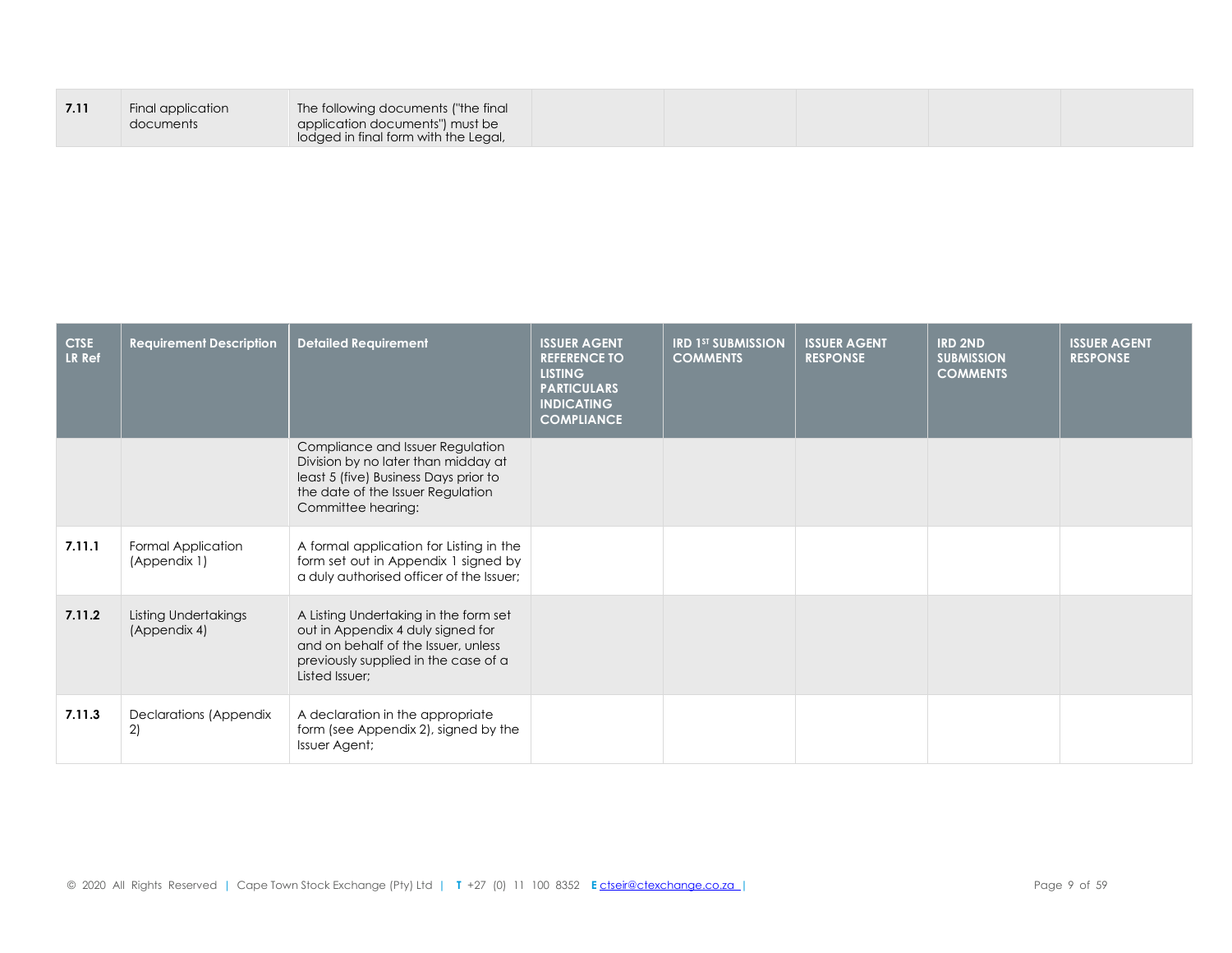| 7.11.4 | Listing Particulars (Final<br>and signed) & Notice of<br>Meeting. | The final proof of the Listing<br>Particulars relating to the issue,<br>satisfying all relevant requirements<br>for the context of such a document<br>together with, where applicable, 1<br>(one) copy of any notice of meeting<br>referred to in such document. The<br>Listing Particulars must be signed and<br>dated by every Director or proposed<br>Director of the Issuer, or by his agent<br>or attorney and lodged with a<br>certified copy of the authority of any<br>such agent or attorney; |  |  |  |
|--------|-------------------------------------------------------------------|--------------------------------------------------------------------------------------------------------------------------------------------------------------------------------------------------------------------------------------------------------------------------------------------------------------------------------------------------------------------------------------------------------------------------------------------------------------------------------------------------------|--|--|--|
| 7.11.5 | Formal Notice (Draft) - (If<br>Applicable)                        | The final proof of the Formal Notice,<br>where applicable;                                                                                                                                                                                                                                                                                                                                                                                                                                             |  |  |  |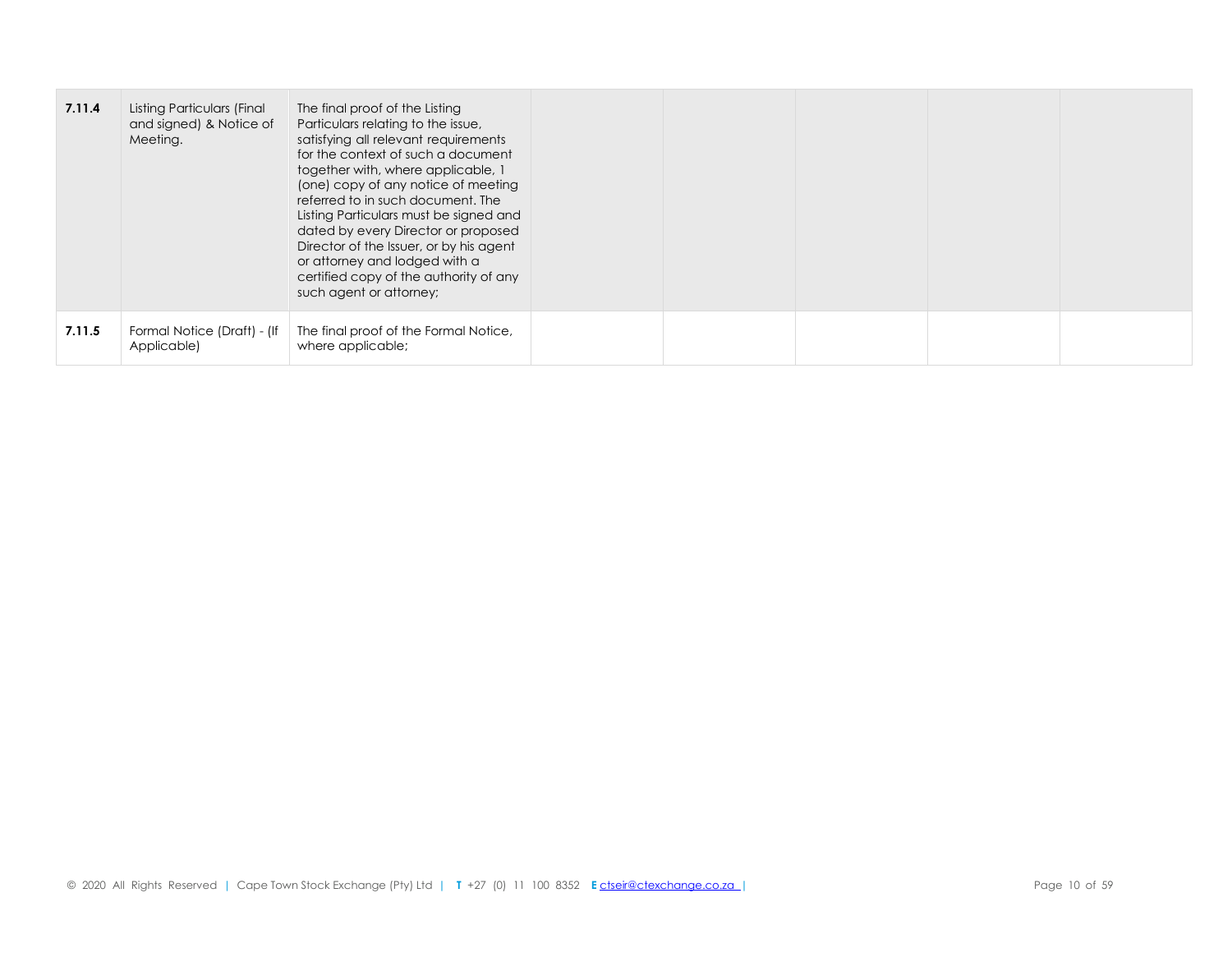| <b>CTSE</b><br>LR Ref | <b>Requirement Description</b>                                                 | <b>Detailed Requirement</b>                                                                                                                                                                                                                                                                                                                                                                                                                                                               | <b>ISSUER AGENT</b><br><b>REFERENCE TO</b><br><b>LISTING</b><br><b>PARTICULARS</b><br><b>INDICATING</b><br><b>COMPLIANCE</b> | <b>IRD 1ST SUBMISSION</b><br><b>COMMENTS</b> | <b>ISSUER AGENT</b><br><b>RESPONSE</b> | <b>IRD 2ND</b><br><b>SUBMISSION</b><br><b>COMMENTS</b> | <b>ISSUER AGENT</b><br><b>RESPONSE</b> |
|-----------------------|--------------------------------------------------------------------------------|-------------------------------------------------------------------------------------------------------------------------------------------------------------------------------------------------------------------------------------------------------------------------------------------------------------------------------------------------------------------------------------------------------------------------------------------------------------------------------------------|------------------------------------------------------------------------------------------------------------------------------|----------------------------------------------|----------------------------------------|--------------------------------------------------------|----------------------------------------|
| 7.11.6                | Subscription / Sale<br>Purchase Form (Draft)                                   | The final proof of any application<br>form to subscribe or purchase<br>Securitiesfor which Listing is sought;                                                                                                                                                                                                                                                                                                                                                                             |                                                                                                                              |                                              |                                        |                                                        |                                        |
| 7.11.7                | Certified Copy of<br>Shareholder Resolution<br>authorising the issue.          | If applicable, a certified copy of the<br>resolution of the Issuer in the meeting<br>of holders of Securities (if any)<br>authorising the issue of all Securities<br>for which Listing is sought (see<br>Requirement 7.13), including proof of<br>payment of the relevant listing fee;                                                                                                                                                                                                    |                                                                                                                              |                                              |                                        |                                                        |                                        |
| 7.11.8                | Certified copy of the<br><b>Directors Resolution</b><br>authorising the issue. | A certified copy of the resolution of<br>the board of Directors or other<br>governing body authorising the issue<br>and allotment of such Securities, a<br>holders of Securities' resolution if<br>required, the making of the<br>application for Listing in the form set<br>out in Appendix 1 and the signing of<br>the Listing Undertaking and<br>approving and authorising the issue<br>of the ListingParticulars;                                                                     |                                                                                                                              |                                              |                                        |                                                        |                                        |
| 7.11.9                | Letter confirming the<br>sufficiency of working<br>capital (Issuer Agent).     | Where the Listing Particulars are<br>required to contain a statement by<br>the Directors as to the sufficiency of<br>working capital, a letter from the<br>Issuer Agent confirming that it is<br>satisfied that the statement in the<br>Listing Particulars as to the sufficiency<br>of working capital has been made<br>by the Directors after due and<br>careful enquiry and that Persons or<br>institutions providing finance have<br>stated in writing that such facilities<br>exist; |                                                                                                                              |                                              |                                        |                                                        |                                        |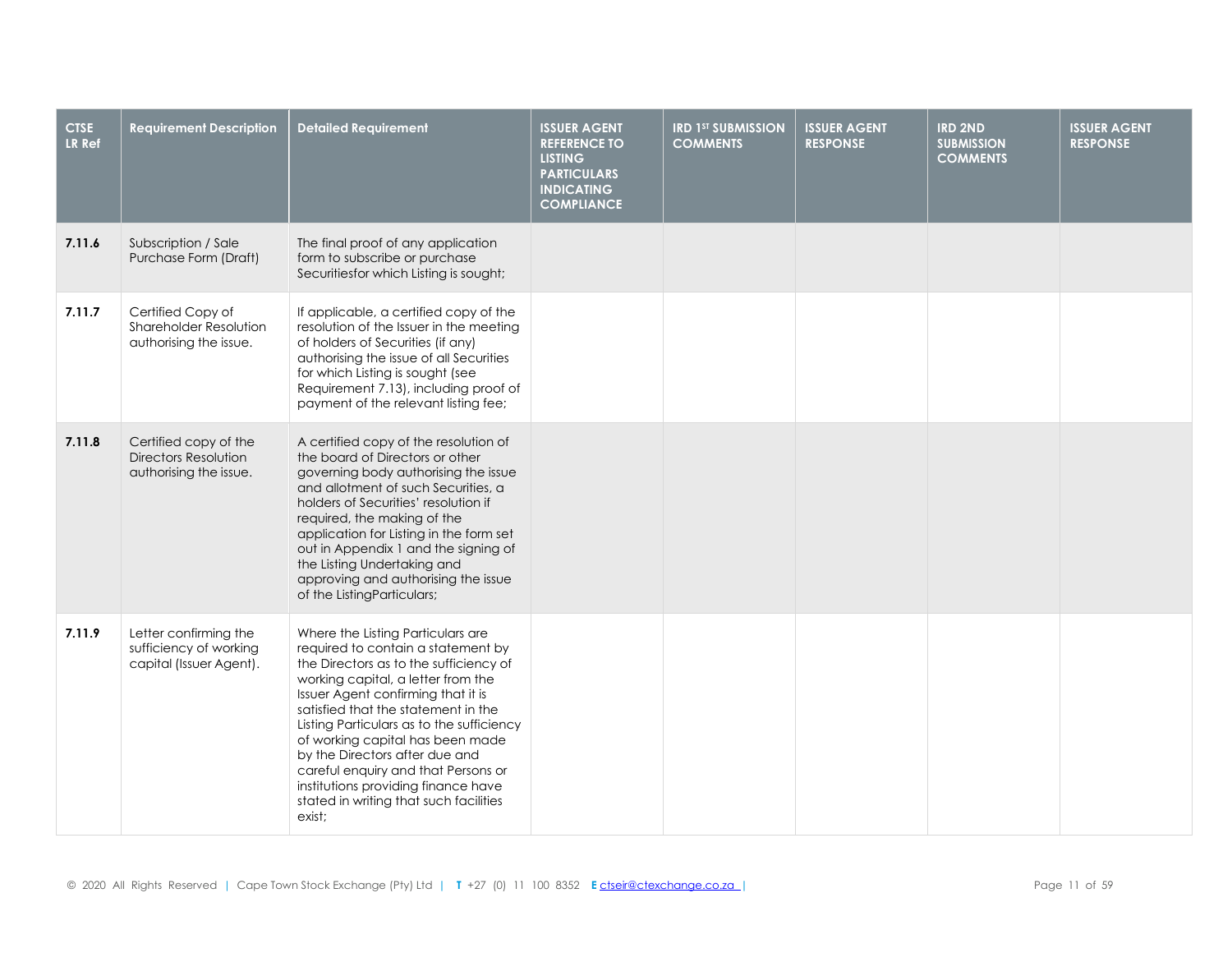| <b>CTSE</b><br><b>LR Ref</b> | <b>Requirement Description</b>                                                                                                                                                                | <b>Detailed Requirement</b>                                                                                                                                                                                                                                                                                                           | <b>ISSUER AGENT</b><br><b>REFERENCE TO</b><br><b>LISTING</b><br><b>PARTICULARS</b><br><b>INDICATING</b><br><b>COMPLIANCE</b> | <b>IRD 1ST SUBMISSION</b><br><b>COMMENTS</b> | <b>ISSUER AGENT</b><br><b>RESPONSE</b> | <b>IRD 2ND</b><br><b>SUBMISSION</b><br><b>COMMENTS</b> | <b>ISSUER AGENT</b><br><b>RESPONSE</b> |
|------------------------------|-----------------------------------------------------------------------------------------------------------------------------------------------------------------------------------------------|---------------------------------------------------------------------------------------------------------------------------------------------------------------------------------------------------------------------------------------------------------------------------------------------------------------------------------------|------------------------------------------------------------------------------------------------------------------------------|----------------------------------------------|----------------------------------------|--------------------------------------------------------|----------------------------------------|
| 7.11.10                      | Letter confirming profit<br>forecasts and estimates<br>(Issuer Agent).                                                                                                                        | Where Listing Particulars contain a<br>profit forecast or estimate, a letter<br>from the Issuer Agent confirming that<br>it is satisfied that the forecast or<br>estimate has been made after due<br>and careful enquiry by the Directors<br>of the Issuer;                                                                           |                                                                                                                              |                                              |                                        |                                                        |                                        |
| 7.11.11                      | Statement of<br>adjustments to<br>Accountant's Report.                                                                                                                                        | If there is an Accountant's Report,<br>any statement of adjustments<br>relating to the Accountant's Report;                                                                                                                                                                                                                           |                                                                                                                              |                                              |                                        |                                                        |                                        |
| 7.11.12                      | Certified copy of<br>Shareholder/Director<br>Resolution authorising<br>any alteration in share<br>capital or merges,<br>amalgamations within<br>the past 3 years from<br>date of application. | A certified copy of any resolution of<br>the Issuer in the meeting of holders of<br>Securities or of the board of Directors<br>authorising any alteration in the<br>share capital of the Issuer, or any<br>mergers or amalgamations, within<br>the period of 3 (three) years<br>preceding the date of the<br>application for Listing; |                                                                                                                              |                                              |                                        |                                                        |                                        |
| 7.11.13                      | <b>Updated Securities</b><br>Register                                                                                                                                                         | An up-to-date copy of the Issuer's<br>register of holders of Securities;                                                                                                                                                                                                                                                              |                                                                                                                              |                                              |                                        |                                                        |                                        |
| 7.11.14                      | Letter confirming full<br>payment of the<br>Securities to be listed<br>(Reporting Accountant).                                                                                                | A letter of confirmation from the<br>Reporting Accountant that all the<br>Securities that are to be listed are<br>fully paid up for;                                                                                                                                                                                                  |                                                                                                                              |                                              |                                        |                                                        |                                        |
| 7.11.15                      | Certified copy or original<br>consent letter from<br>Expert in re the Listing<br>Particulars.                                                                                                 | A certified copy of the written<br>consent by any Expert to the issue of<br>the Listing Particulars with the<br>inclusion therein (in the form and<br>context in which they are included)<br>of any statement or                                                                                                                      |                                                                                                                              |                                              |                                        |                                                        |                                        |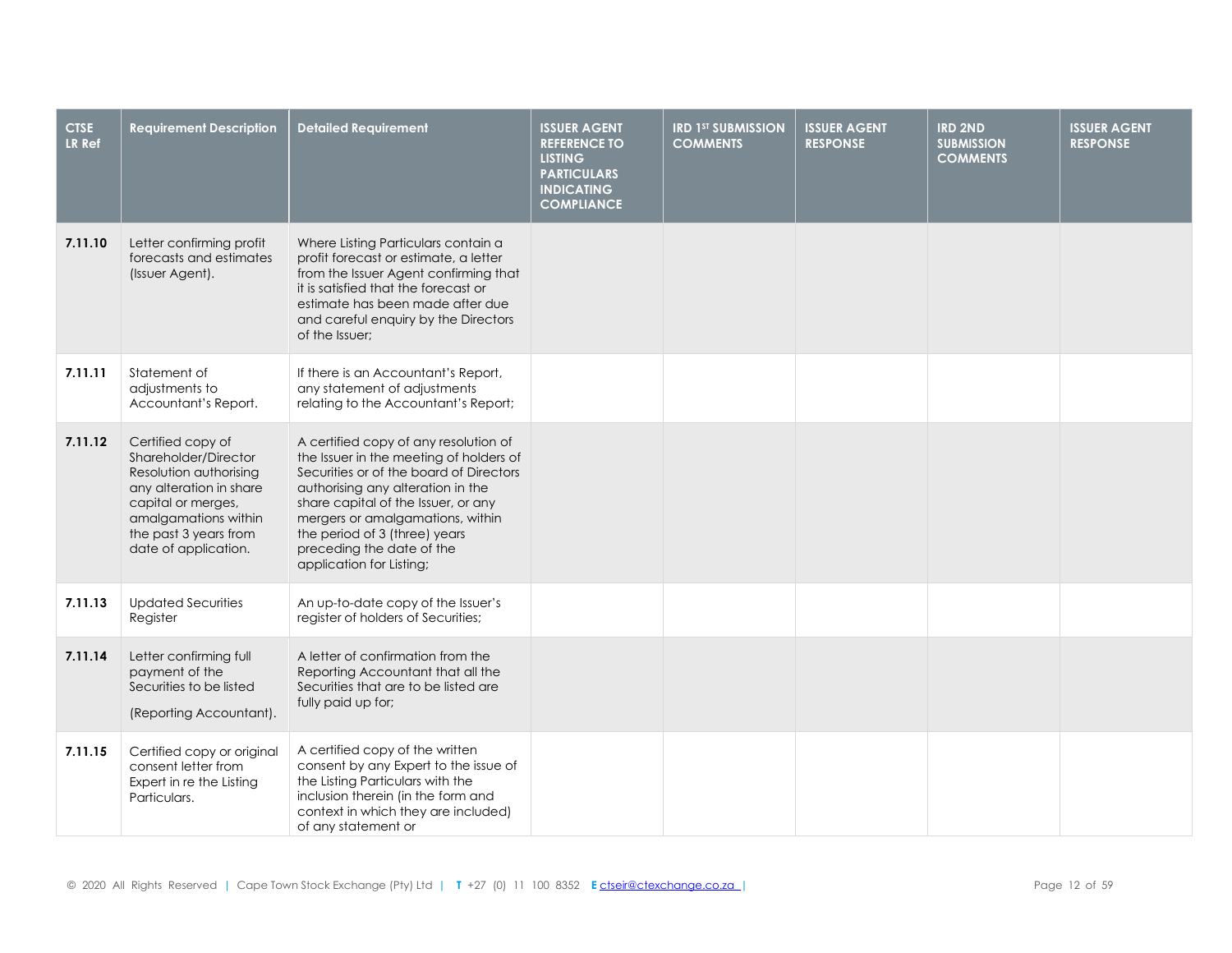| <b>CTSE</b><br>LR Ref | <b>Requirement Description</b>                                                                                                                                                                                                                  | Detailed Requirement                                                                                                                                                                                                                                                                                                                                                                                                                                | <b>ISSUER AGENT</b><br><b>REFERENCE TO</b><br><b>LISTING</b><br><b>PARTICULARS</b><br><b>INDICATING</b><br><b>COMPLIANCE</b> | <b>IRD 1ST SUBMISSION</b><br><b>COMMENTS</b> | <b>ISSUER AGENT</b><br><b>RESPONSE</b> | <b>IRD 2ND</b><br><b>SUBMISSION</b><br><b>COMMENTS</b> | <b>ISSUER AGENT</b><br><b>RESPONSE</b> |
|-----------------------|-------------------------------------------------------------------------------------------------------------------------------------------------------------------------------------------------------------------------------------------------|-----------------------------------------------------------------------------------------------------------------------------------------------------------------------------------------------------------------------------------------------------------------------------------------------------------------------------------------------------------------------------------------------------------------------------------------------------|------------------------------------------------------------------------------------------------------------------------------|----------------------------------------------|----------------------------------------|--------------------------------------------------------|----------------------------------------|
|                       |                                                                                                                                                                                                                                                 | recommendation by such Expert;<br>and                                                                                                                                                                                                                                                                                                                                                                                                               |                                                                                                                              |                                              |                                        |                                                        |                                        |
| 7.11.16               | Other documents as<br>may be required by<br>CTSE.                                                                                                                                                                                               | Such other documentation as may<br>be required by CTSE.                                                                                                                                                                                                                                                                                                                                                                                             |                                                                                                                              |                                              |                                        |                                                        |                                        |
| 7.12                  | If certified Shareholder<br>or Director's resolution<br>has not been lodged<br>within 5 days prior to<br>Announcement, such<br>must be lodged with the<br>Legal, Compliance and<br><b>Issuer Regulation Division</b><br>as soon as practicable. | Where a certified copy of any<br>holders of Securities' resolution or<br>boardresolution (see Requirement<br>7.11.7 and 7.11.8) is not available for<br>lodging atleast 5 (five) Business Days<br>prior to the intended Announcement<br>date of the Listing Particulars, such<br>resolution or resolutions will be<br>required to bedelivered to the Legal,<br>Compliance and Issuer Regulation<br>Division as soon asis practicable<br>thereafter. |                                                                                                                              |                                              |                                        |                                                        |                                        |
| 7.13                  | Documents to be<br>lodged later                                                                                                                                                                                                                 | The following documents must be<br>lodged with the Legal, Compliance<br>and Issuer Regulation Division on the<br>CTSE News Service as soon as<br>practicable after the<br>Announcement of the Listing<br>Particulars but before Dealings<br>commence:                                                                                                                                                                                               |                                                                                                                              |                                              |                                        |                                                        |                                        |
| 7.13.1                | <b>Issuer Agent Statement</b>                                                                                                                                                                                                                   | A statement signed by the Issuer<br>Agent that the Listing Particulars as<br>approved by CTSE was<br>Announced:                                                                                                                                                                                                                                                                                                                                     |                                                                                                                              |                                              |                                        |                                                        |                                        |
| 7.13.2                | Offer for subscription<br>announcement                                                                                                                                                                                                          | In the case of an offer for<br>subscription or offer for sale, a copy<br>of the Announcement of the results<br>of the offer, published as required by<br>Requirement 10.9, together with a<br>schedule containing the name and                                                                                                                                                                                                                      |                                                                                                                              |                                              |                                        |                                                        |                                        |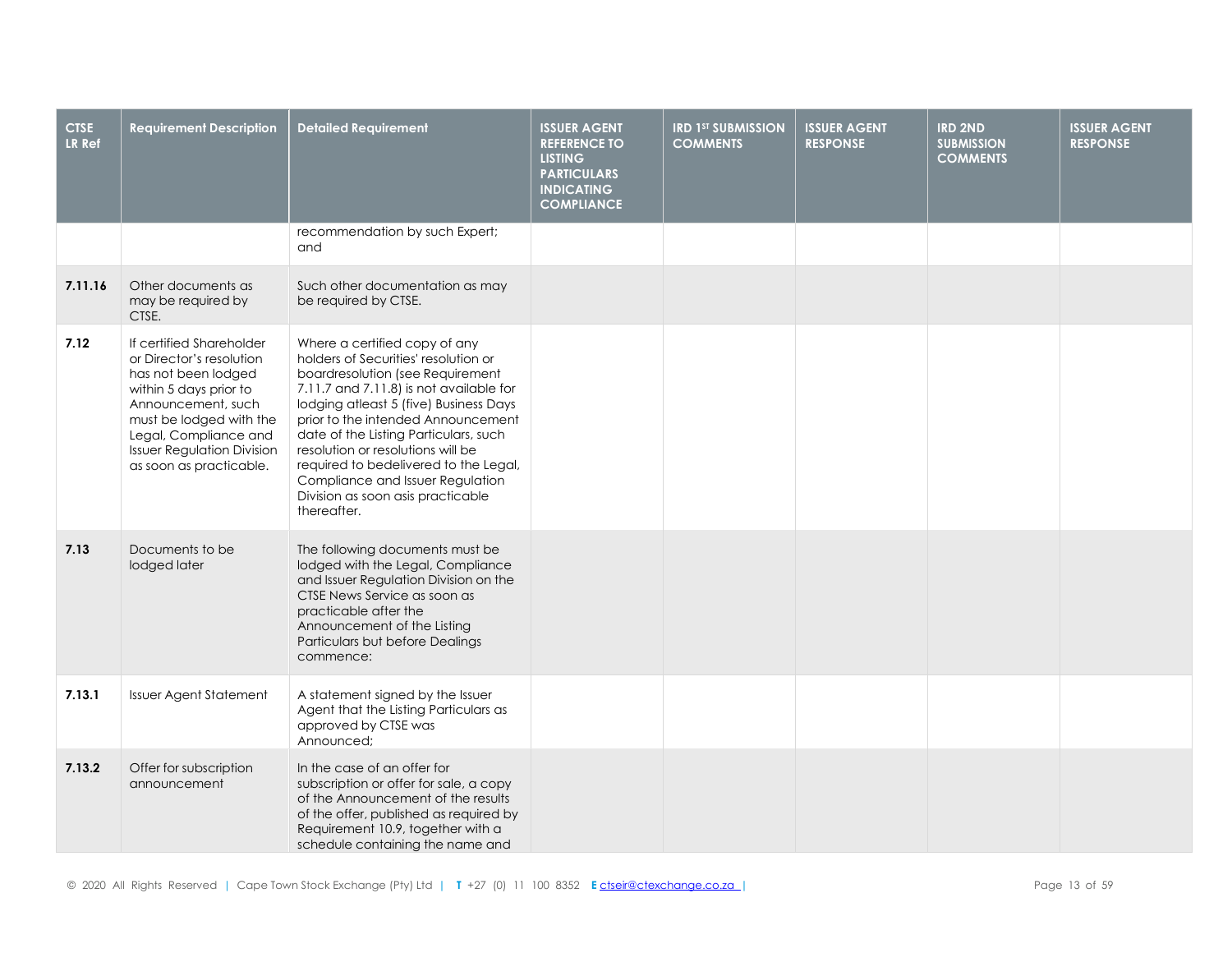| <b>CTSE</b><br><b>LR Ref</b> | <b>Requirement Description</b>              | <b>Detailed Requirement</b>                                                                                                                                                                                                                                                                                                                                                                                                                                                                                                                                                                    | <b>ISSUER AGENT</b><br><b>REFERENCE TO</b><br><b>LISTING</b><br><b>PARTICULARS</b><br><b>INDICATING</b><br><b>COMPLIANCE</b> | <b>IRD 1ST SUBMISSION</b><br><b>COMMENTS</b> | <b>ISSUER AGENT</b><br><b>RESPONSE</b> | <b>IRD 2ND</b><br><b>SUBMISSION</b><br><b>COMMENTS</b> | <b>ISSUER AGENT</b><br><b>RESPONSE</b> |
|------------------------------|---------------------------------------------|------------------------------------------------------------------------------------------------------------------------------------------------------------------------------------------------------------------------------------------------------------------------------------------------------------------------------------------------------------------------------------------------------------------------------------------------------------------------------------------------------------------------------------------------------------------------------------------------|------------------------------------------------------------------------------------------------------------------------------|----------------------------------------------|----------------------------------------|--------------------------------------------------------|----------------------------------------|
|                              |                                             | address and number of Securities<br>received by each successful<br>applicant;                                                                                                                                                                                                                                                                                                                                                                                                                                                                                                                  |                                                                                                                              |                                              |                                        |                                                        |                                        |
| 7.13.3                       | Offer for subscription<br>announcement      | In the case of an offer for<br>subscription or an offer for sale by<br>tender, a copy of Announcement in<br>which the strike price was published<br>in terms of Requirement 10.10;                                                                                                                                                                                                                                                                                                                                                                                                             |                                                                                                                              |                                              |                                        |                                                        |                                        |
| 7.13.4                       | Rights offer<br>announcement                | In the case of a rights issue a copy of<br>the Announcement in which the<br>results of the rights issue is published<br>as required by Requirement 10.11);                                                                                                                                                                                                                                                                                                                                                                                                                                     |                                                                                                                              |                                              |                                        |                                                        |                                        |
| 7.13.5                       | Placing of securities by a<br>New Applicant | In the case of a placing of Securities<br>by a New Applicant, or in the case<br>of the placing by a Listed Issuer of a<br>class of Securities new to Listing, a<br>schedule from the Issuer Agent<br>and/or arranger of such placing,<br>setting out the names and addresses<br>of all its placees, the names and<br>addresses of the Beneficial Owners<br>(in the case of nominee companies)<br>and the amounts taken up by each<br>of its placees. (Such schedules may<br>be supplied directly to CTSE by each<br>placing broker/Investment Dealer in<br>order to maintain confidentiality). |                                                                                                                              |                                              |                                        |                                                        |                                        |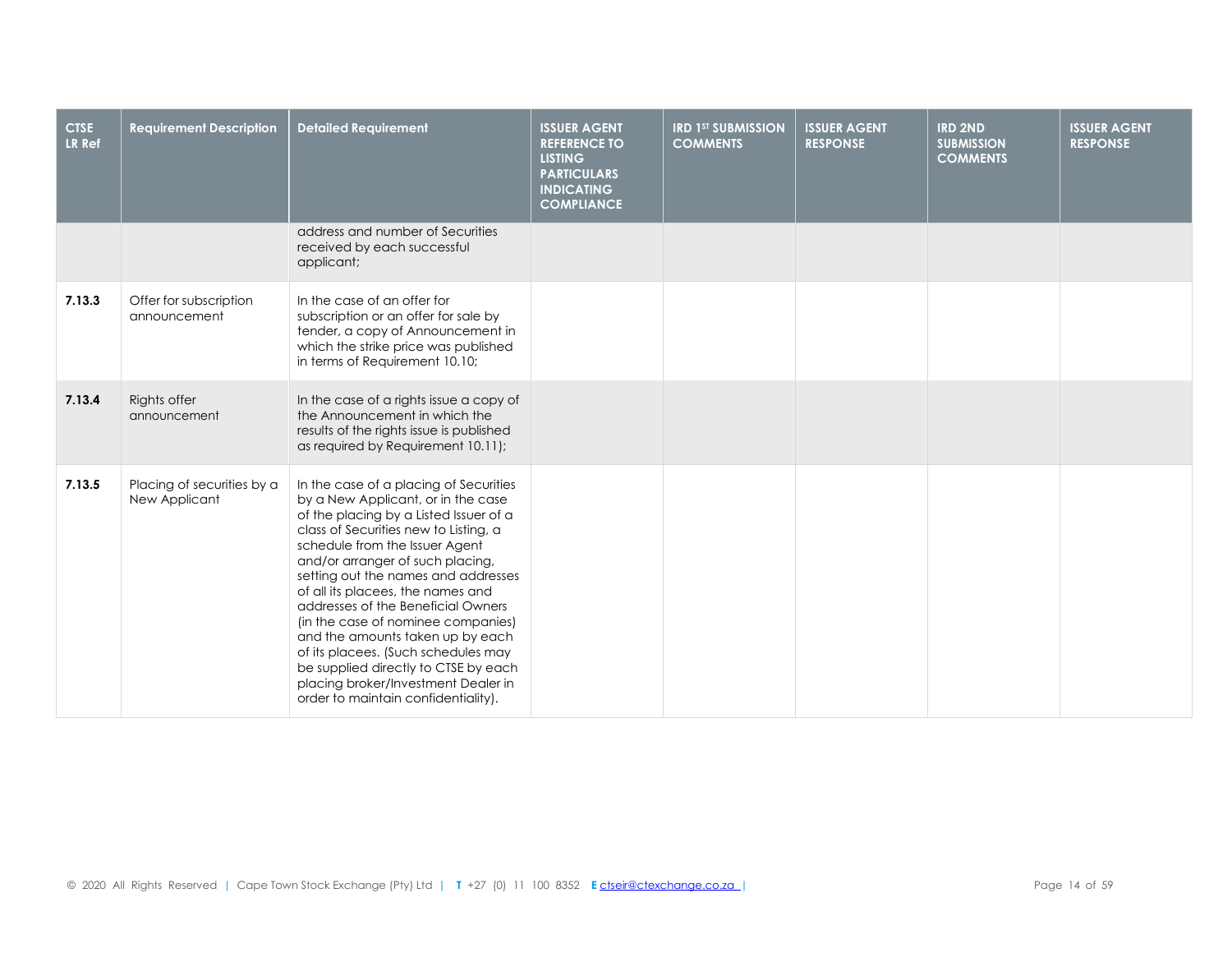| $\overline{6}$ | <b>CONDITIONS FOR LISTING</b>                                                                                                                                                                                                                                                                                    | <b>ISSUER AGENT</b><br><b>REFERENCE TO</b><br><b>LISTING</b><br><b>PARTICULARS</b><br><b>INDICATING</b><br><b>COMPLIANCE</b> | <b>IRD 1ST SUBMISSION</b><br><b>COMMENTS</b> | <b>ISSUER AGENT</b><br><b>RESPONSE</b> | <b>IRD 2ND</b><br><b>SUBMISSION</b><br><b>COMMENTS</b> | <b>ISSUER AGENT</b><br><b>RESPONSE</b> |
|----------------|------------------------------------------------------------------------------------------------------------------------------------------------------------------------------------------------------------------------------------------------------------------------------------------------------------------|------------------------------------------------------------------------------------------------------------------------------|----------------------------------------------|----------------------------------------|--------------------------------------------------------|----------------------------------------|
|                | Pre-requisites for Admission                                                                                                                                                                                                                                                                                     |                                                                                                                              |                                              |                                        |                                                        |                                        |
| 6.7            | An Issuer seeking a Listing shall:                                                                                                                                                                                                                                                                               |                                                                                                                              |                                              |                                        |                                                        |                                        |
| 6.7.1          | Subject to Requirement 6.9, issue the Listing Particulars which<br>complies with the content requirements for Listing Particulars set<br>out in these Listing Requirements (see particularly Chapters 8 and<br>$9)$ ;                                                                                            |                                                                                                                              |                                              |                                        |                                                        |                                        |
| 6.7.2          | Make provision in its Constitution for various matters set out in<br>Appendix 5;                                                                                                                                                                                                                                 |                                                                                                                              |                                              |                                        |                                                        |                                        |
| 6.7.3          | Have a Website;                                                                                                                                                                                                                                                                                                  |                                                                                                                              |                                              |                                        |                                                        |                                        |
| 6.7.4          | Enter into a contract with the Registry, which contract is published<br>and available on the CTSE website, www.CTSE.co.za, per<br>Appendix 10;                                                                                                                                                                   |                                                                                                                              |                                              |                                        |                                                        |                                        |
| 6.7.5          | Appoint an Issuer Agent;                                                                                                                                                                                                                                                                                         |                                                                                                                              |                                              |                                        |                                                        |                                        |
| 6.7.6          | Comply with any applicable requirements of the Companies Act;<br>and                                                                                                                                                                                                                                             |                                                                                                                              |                                              |                                        |                                                        |                                        |
| 6.7.7          | Enter into a Listing Undertaking in the form set out in Appendix 4.                                                                                                                                                                                                                                              |                                                                                                                              |                                              |                                        |                                                        |                                        |
| 6.8            | Where a Prospectus is issued pursuant to the Companies Act in<br>connection with the issue of Securities, CTSE may treat the<br>Prospectus as constituting the Listing Particulars if the Prospectus<br>complies with the content requirements for Listing Particulars set<br>out in these Listing Requirements. |                                                                                                                              |                                              |                                        |                                                        |                                        |
|                | <b>Conditions relating to New Applicants</b>                                                                                                                                                                                                                                                                     |                                                                                                                              |                                              |                                        |                                                        |                                        |
|                | Incorporation                                                                                                                                                                                                                                                                                                    |                                                                                                                              |                                              |                                        |                                                        |                                        |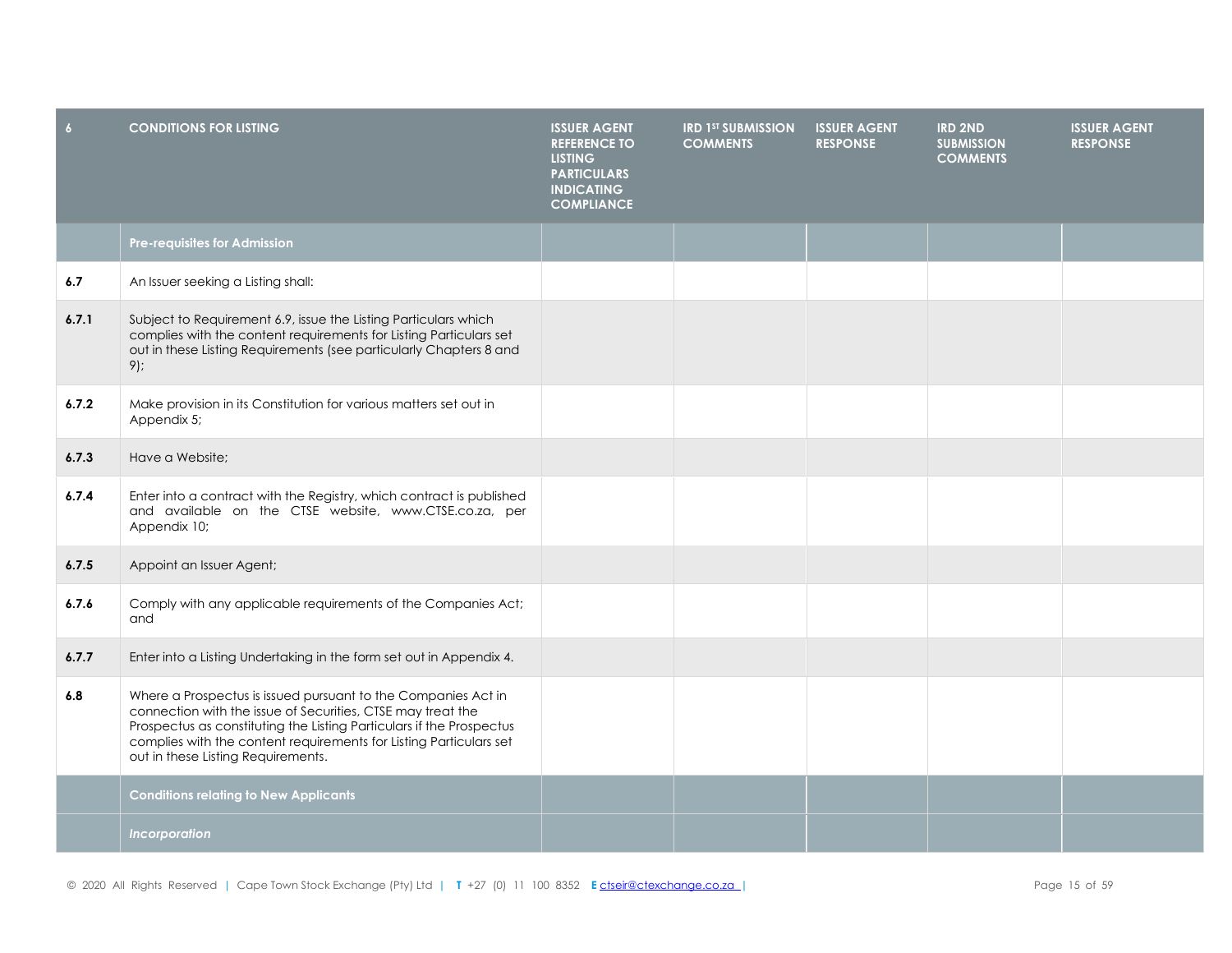| $6\overline{6}$ | <b>CONDITIONS FOR LISTING</b>                                                                                                                                                                                                                                                                                                                                                                                                                                                                                                                                                                               | <b>ISSUER AGENT</b><br><b>REFERENCE TO</b><br><b>LISTING</b><br><b>PARTICULARS</b><br><b>INDICATING</b><br><b>COMPLIANCE</b> | <b>IRD 1ST SUBMISSION</b><br><b>COMMENTS</b> | <b>ISSUER AGENT</b><br><b>RESPONSE</b> | <b>IRD 2ND</b><br><b>SUBMISSION</b><br><b>COMMENTS</b> | <b>ISSUER AGENT</b><br><b>RESPONSE</b> |
|-----------------|-------------------------------------------------------------------------------------------------------------------------------------------------------------------------------------------------------------------------------------------------------------------------------------------------------------------------------------------------------------------------------------------------------------------------------------------------------------------------------------------------------------------------------------------------------------------------------------------------------------|------------------------------------------------------------------------------------------------------------------------------|----------------------------------------------|----------------------------------------|--------------------------------------------------------|----------------------------------------|
| 6.9             | A New Applicant must be duly incorporated or otherwise validly<br>established according to the relevant laws of its place of<br>incorporation or establishment, and be operating in conformity<br>with its Constitution. Its Constitution must comply with the provisions<br>of Appendix 5. Where an Issuer is a Company incorporated in<br>South Africa, it must be and remain a public Company. The New<br>Applicant undertakes that none of the provisions of its Constitution<br>are or will be in conflict with the provisions of the Requirements,<br>unless expressly otherwise agreed to with CTSE. |                                                                                                                              |                                              |                                        |                                                        |                                        |
|                 | <b>Reporting Accountant</b>                                                                                                                                                                                                                                                                                                                                                                                                                                                                                                                                                                                 |                                                                                                                              |                                              |                                        |                                                        |                                        |
| 6.10            | The Applicant shall appoint a Reporting Accountant who must be<br>independent of the Applicant and comply with guidelines on<br>independence issued by its respective professional bodies.                                                                                                                                                                                                                                                                                                                                                                                                                  |                                                                                                                              |                                              |                                        |                                                        |                                        |
| 6.11            | The Issuer must obtain a written undertaking, in the form of<br>appendix 9, from the Reporting Accountant that the Reporting<br>Accountant will without delay inform CTSE of any sanction issued<br>byIRBA or similar regulatory body against the Reporting<br>Accountant.                                                                                                                                                                                                                                                                                                                                  |                                                                                                                              |                                              |                                        |                                                        |                                        |
|                 | <b>Accounts</b>                                                                                                                                                                                                                                                                                                                                                                                                                                                                                                                                                                                             |                                                                                                                              |                                              |                                        |                                                        |                                        |
| 6.12            | A New Applicant must provide audited accounts which:                                                                                                                                                                                                                                                                                                                                                                                                                                                                                                                                                        |                                                                                                                              |                                              |                                        |                                                        |                                        |
| 6.12.1          | Cover at least 3 (three) years except as provided for in<br>Requirement 6.14 and the latest accounts must be in respect of a<br>period ended not more than 6 (six) months before the date of the<br>Listing Particulars;                                                                                                                                                                                                                                                                                                                                                                                    |                                                                                                                              |                                              |                                        |                                                        |                                        |
| 6.12.2          | Are consolidated accounts in respect of the Applicant and all its<br>Subsidiaries:                                                                                                                                                                                                                                                                                                                                                                                                                                                                                                                          |                                                                                                                              |                                              |                                        |                                                        |                                        |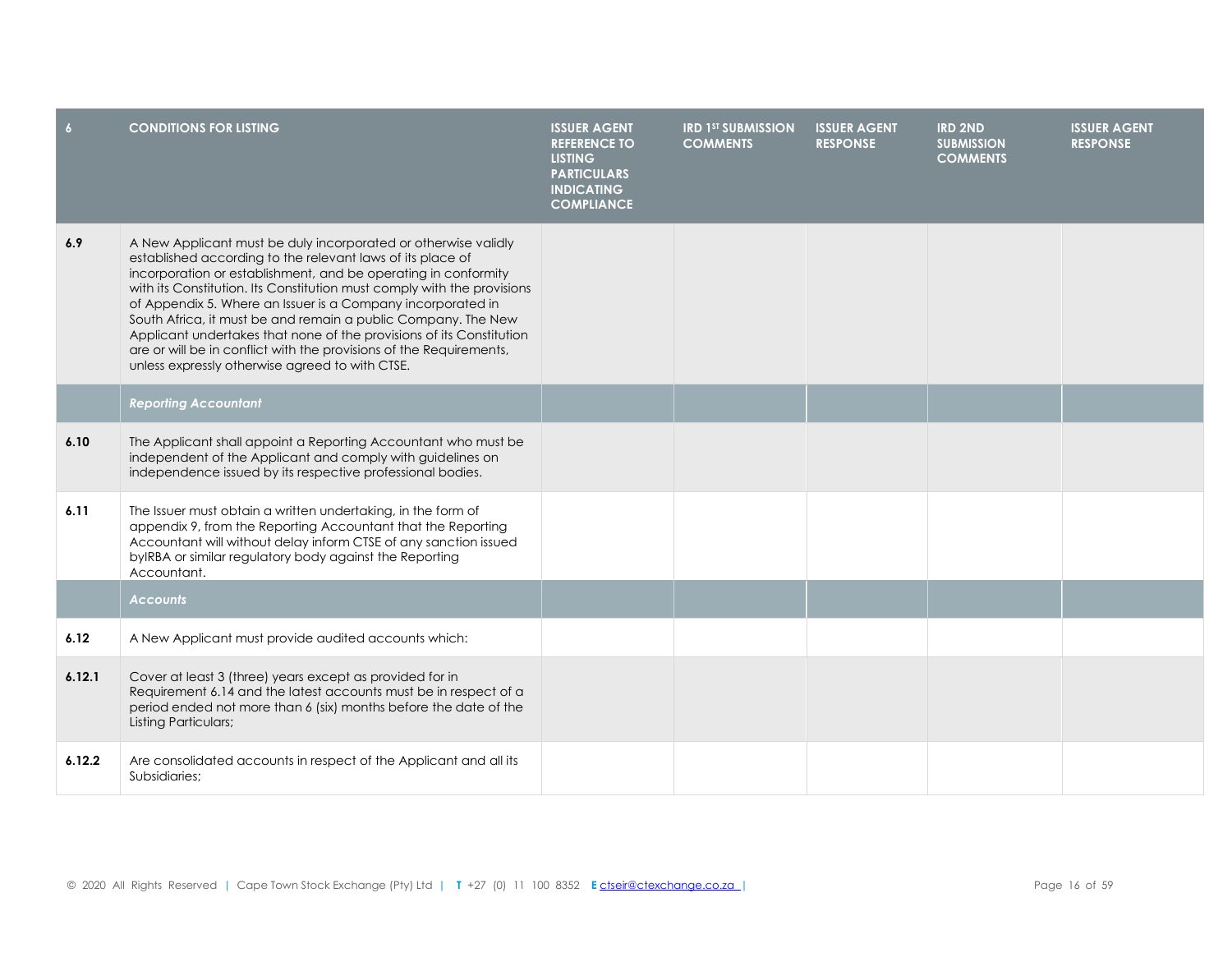| $\overline{6}$ | <b>CONDITIONS FOR LISTING</b>                                                                                                                                                                                                                                                                                                                                                                                                                   | <b>ISSUER AGENT</b><br><b>REFERENCE TO</b><br><b>LISTING</b><br><b>PARTICULARS</b><br><b>INDICATING</b><br><b>COMPLIANCE</b> | <b>IRD 1ST SUBMISSION</b><br><b>COMMENTS</b> | <b>ISSUER AGENT</b><br><b>RESPONSE</b> | <b>IRD 2ND</b><br><b>SUBMISSION</b><br><b>COMMENTS</b> | <b>ISSUER AGENT</b><br><b>RESPONSE</b> |
|----------------|-------------------------------------------------------------------------------------------------------------------------------------------------------------------------------------------------------------------------------------------------------------------------------------------------------------------------------------------------------------------------------------------------------------------------------------------------|------------------------------------------------------------------------------------------------------------------------------|----------------------------------------------|----------------------------------------|--------------------------------------------------------|----------------------------------------|
| 6.12.3         | Have been prepared in accordance with the Applicant's national<br>law and, in all material respects, with IFRS (but see Requirement<br>15.3 in respect of International Issuers);                                                                                                                                                                                                                                                               |                                                                                                                              |                                              |                                        |                                                        |                                        |
| 6.12.4         | Have been independently audited in accordance with<br>International Standards on Auditing; and                                                                                                                                                                                                                                                                                                                                                  |                                                                                                                              |                                              |                                        |                                                        |                                        |
| 6.12.5         | Have been reported on by the Reporting Accountant without<br>qualification.                                                                                                                                                                                                                                                                                                                                                                     |                                                                                                                              |                                              |                                        |                                                        |                                        |
|                | <b>Nature and duration of business activities</b>                                                                                                                                                                                                                                                                                                                                                                                               |                                                                                                                              |                                              |                                        |                                                        |                                        |
| 6.13           | A New Applicant which is a Company must be carrying on as its<br>main activity, either by itself or through one or more of its<br>Subsidiaries, an independent business which is revenue earning<br>and must have done so for at least the period covered by the<br>accounts required by Requirement 6.13.1 unless it satisfies the<br>conditions of Requirements 15 (International Issuers) or Chapter 16<br>(Investment Companies).           |                                                                                                                              |                                              |                                        |                                                        |                                        |
|                | <b>Continuity of management</b>                                                                                                                                                                                                                                                                                                                                                                                                                 |                                                                                                                              |                                              |                                        |                                                        |                                        |
| 6.14           | In determining the suitability for Listing of a New Applicant, CTSE<br>may have regard to the nature of the business activities of the<br>New Applicant and to the continuity and experience of<br>management of the New Applicant throughout the period<br>covered by the accounts required by Requirement 6.13.1 or as set<br>out in the business plan referred to in Requirement 6.13. For this<br>purpose, CTSE may have regard to whether: |                                                                                                                              |                                              |                                        |                                                        |                                        |
| 6.14.1         | The current executive Directors have had, collectively, direct<br>management responsibility for all the Group's major businesses;                                                                                                                                                                                                                                                                                                               |                                                                                                                              |                                              |                                        |                                                        |                                        |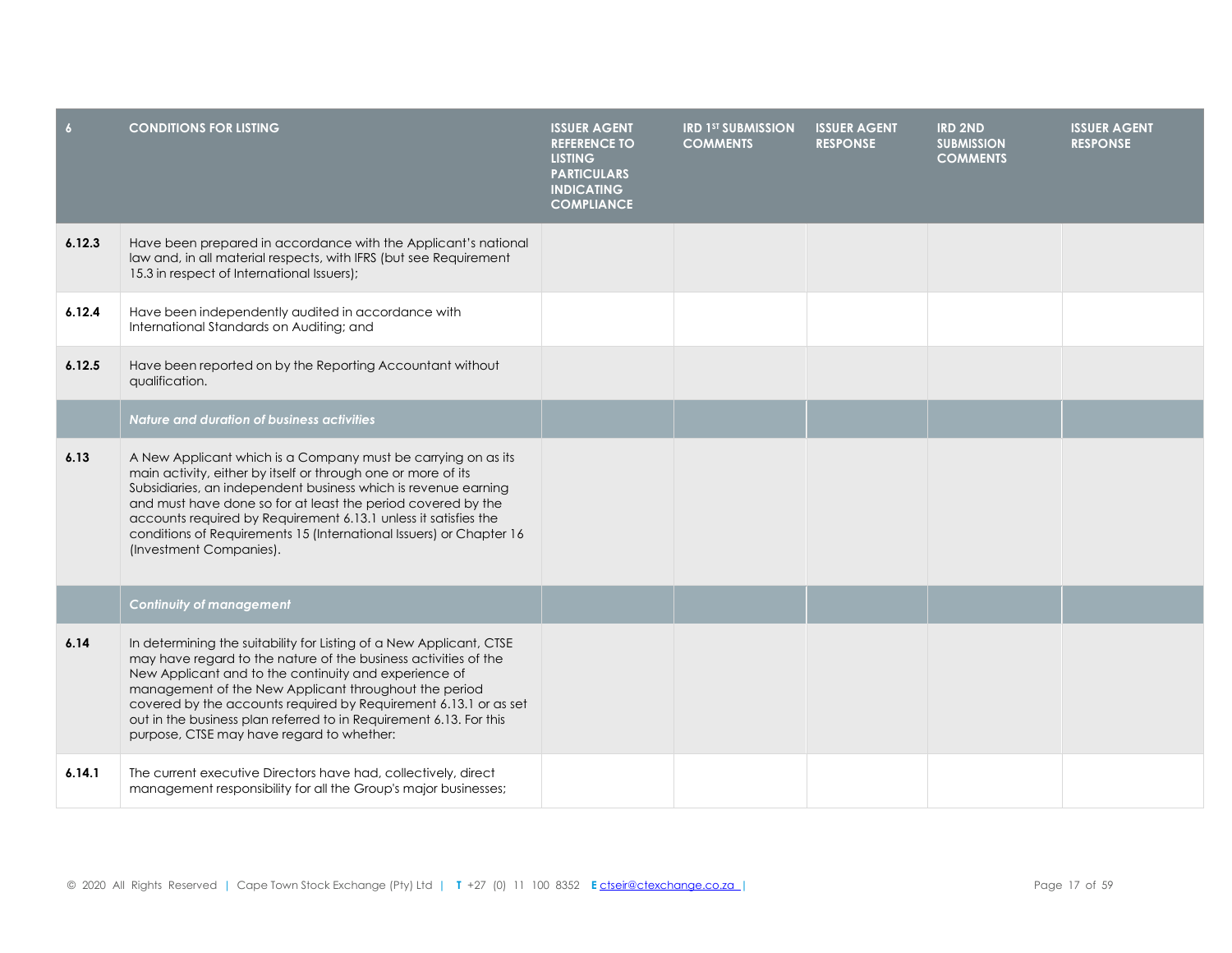| $6\overline{6}$ | <b>CONDITIONS FOR LISTING</b>                                                                                                                                                                                                                                                                                                                                                                                                           | <b>ISSUER AGENT</b><br><b>REFERENCE TO</b><br><b>LISTING</b><br><b>PARTICULARS</b><br><b>INDICATING</b><br><b>COMPLIANCE</b> | <b>IRD 1ST SUBMISSION</b><br><b>COMMENTS</b> | <b>ISSUER AGENT</b><br><b>RESPONSE</b> | <b>IRD 2ND</b><br><b>SUBMISSION</b><br><b>COMMENTS</b> | <b>ISSUER AGENT</b><br><b>RESPONSE</b> |
|-----------------|-----------------------------------------------------------------------------------------------------------------------------------------------------------------------------------------------------------------------------------------------------------------------------------------------------------------------------------------------------------------------------------------------------------------------------------------|------------------------------------------------------------------------------------------------------------------------------|----------------------------------------------|----------------------------------------|--------------------------------------------------------|----------------------------------------|
| 6.14.2          | The current key executive Directors have played a significant role<br>in the Group's activities; and                                                                                                                                                                                                                                                                                                                                    |                                                                                                                              |                                              |                                        |                                                        |                                        |
| 6.14.3          | The senior management of the Group taken as a whole has<br>changed materially.                                                                                                                                                                                                                                                                                                                                                          |                                                                                                                              |                                              |                                        |                                                        |                                        |
|                 | <b>Directors</b>                                                                                                                                                                                                                                                                                                                                                                                                                        |                                                                                                                              |                                              |                                        |                                                        |                                        |
| 6.15            | The Directors of a New Applicant, which is a Company, must have<br>collectively appropriate expertise and experience for the<br>management of its business.                                                                                                                                                                                                                                                                             |                                                                                                                              |                                              |                                        |                                                        |                                        |
| 6.16            | The Directors must satisfy the general qualification criteria of being<br>a Director in terms of the Companies Act.                                                                                                                                                                                                                                                                                                                     |                                                                                                                              |                                              |                                        |                                                        |                                        |
| 6.17            | A New Applicant must ensure that each of its Directors is free from<br>conflicts between duties to the Company and private interests<br>and other duties, which might be detrimental to the business or<br>prospects of the Applicant, unless the Applicant can demonstrate<br>that arrangements are in place to avoid detriment to its interests.<br>Directors must also satisfy CTSE that they are of good character<br>andintegrity. |                                                                                                                              |                                              |                                        |                                                        |                                        |
| 6.18            | Each Director and proposed Director of a New Applicant and of a<br>Major Subsidiary must make a declaration and undertaking in the<br>form set out in Appendix 6 and submit it to CTSE in accordance<br>with the provisions of Requirement 7.10.                                                                                                                                                                                        |                                                                                                                              |                                              |                                        |                                                        |                                        |
|                 | <b>Corporate Governance</b>                                                                                                                                                                                                                                                                                                                                                                                                             |                                                                                                                              |                                              |                                        |                                                        |                                        |
| 6.19            | The Applicant shall disclose its compliance or non-compliance with<br>the King Code in its Listing Particulars, and shall disclose at least<br>details of:                                                                                                                                                                                                                                                                              |                                                                                                                              |                                              |                                        |                                                        |                                        |
| 6.19.1          | Its policy for the appointment of Directors;                                                                                                                                                                                                                                                                                                                                                                                            |                                                                                                                              |                                              |                                        |                                                        |                                        |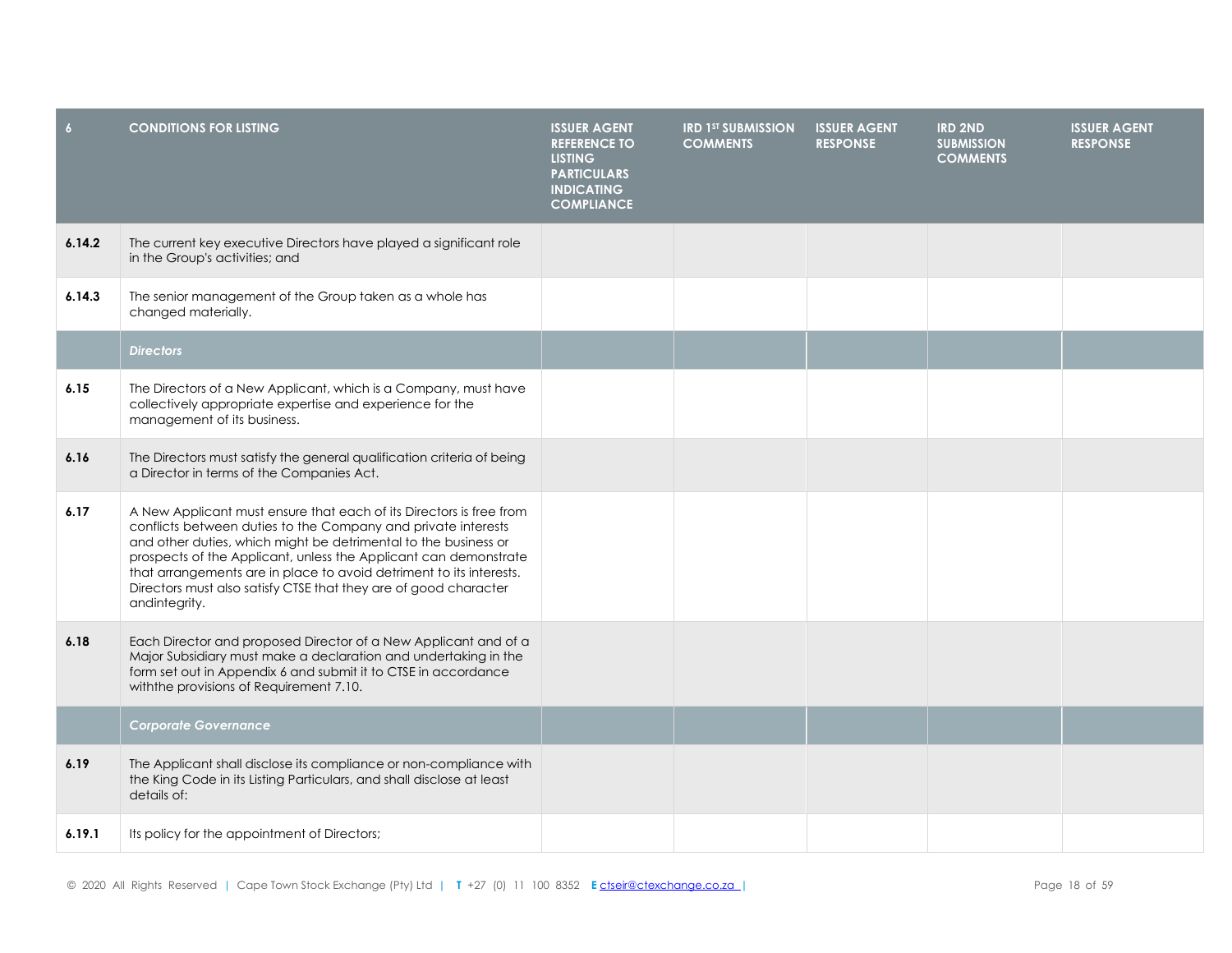| $\overline{6}$ | <b>CONDITIONS FOR LISTING</b>                                                                                                                                                                                                                                                                                                                                                                                                                                                            | <b>ISSUER AGENT</b><br><b>REFERENCE TO</b><br><b>LISTING</b><br><b>PARTICULARS</b><br><b>INDICATING</b><br><b>COMPLIANCE</b> | <b>IRD 1ST SUBMISSION</b><br><b>COMMENTS</b> | <b>ISSUER AGENT</b><br><b>RESPONSE</b> | <b>IRD 2ND</b><br><b>SUBMISSION</b><br><b>COMMENTS</b> | <b>ISSUER AGENT</b><br><b>RESPONSE</b> |
|----------------|------------------------------------------------------------------------------------------------------------------------------------------------------------------------------------------------------------------------------------------------------------------------------------------------------------------------------------------------------------------------------------------------------------------------------------------------------------------------------------------|------------------------------------------------------------------------------------------------------------------------------|----------------------------------------------|----------------------------------------|--------------------------------------------------------|----------------------------------------|
| 6.19.2         | Its policy for Directors' remuneration;                                                                                                                                                                                                                                                                                                                                                                                                                                                  |                                                                                                                              |                                              |                                        |                                                        |                                        |
| 6.19.3         | Its Chief Executive who may not also be chairperson of the board;                                                                                                                                                                                                                                                                                                                                                                                                                        |                                                                                                                              |                                              |                                        |                                                        |                                        |
| 6.19.4         | Its Company Secretary, who may not also be a Director but who<br>need not be an employee of the Applicant;                                                                                                                                                                                                                                                                                                                                                                               |                                                                                                                              |                                              |                                        |                                                        |                                        |
| 6.19.5         | Its board sub-committees, including audit committee and social<br>and ethics committee as required by the Companies Act;                                                                                                                                                                                                                                                                                                                                                                 |                                                                                                                              |                                              |                                        |                                                        |                                        |
| 6.20           | Where the Applicant is not compliant with the King Code:                                                                                                                                                                                                                                                                                                                                                                                                                                 |                                                                                                                              |                                              |                                        |                                                        |                                        |
| 6.20.1         | Reasons for non-compliance; and                                                                                                                                                                                                                                                                                                                                                                                                                                                          |                                                                                                                              |                                              |                                        |                                                        |                                        |
| 6.20.2         | Plans, if any, to achieve compliance with the King Code.                                                                                                                                                                                                                                                                                                                                                                                                                                 |                                                                                                                              |                                              |                                        |                                                        |                                        |
|                | <b>Controlling shareholder</b>                                                                                                                                                                                                                                                                                                                                                                                                                                                           |                                                                                                                              |                                              |                                        |                                                        |                                        |
| 6.21           | Where a New Applicant has a Controlling Shareholder, CTSE may<br>require the appointment of a sufficient number of Independent<br>Directors and/or appropriate controls and procedures to ensure<br>that the Applicant is at all times capable of operating and making<br>decisions independently of the Controlling Shareholder and that all<br>transactions between the Applicant and the Controlling<br>Shareholderare conducted at arm's length and on a normal<br>commercial basis. |                                                                                                                              |                                              |                                        |                                                        |                                        |
|                | <b>Conditions relating to Securities</b>                                                                                                                                                                                                                                                                                                                                                                                                                                                 |                                                                                                                              |                                              |                                        |                                                        |                                        |
|                | <b>Validity</b>                                                                                                                                                                                                                                                                                                                                                                                                                                                                          |                                                                                                                              |                                              |                                        |                                                        |                                        |
| 6.22           | To be Listed, Securities must:                                                                                                                                                                                                                                                                                                                                                                                                                                                           |                                                                                                                              |                                              |                                        |                                                        |                                        |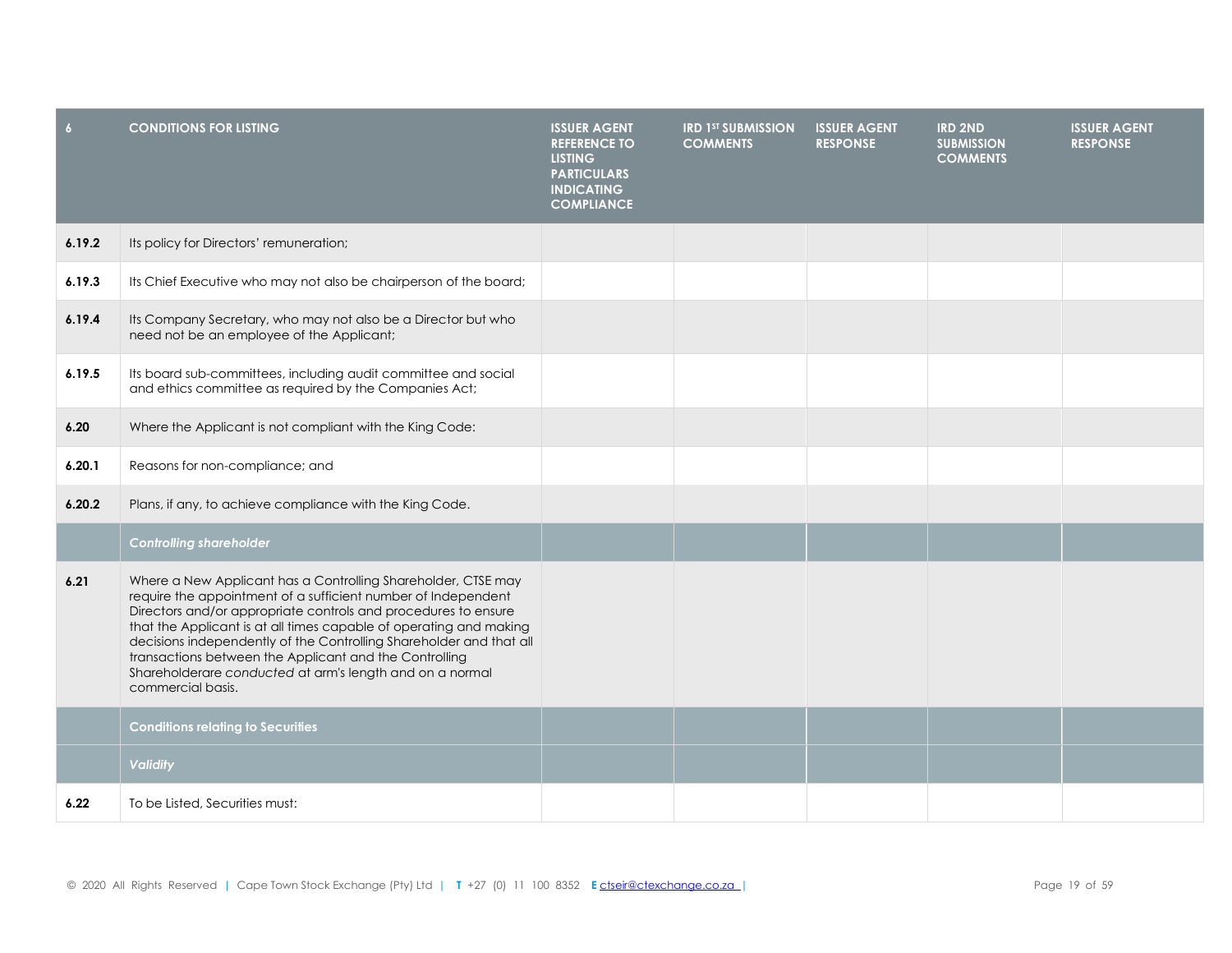| $\overline{6}$ | <b>CONDITIONS FOR LISTING</b>                                                                                                                                                                                                                                             | <b>ISSUER AGENT</b><br><b>REFERENCE TO</b><br><b>LISTING</b><br><b>PARTICULARS</b><br><b>INDICATING</b><br><b>COMPLIANCE</b> | <b>IRD 1ST SUBMISSION</b><br><b>COMMENTS</b> | <b>ISSUER AGENT</b><br><b>RESPONSE</b> | <b>IRD 2ND</b><br><b>SUBMISSION</b><br><b>COMMENTS</b> | <b>ISSUER AGENT</b><br><b>RESPONSE</b> |
|----------------|---------------------------------------------------------------------------------------------------------------------------------------------------------------------------------------------------------------------------------------------------------------------------|------------------------------------------------------------------------------------------------------------------------------|----------------------------------------------|----------------------------------------|--------------------------------------------------------|----------------------------------------|
| 6.22.1         | Conform to the law of the Applicant's place of incorporation;                                                                                                                                                                                                             |                                                                                                                              |                                              |                                        |                                                        |                                        |
| 6.22.2         | Rank Pari Passu to all Securities of the same class;                                                                                                                                                                                                                      |                                                                                                                              |                                              |                                        |                                                        |                                        |
| 6.22.3         | Be duly authorised according to the requirements of the<br>Applicant's Constitution;                                                                                                                                                                                      |                                                                                                                              |                                              |                                        |                                                        |                                        |
| 6.22.4         | Be uncertificated, and                                                                                                                                                                                                                                                    |                                                                                                                              |                                              |                                        |                                                        |                                        |
| 6.22.5         | Have any necessary statutory or other consents.                                                                                                                                                                                                                           |                                                                                                                              |                                              |                                        |                                                        |                                        |
|                | <b>Transferability</b>                                                                                                                                                                                                                                                    |                                                                                                                              |                                              |                                        |                                                        |                                        |
| 6.23           | To be Listed, Securities must be freely transferable unless CTSE and<br>the Registry approve of a restriction and such restriction:                                                                                                                                       |                                                                                                                              |                                              |                                        |                                                        |                                        |
| 6.23.1         | Applies to all Securities of that class issued or proposed to be<br>issued:                                                                                                                                                                                               |                                                                                                                              |                                              |                                        |                                                        |                                        |
| 6.23.2         | Is objectively determinable without ambiguity and uncertainty<br>without requiring recourse to the Issuer and the Issuer has<br>indemnified CTSE and Registry from any interpretation or<br>application of such restriction made in good faith and without<br>negligence; |                                                                                                                              |                                              |                                        |                                                        |                                        |
| 6.23.3         | Is legally permissible in terms of the Issuer's Constitution and the<br>laws of South Africa and in the case of an International Issuer in<br>accordance with the laws of the place of incorporation or<br>establishment of the International Issuer:                     |                                                                                                                              |                                              |                                        |                                                        |                                        |
| 6.23.4         | Is unconditional, or where subject to any condition, such condition<br>is objectively determinable without ambiguity and uncertainty<br>without requiring recourse to the Issuer and the Issuer has<br>indemnified CTSE and Registry from any interpretation or           |                                                                                                                              |                                              |                                        |                                                        |                                        |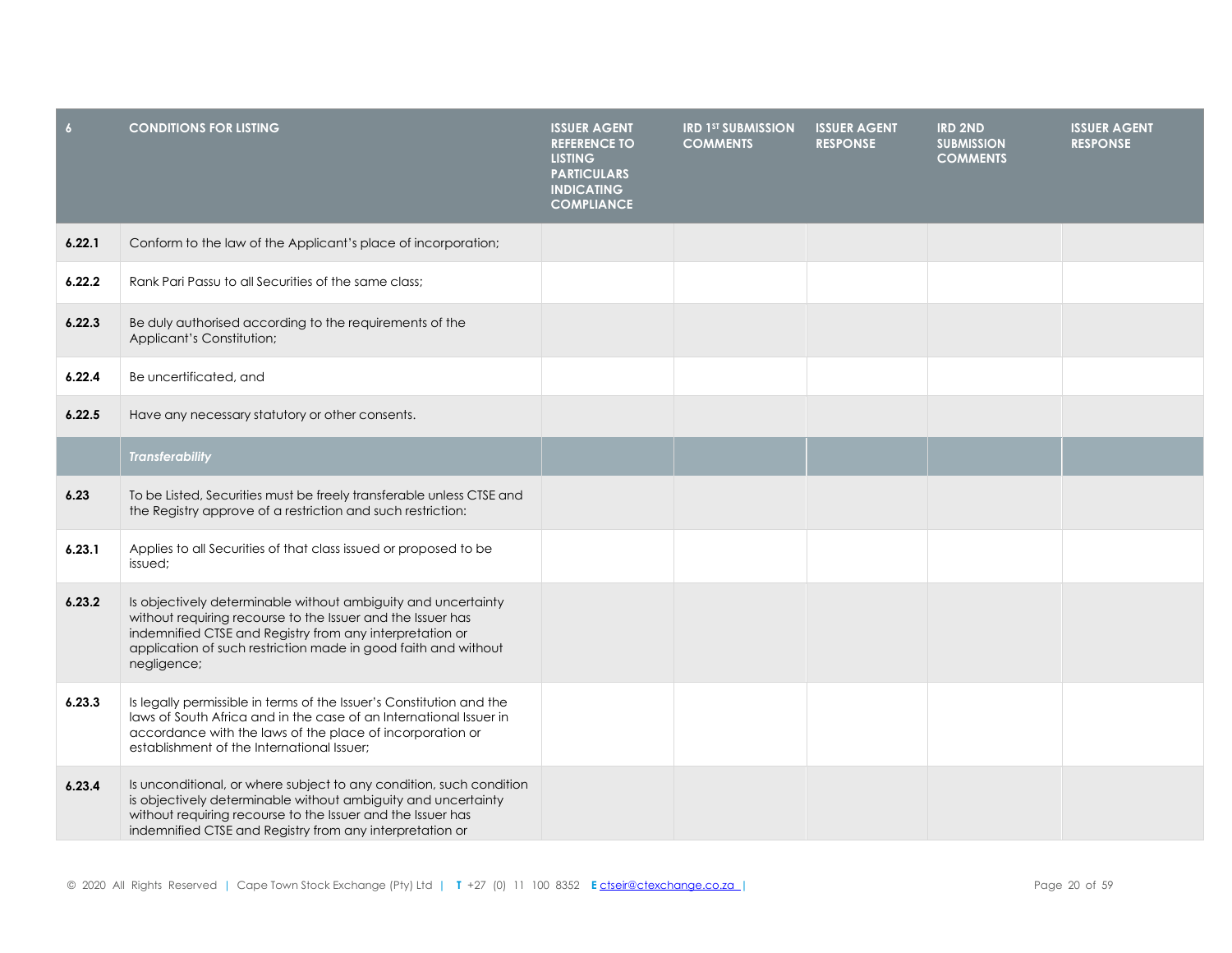| $\overline{6}$ | <b>CONDITIONS FOR LISTING</b>                                                                                                                                                                                                                                                                                                                                                                                                                                                                                                                     | <b>ISSUER AGENT</b><br><b>REFERENCE TO</b><br><b>LISTING</b><br><b>PARTICULARS</b><br><b>INDICATING</b><br><b>COMPLIANCE</b> | <b>IRD 1ST SUBMISSION</b><br><b>COMMENTS</b> | <b>ISSUER AGENT</b><br><b>RESPONSE</b> | <b>IRD 2ND</b><br><b>SUBMISSION</b><br><b>COMMENTS</b> | <b>ISSUER AGENT</b><br><b>RESPONSE</b> |
|----------------|---------------------------------------------------------------------------------------------------------------------------------------------------------------------------------------------------------------------------------------------------------------------------------------------------------------------------------------------------------------------------------------------------------------------------------------------------------------------------------------------------------------------------------------------------|------------------------------------------------------------------------------------------------------------------------------|----------------------------------------------|----------------------------------------|--------------------------------------------------------|----------------------------------------|
|                | application of such condition made in good faith and without<br>negligence;                                                                                                                                                                                                                                                                                                                                                                                                                                                                       |                                                                                                                              |                                              |                                        |                                                        |                                        |
| 6.23.5         | Does not limit the level of security holding in such a way as to<br>make a Listing inappropriate because there will not be an<br>adequate market for the Securities; and                                                                                                                                                                                                                                                                                                                                                                          |                                                                                                                              |                                              |                                        |                                                        |                                        |
| 6.23.6         | Cannot be amended, removed or waived without CTSE approval.                                                                                                                                                                                                                                                                                                                                                                                                                                                                                       |                                                                                                                              |                                              |                                        |                                                        |                                        |
|                | <b>Fully paid up Securities</b>                                                                                                                                                                                                                                                                                                                                                                                                                                                                                                                   |                                                                                                                              |                                              |                                        |                                                        |                                        |
| 6.24           | Notwithstanding the provisions of section 40(5) of the Companies<br>Act, Securities must be fully paid up for before being admitted to<br>the Official List, unless otherwise required by statute.                                                                                                                                                                                                                                                                                                                                                |                                                                                                                              |                                              |                                        |                                                        |                                        |
|                | <b>Market capitalisation</b>                                                                                                                                                                                                                                                                                                                                                                                                                                                                                                                      |                                                                                                                              |                                              |                                        |                                                        |                                        |
| 6.25           | Except where Securities of the same class are already Listed, the<br>expected aggregate market value of the Securities for which<br>application for Listing has been made must be at least R25,000,000<br>(twenty five million Rand). However, CTSE may admit Securities of<br>lower value if it is satisfied that there will be an adequate market<br>for the Securities concerned. CTSE in such a case shall promptly<br>notify the FSCA whenever Securities are approved for Listing<br>pursuant to the exception created by this Requirement. |                                                                                                                              |                                              |                                        |                                                        |                                        |
|                | <b>Securities in Public Hands</b>                                                                                                                                                                                                                                                                                                                                                                                                                                                                                                                 |                                                                                                                              |                                              |                                        |                                                        |                                        |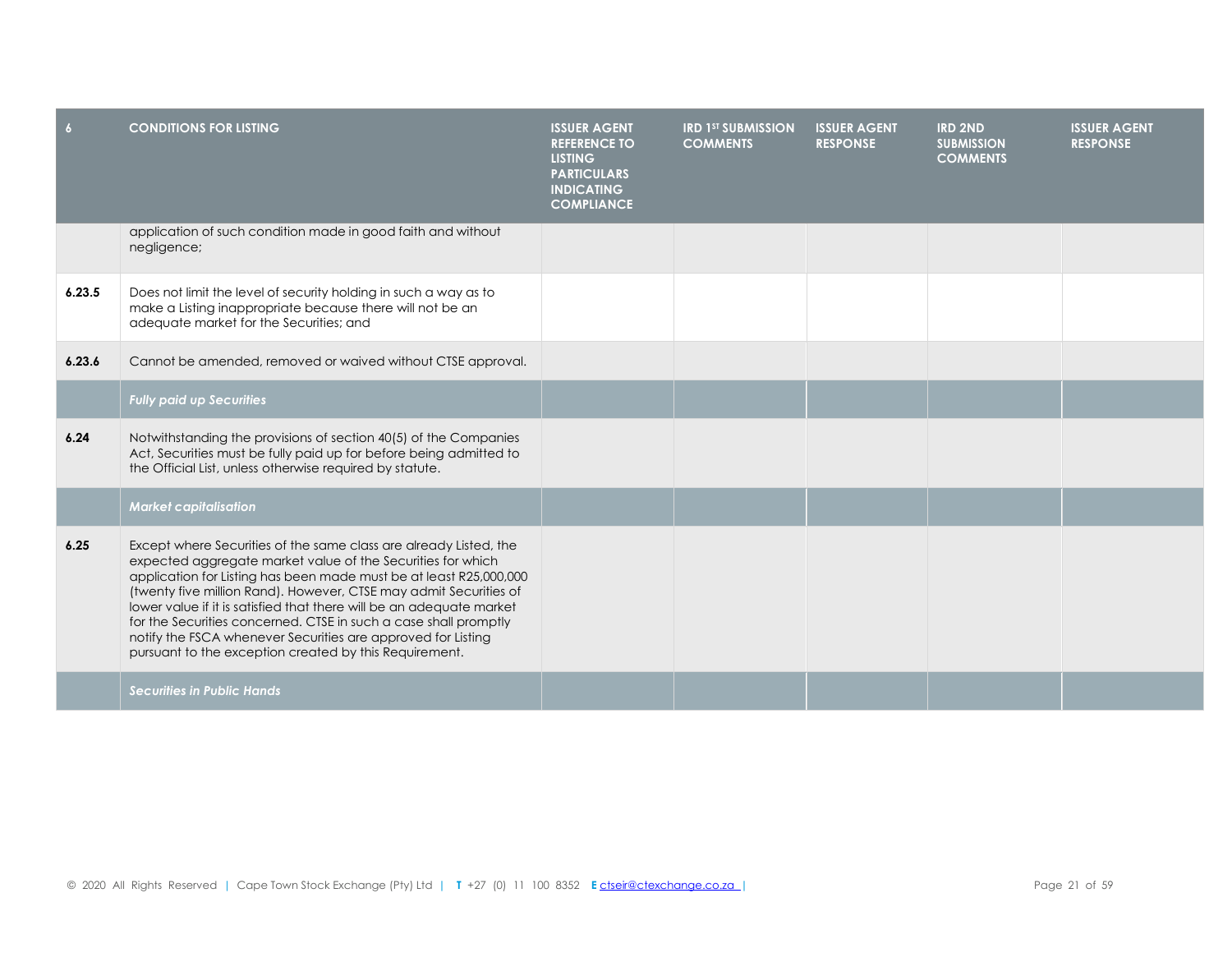| $\overline{6}$ | <b>CONDITIONS FOR LISTING</b>                                                                                                                                                                                                                                                                                                                                                                                                                                                                                                                                                                                                                                                                                                                                                                                                                                                                                                                                                                                                                                          | <b>ISSUER AGENT</b><br><b>REFERENCE TO</b><br><b>LISTING</b><br><b>PARTICULARS</b><br><b>INDICATING</b><br><b>COMPLIANCE</b> | <b>IRD 1ST SUBMISSION</b><br><b>COMMENTS</b> | <b>ISSUER AGENT</b><br><b>RESPONSE</b> | <b>IRD 2ND</b><br><b>SUBMISSION</b><br><b>COMMENTS</b> | <b>ISSUER AGENT</b><br><b>RESPONSE</b> |
|----------------|------------------------------------------------------------------------------------------------------------------------------------------------------------------------------------------------------------------------------------------------------------------------------------------------------------------------------------------------------------------------------------------------------------------------------------------------------------------------------------------------------------------------------------------------------------------------------------------------------------------------------------------------------------------------------------------------------------------------------------------------------------------------------------------------------------------------------------------------------------------------------------------------------------------------------------------------------------------------------------------------------------------------------------------------------------------------|------------------------------------------------------------------------------------------------------------------------------|----------------------------------------------|----------------------------------------|--------------------------------------------------------|----------------------------------------|
| 6.26           | Where an application for Listing has been made for a class of<br>Securities, at least 10% (ten percent) of that class must, no later<br>than the date on which Dealings commence, be in the hands of<br>not less than 100 (one hundred) members of The Public. However,<br>CTSE may when the Listing is to serve a proper purpose and in its<br>sole discretion but subject to the provisions of the FMA and any<br>applicable administrative laws, accept a lower percentage or<br>number if the Issuer undertakes to endeavour to increase the<br>shareholding in Public Hands to 10% (ten percent) and not less<br>than 100 (one hundred) members of The Public by not later than<br>the end of the third year of Listing or such other period as CTSE<br>maydeem appropriate in the circumstances. Any Related Party of<br>the Company will not be recognised as a member of The Public<br>and Securities held by a Related Party will not be recognised as<br>being in Public Hands. In addition, the following will not recognised<br>as a member of The Public. |                                                                                                                              |                                              |                                        |                                                        |                                        |
| 6.26.1         | Any Person whose acquisition of Securities has been financed<br>directly or indirectly by the Applicant or a Related Party of the<br>Applicant; and/or                                                                                                                                                                                                                                                                                                                                                                                                                                                                                                                                                                                                                                                                                                                                                                                                                                                                                                                 |                                                                                                                              |                                              |                                        |                                                        |                                        |
| 6.26.2         | Any Person who is accustomed to take instructions from a Related<br>Party of the Applicant in relation to the acquisition, disposal, voting<br>or other disposition of Securities of the Issuer registered in his name<br>or otherwise held by him.                                                                                                                                                                                                                                                                                                                                                                                                                                                                                                                                                                                                                                                                                                                                                                                                                    |                                                                                                                              |                                              |                                        |                                                        |                                        |
| 6.27           | If the percentage of a class of Securities in the hands of The Public<br>does not comply with Requirement 6.26, CTSE may, in its sole<br>discretion but subject to the provisions of the FMA and any<br>applicable administrative laws:                                                                                                                                                                                                                                                                                                                                                                                                                                                                                                                                                                                                                                                                                                                                                                                                                                |                                                                                                                              |                                              |                                        |                                                        |                                        |
| 6.27.1         | Suspend or withdraw an Issuer from the Official List pursuant to<br>Requirement 3.21.3. CTSE will allow a reasonable time to restore<br>thepercentage, unless this is precluded by the need to maintain<br>the functional operation of the market, to protect investors or<br>further the objects of the FMA; or                                                                                                                                                                                                                                                                                                                                                                                                                                                                                                                                                                                                                                                                                                                                                       |                                                                                                                              |                                              |                                        |                                                        |                                        |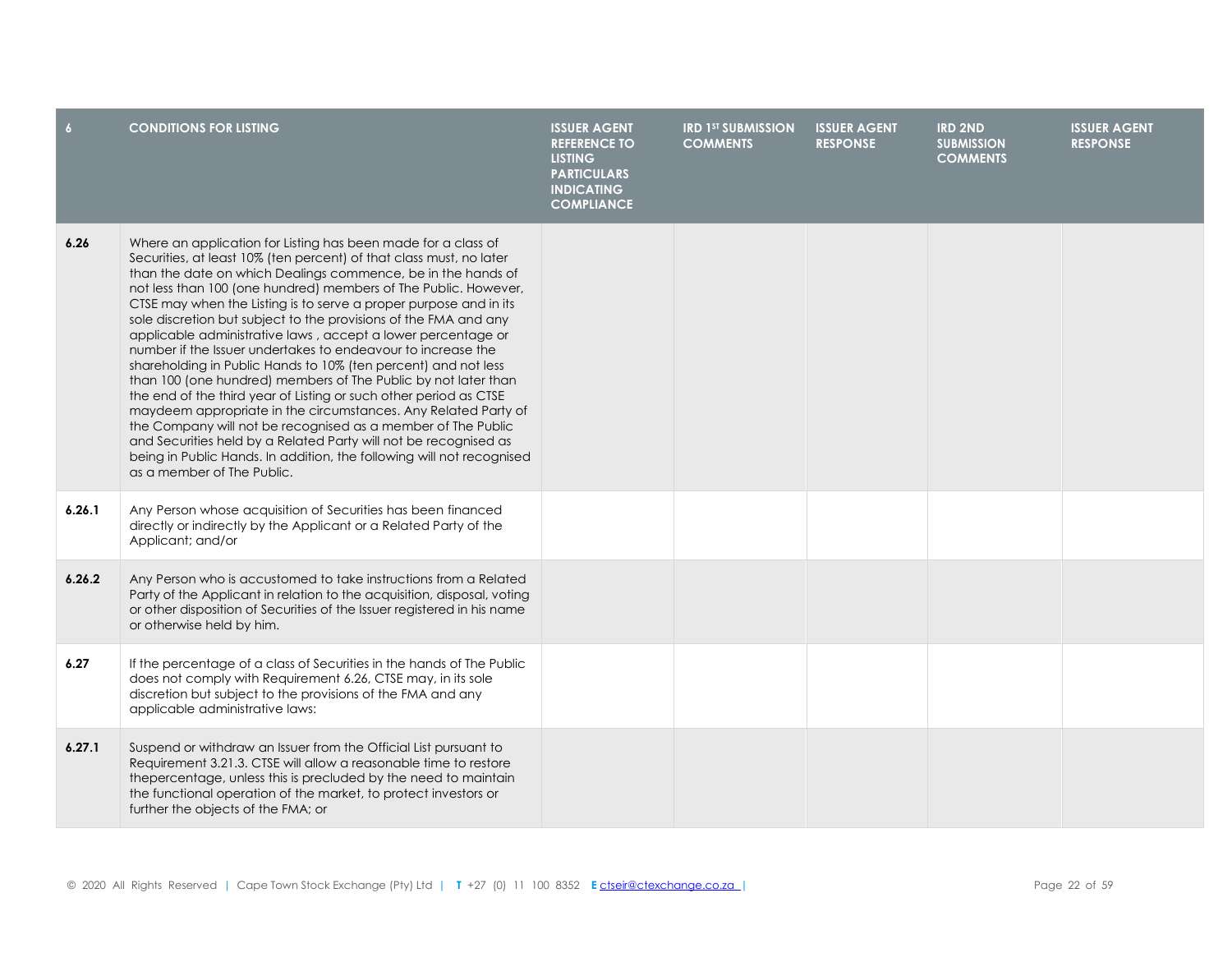| $\overline{6}$ | <b>CONDITIONS FOR LISTING</b>                                                                                                                                                                                                                                                                                                                                                                                                                                                                                                                                                                                                                                                                                                                                                                                                                               | <b>ISSUER AGENT</b><br><b>REFERENCE TO</b><br><b>LISTING</b><br><b>PARTICULARS</b><br><b>INDICATING</b><br><b>COMPLIANCE</b> | <b>IRD 1ST SUBMISSION</b><br><b>COMMENTS</b> | <b>ISSUER AGENT</b><br><b>RESPONSE</b> | <b>IRD 2ND</b><br><b>SUBMISSION</b><br><b>COMMENTS</b> | <b>ISSUER AGENT</b><br><b>RESPONSE</b> |
|----------------|-------------------------------------------------------------------------------------------------------------------------------------------------------------------------------------------------------------------------------------------------------------------------------------------------------------------------------------------------------------------------------------------------------------------------------------------------------------------------------------------------------------------------------------------------------------------------------------------------------------------------------------------------------------------------------------------------------------------------------------------------------------------------------------------------------------------------------------------------------------|------------------------------------------------------------------------------------------------------------------------------|----------------------------------------------|----------------------------------------|--------------------------------------------------------|----------------------------------------|
| 6.27.2         | Increase its annual listing fees for that Issuer by up to 3 (three) times<br>that set out in the Procedures. The increased amount payable in<br>terms hereof shall become immediately due and payable.                                                                                                                                                                                                                                                                                                                                                                                                                                                                                                                                                                                                                                                      |                                                                                                                              |                                              |                                        |                                                        |                                        |
|                | Whole class to be Listed                                                                                                                                                                                                                                                                                                                                                                                                                                                                                                                                                                                                                                                                                                                                                                                                                                    |                                                                                                                              |                                              |                                        |                                                        |                                        |
| 6.28           | Where an application for Listing is made in respect of any class of<br>Security:                                                                                                                                                                                                                                                                                                                                                                                                                                                                                                                                                                                                                                                                                                                                                                            |                                                                                                                              |                                              |                                        |                                                        |                                        |
| 6.28.1         | If none of the Securities of that class are already Listed, the<br>application must relate to all Securities of that class issued or<br>proposed to be issued; or                                                                                                                                                                                                                                                                                                                                                                                                                                                                                                                                                                                                                                                                                           |                                                                                                                              |                                              |                                        |                                                        |                                        |
| 6.28.2         | If some of the Securities of that class are already Listed, the<br>application must relate to all further Securities of that class issued<br>or proposed to be issued.                                                                                                                                                                                                                                                                                                                                                                                                                                                                                                                                                                                                                                                                                      |                                                                                                                              |                                              |                                        |                                                        |                                        |
|                | An application for Listing shall be made for all further issues of<br>Securities of a class already Listed prior to the issue of the<br>Securities.                                                                                                                                                                                                                                                                                                                                                                                                                                                                                                                                                                                                                                                                                                         |                                                                                                                              |                                              |                                        |                                                        |                                        |
|                | Warrants or options to subscribe                                                                                                                                                                                                                                                                                                                                                                                                                                                                                                                                                                                                                                                                                                                                                                                                                            |                                                                                                                              |                                              |                                        |                                                        |                                        |
| 6.29           | In the absence of exceptional circumstances, as determined by<br>CTSE, in its sole discretion, subject to the provisions of the FMA and<br>any applicable administrative laws, the issue of warrants or options<br>to subscribe for Securities must be limited such that not more than<br>20% (twenty percent) in number of the same class of Securities<br>(with reference to the class of Securities to which such warrant or<br>option relate) of the Applicant in issue at the time of issue of the<br>warrants or options, can be issued as a result of the exercise of<br>such options or warrants, provided the 20% (twenty percent) shall<br>not include the rights of subscription of any scheme for the Issuer's<br>or its subsidiaries' employees or established to promote the<br>objectives of the Broad Based Black Economic Empowerment Act. |                                                                                                                              |                                              |                                        |                                                        |                                        |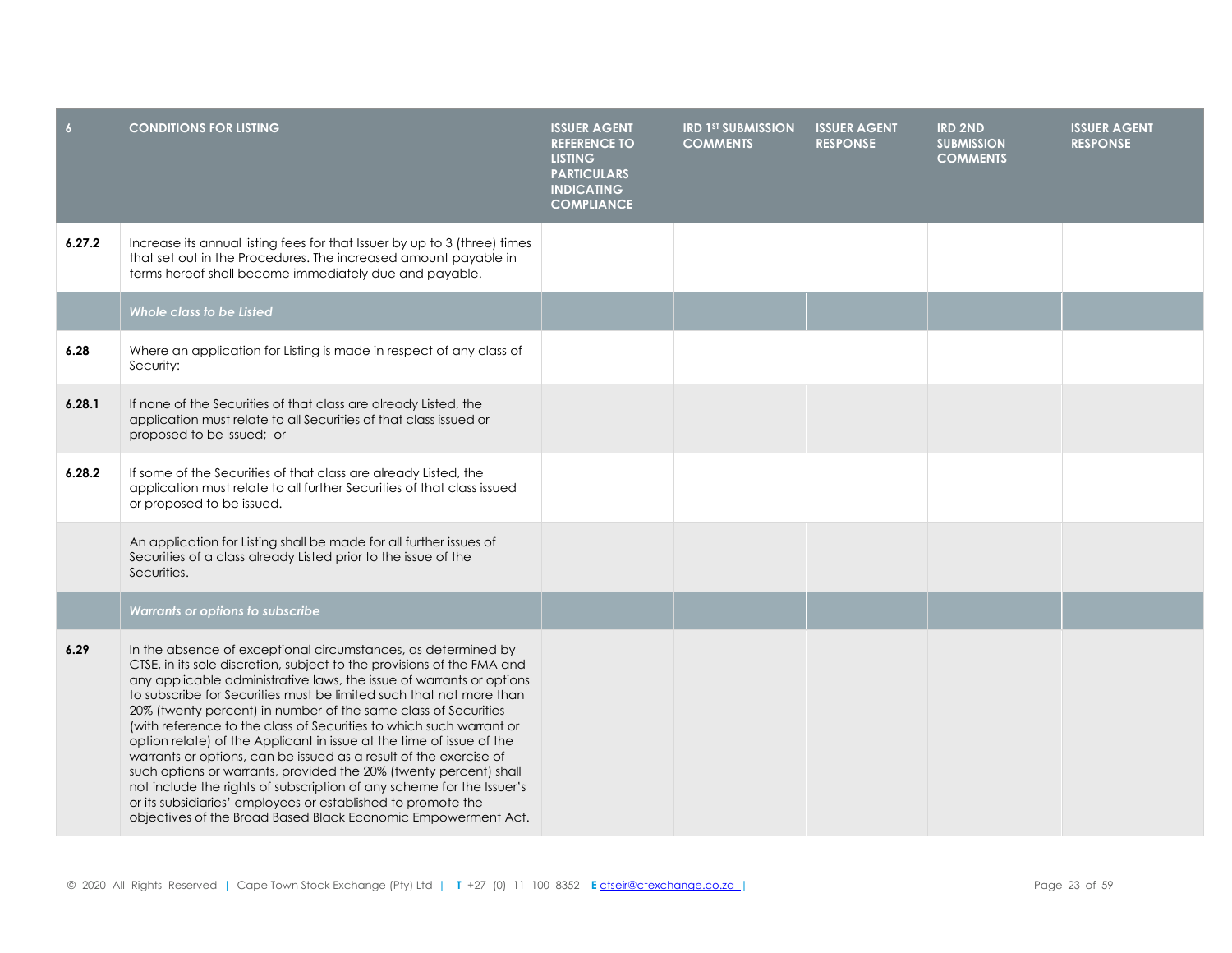| 8   | <b>LISTING PARTICULARS</b>                                                                                                                                                                                                                                                                                                                                                                                                                                                                        | <b>ISSUER AGENT</b><br><b>REFERENCE TO</b><br><b>LISTING</b><br><b>PARTICULARS</b><br><b>INDICATING</b><br><b>COMPLIANCE</b> | <b>IRD 1ST SUBMISSION</b><br><b>COMMENTS</b> | <b>ISSUER AGENT</b><br><b>RESPONSE</b> | <b>IRD 2ND</b><br><b>SUBMISSION</b><br><b>COMMENTS</b> | <b>ISSUER AGENT</b><br><b>RESPONSE</b> |
|-----|---------------------------------------------------------------------------------------------------------------------------------------------------------------------------------------------------------------------------------------------------------------------------------------------------------------------------------------------------------------------------------------------------------------------------------------------------------------------------------------------------|------------------------------------------------------------------------------------------------------------------------------|----------------------------------------------|----------------------------------------|--------------------------------------------------------|----------------------------------------|
|     | <b>Requirement for Listing Particulars</b>                                                                                                                                                                                                                                                                                                                                                                                                                                                        |                                                                                                                              |                                              |                                        |                                                        |                                        |
| 8.4 | When an Issuer applies for Listing of its Securities it must publish<br>Listing Particulars, save as provided in Requirements 8.22 (issues<br>not requiring Listing Particulars) and 15.18 (mutual recognition).                                                                                                                                                                                                                                                                                  |                                                                                                                              |                                              |                                        |                                                        |                                        |
|     | <b>Responsibility</b>                                                                                                                                                                                                                                                                                                                                                                                                                                                                             |                                                                                                                              |                                              |                                        |                                                        |                                        |
| 8.5 | The Listing Particulars and any supplementary Listing Particulars<br>must include a statement in the form set out in Requirement 9.3,<br>modified as required pursuant to Requirement 8.6.                                                                                                                                                                                                                                                                                                        |                                                                                                                              |                                              |                                        |                                                        |                                        |
| 8.6 | In cases where the Directors of the Issuer are responsible for only<br>part of the Listing Particulars and the Directors of another<br>Company being responsible for the remainder, a responsibility<br>statement as per Requirement 9.3 would be required from<br>Directors in respect of their respective companies. In exceptional<br>cases, CTSE may require either Persons to give, or join in, the<br>responsibility statement, in which case the statement must be<br>adapted accordingly. |                                                                                                                              |                                              |                                        |                                                        |                                        |
|     | Form and content                                                                                                                                                                                                                                                                                                                                                                                                                                                                                  |                                                                                                                              |                                              |                                        |                                                        |                                        |
| 8.7 | The Listing Particulars must contain:                                                                                                                                                                                                                                                                                                                                                                                                                                                             |                                                                                                                              |                                              |                                        |                                                        |                                        |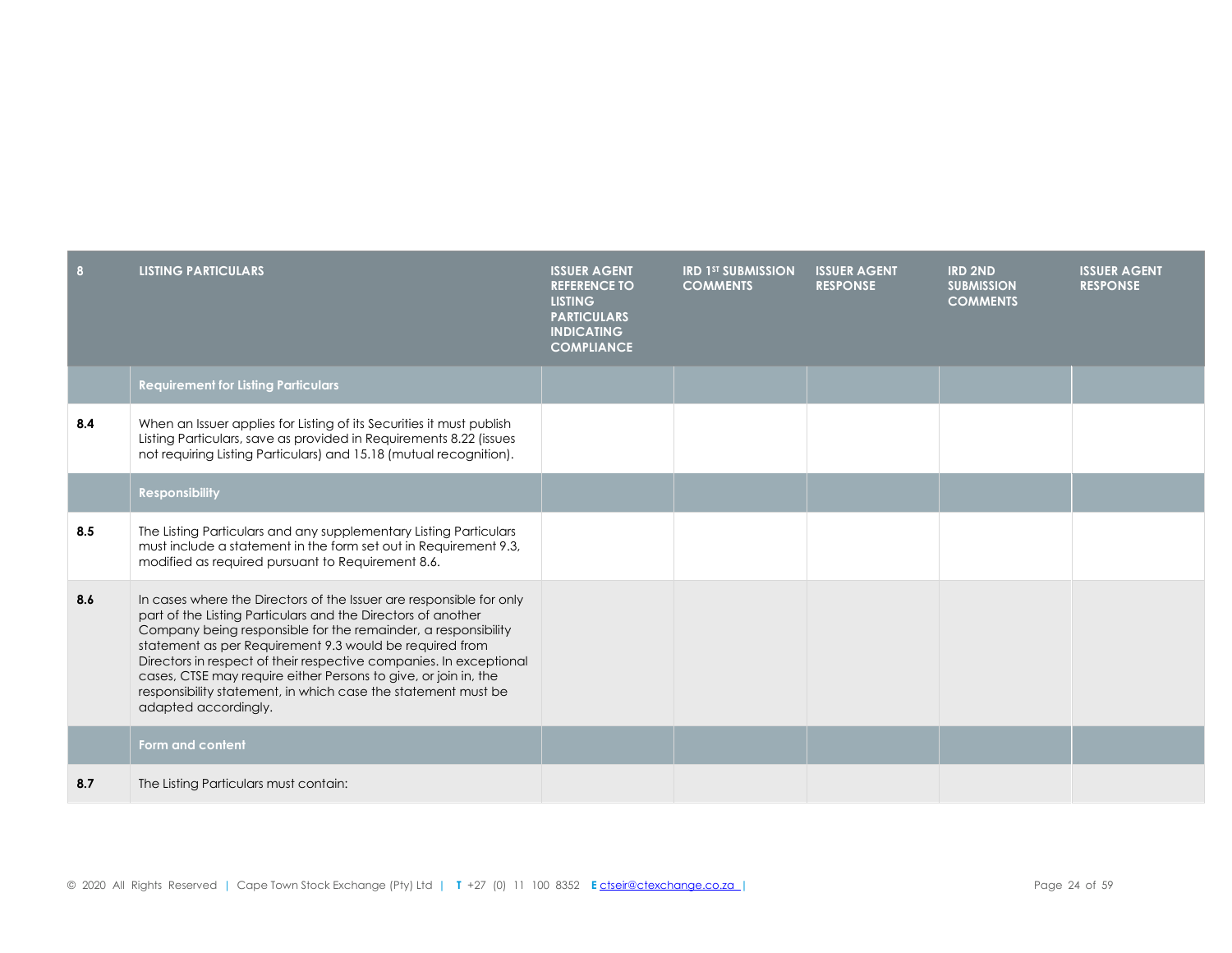| $\vert$ 8 | <b>LISTING PARTICULARS</b>                                                                                                                                                                                                                                                                                                                                                                                         | <b>ISSUER AGENT</b><br><b>REFERENCE TO</b><br><b>LISTING</b><br><b>PARTICULARS</b><br><b>INDICATING</b><br><b>COMPLIANCE</b> | <b>IRD 1ST SUBMISSION</b><br><b>COMMENTS</b> | <b>ISSUER AGENT</b><br><b>RESPONSE</b> | <b>IRD 2ND</b><br><b>SUBMISSION</b><br><b>COMMENTS</b> | <b>ISSUER AGENT</b><br><b>RESPONSE</b> |
|-----------|--------------------------------------------------------------------------------------------------------------------------------------------------------------------------------------------------------------------------------------------------------------------------------------------------------------------------------------------------------------------------------------------------------------------|------------------------------------------------------------------------------------------------------------------------------|----------------------------------------------|----------------------------------------|--------------------------------------------------------|----------------------------------------|
| 8.7.1     | All the specific items of information set out in Chapter 9<br>(according to the nature and circumstances of the Issuer and<br>the type of Security), as specified in Requirement 8.8;                                                                                                                                                                                                                              |                                                                                                                              |                                              |                                        |                                                        |                                        |
| 8.7.2     | Such other particulars and information which, according to the<br>particular nature of the Issuer and the Securities for which Listing is<br>sought, is necessary to enable an investor to make an informed<br>assessment of the activities, assets and liabilities, financial<br>position, management, prospects, and the profits and losses of<br>the Issuer and of the rights attaching to such Securities; and |                                                                                                                              |                                              |                                        |                                                        |                                        |
| 8.7.3     | Any additional information required by CTSE as a<br>specialcondition pursuant to Requirement 3.19.                                                                                                                                                                                                                                                                                                                 |                                                                                                                              |                                              |                                        |                                                        |                                        |
| 8.8       | An Accountant's Report must be incorporated into the Listing<br>Particulars whenever Listing Particulars are required except in the<br>following cases:                                                                                                                                                                                                                                                            |                                                                                                                              |                                              |                                        |                                                        |                                        |
| 8.8.1     | Rights issues by a Listed Issuer; or                                                                                                                                                                                                                                                                                                                                                                               |                                                                                                                              |                                              |                                        |                                                        |                                        |
| 8.8.2     | In exceptional circumstances as agreed by CTSE.                                                                                                                                                                                                                                                                                                                                                                    |                                                                                                                              |                                              |                                        |                                                        |                                        |
| 8.9       | There is no prescribed format for Listing Particulars except that:                                                                                                                                                                                                                                                                                                                                                 |                                                                                                                              |                                              |                                        |                                                        |                                        |
| 8.9.1     | CTSE may require that prominence be given in the Listing<br>Particulars to important information in such manner as it considers<br>appropriate; and                                                                                                                                                                                                                                                                |                                                                                                                              |                                              |                                        |                                                        |                                        |
| 8.9.2     | Illustrations of a pictorial or graphic nature may be included<br>provided that such illustrations are not misleading or likely to<br>mislead in the form and context in which they are included.                                                                                                                                                                                                                  |                                                                                                                              |                                              |                                        |                                                        |                                        |
|           | <b>Omission of information</b>                                                                                                                                                                                                                                                                                                                                                                                     |                                                                                                                              |                                              |                                        |                                                        |                                        |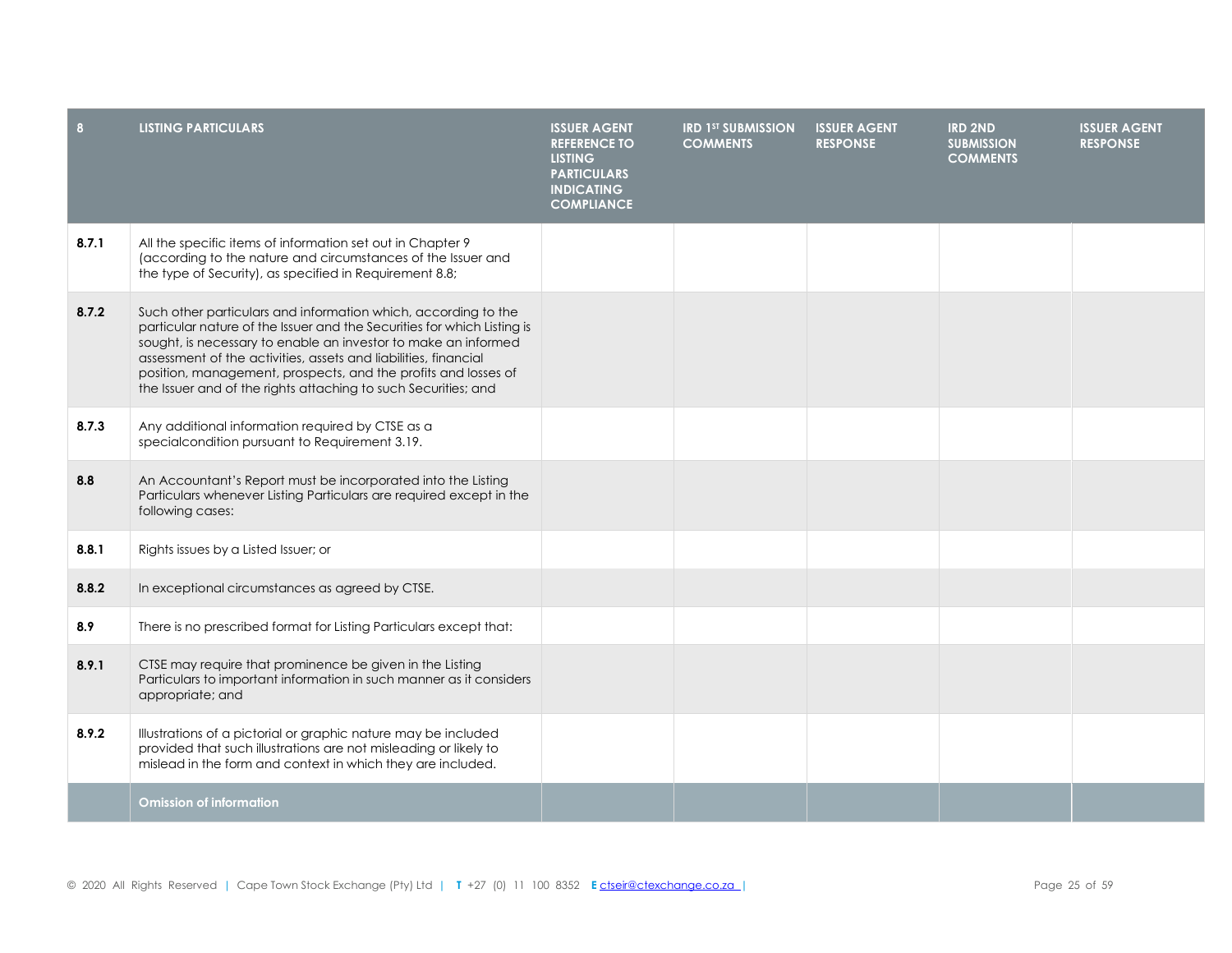| 8      | <b>LISTING PARTICULARS</b>                                                                                                                                                                                                                                                                                           | <b>ISSUER AGENT</b><br><b>REFERENCE TO</b><br><b>LISTING</b><br><b>PARTICULARS</b><br><b>INDICATING</b><br><b>COMPLIANCE</b> | <b>IRD 1ST SUBMISSION</b><br><b>COMMENTS</b> | <b>ISSUER AGENT</b><br><b>RESPONSE</b> | <b>IRD 2ND</b><br><b>SUBMISSION</b><br><b>COMMENTS</b> | <b>ISSUER AGENT</b><br><b>RESPONSE</b> |
|--------|----------------------------------------------------------------------------------------------------------------------------------------------------------------------------------------------------------------------------------------------------------------------------------------------------------------------|------------------------------------------------------------------------------------------------------------------------------|----------------------------------------------|----------------------------------------|--------------------------------------------------------|----------------------------------------|
| 8.10   | If any information required by Requirement 8.7.1 is not applicable<br>and no equivalent information is available, it need not be<br>included in the Listing Particulars provided that CTSE is informed<br>ofthis in writing and Requirement 5 is complied with.                                                      |                                                                                                                              |                                              |                                        |                                                        |                                        |
| 8.11   | CTSE may authorise the omission of information which is<br>applicable if it considers that:                                                                                                                                                                                                                          |                                                                                                                              |                                              |                                        |                                                        |                                        |
| 8.11.1 | The information is of minor importance only and is not such as will<br>influence assessment of the assets and liabilities, financial<br>position, profits and losses and prospects of the Issuer;                                                                                                                    |                                                                                                                              |                                              |                                        |                                                        |                                        |
| 8.11.2 | Disclosure would detrimentally affect the information needs of<br>the market, namely that the inclusion of the information would<br>not be Material to an investor's decision to invest and its inclusion<br>would be likely to distort and mislead in relation to matters which<br>are required to be disclosed; or |                                                                                                                              |                                              |                                        |                                                        |                                        |
| 8.11.3 | Disclosure would be seriously detrimental to the Issuer or a third<br>party with whom the Issuer has a relationship and omission is not<br>likely to mislead investors with regard to facts and circumstances,<br>knowledge of which is essential for the assessment of the<br>Securities in question.               |                                                                                                                              |                                              |                                        |                                                        |                                        |
| 8.12   | Requests to CTSE to authorise any omission of information must:                                                                                                                                                                                                                                                      |                                                                                                                              |                                              |                                        |                                                        |                                        |
| 8.12.1 | Be in writing from the Issuer Agent;                                                                                                                                                                                                                                                                                 |                                                                                                                              |                                              |                                        |                                                        |                                        |
| 8.12.2 | Identify the information concerned and the reasons for the<br>omission;                                                                                                                                                                                                                                              |                                                                                                                              |                                              |                                        |                                                        |                                        |
| 8.12.3 | State why in the opinion of the Issuer one or more of the grounds<br>in Requirement 8.11 applies; and                                                                                                                                                                                                                |                                                                                                                              |                                              |                                        |                                                        |                                        |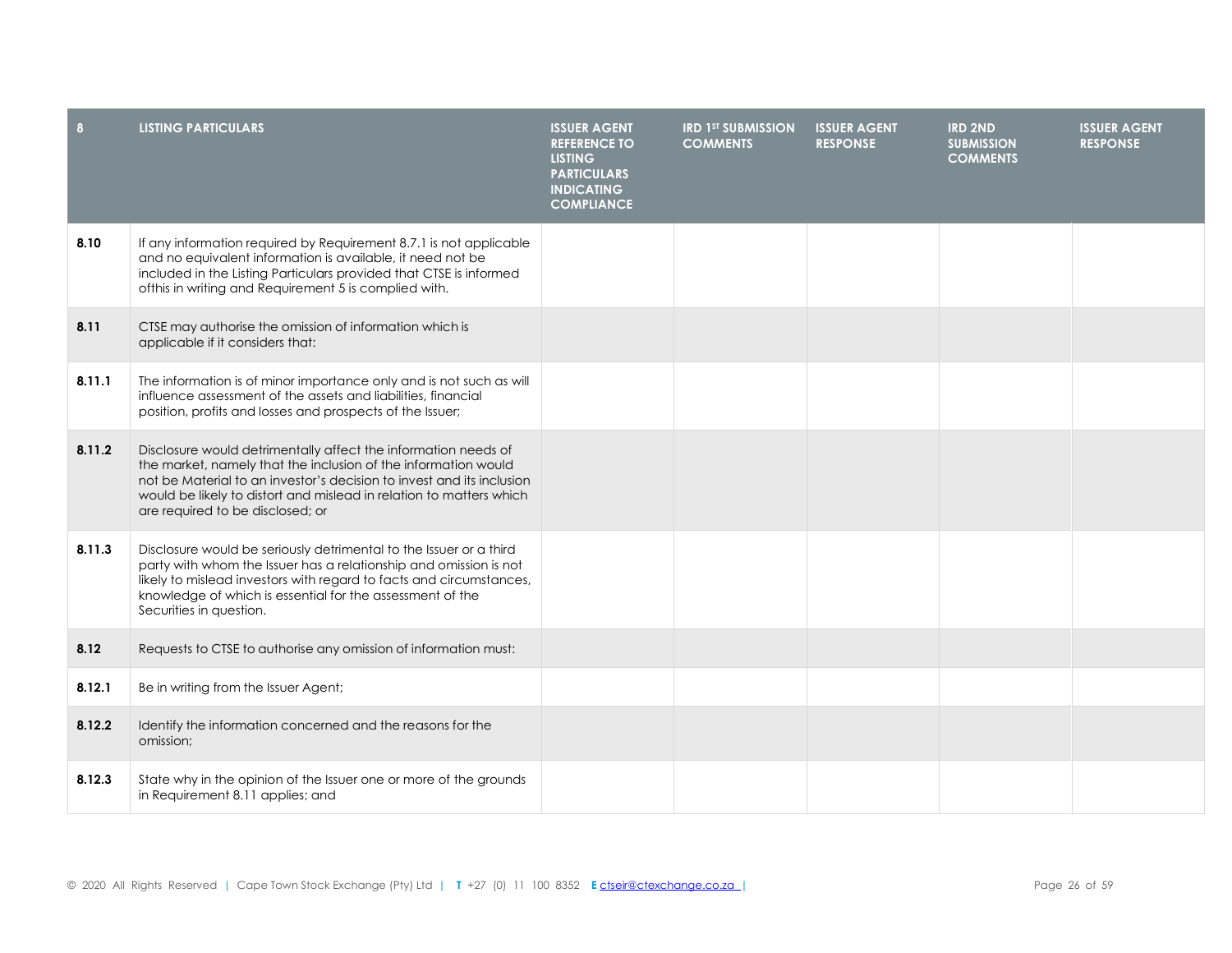| 8      | <b>LISTING PARTICULARS</b>                                                                                                                                                                                                                                                                                                                                                                                                                                                                                           | <b>ISSUER AGENT</b><br><b>REFERENCE TO</b><br><b>LISTING</b><br><b>PARTICULARS</b><br><b>INDICATING</b><br><b>COMPLIANCE</b> | <b>IRD 1ST SUBMISSION</b><br><b>COMMENTS</b> | <b>ISSUER AGENT</b><br><b>RESPONSE</b> | <b>IRD 2ND</b><br><b>SUBMISSION</b><br><b>COMMENTS</b> | <b>ISSUER AGENT</b><br><b>RESPONSE</b> |
|--------|----------------------------------------------------------------------------------------------------------------------------------------------------------------------------------------------------------------------------------------------------------------------------------------------------------------------------------------------------------------------------------------------------------------------------------------------------------------------------------------------------------------------|------------------------------------------------------------------------------------------------------------------------------|----------------------------------------------|----------------------------------------|--------------------------------------------------------|----------------------------------------|
| 8.12.4 | Confirm that notwithstanding the omission, the Listing Particulars<br>comply with the Companies Act and the FMA to the extent<br>required.                                                                                                                                                                                                                                                                                                                                                                           |                                                                                                                              |                                              |                                        |                                                        |                                        |
|        | Formal approval                                                                                                                                                                                                                                                                                                                                                                                                                                                                                                      |                                                                                                                              |                                              |                                        |                                                        |                                        |
| 8.13   | Listing Particulars must be formally approved by the Issuer<br>Regulation Committee. Such approval will only be given if the<br>Issuer Regulation Committee considers that the information in the<br>Listing Particulars is complete. Applicants must confirm in the<br>application for Listing (see Appendix 1) that the Listing Particulars<br>contain all information required by Requirement 8.7 or will<br>contain all such information by the time that the final version is<br>submitted for formal approval. |                                                                                                                              |                                              |                                        |                                                        |                                        |
|        | <b>Supplementary Listing Particulars</b>                                                                                                                                                                                                                                                                                                                                                                                                                                                                             |                                                                                                                              |                                              |                                        |                                                        |                                        |
| 8.14   | The CTSE must be advised immediately and supplementary<br>ListingParticulars prepared if, at any time after the Listing<br>Particulars have been formally approved by the Issuer<br>Regulation Committee and before Dealings in the relevant<br>Securities commence, the Issuer becomes aware that:                                                                                                                                                                                                                  |                                                                                                                              |                                              |                                        |                                                        |                                        |
| 8.14.1 | There has been a significant change affecting any matter<br>contained in the Listing Particulars; or                                                                                                                                                                                                                                                                                                                                                                                                                 |                                                                                                                              |                                              |                                        |                                                        |                                        |
| 8.14.2 | A significant new matter has arisen, the inclusion of information in<br>respect of which would have been required to be mentioned in<br>the Listing Particulars if it had arisen at the time of their<br>preparation.                                                                                                                                                                                                                                                                                                |                                                                                                                              |                                              |                                        |                                                        |                                        |
| 8.15   | Supplementary Listing Particulars must:                                                                                                                                                                                                                                                                                                                                                                                                                                                                              |                                                                                                                              |                                              |                                        |                                                        |                                        |
| 8.15.1 | Give details of the change or new matter;                                                                                                                                                                                                                                                                                                                                                                                                                                                                            |                                                                                                                              |                                              |                                        |                                                        |                                        |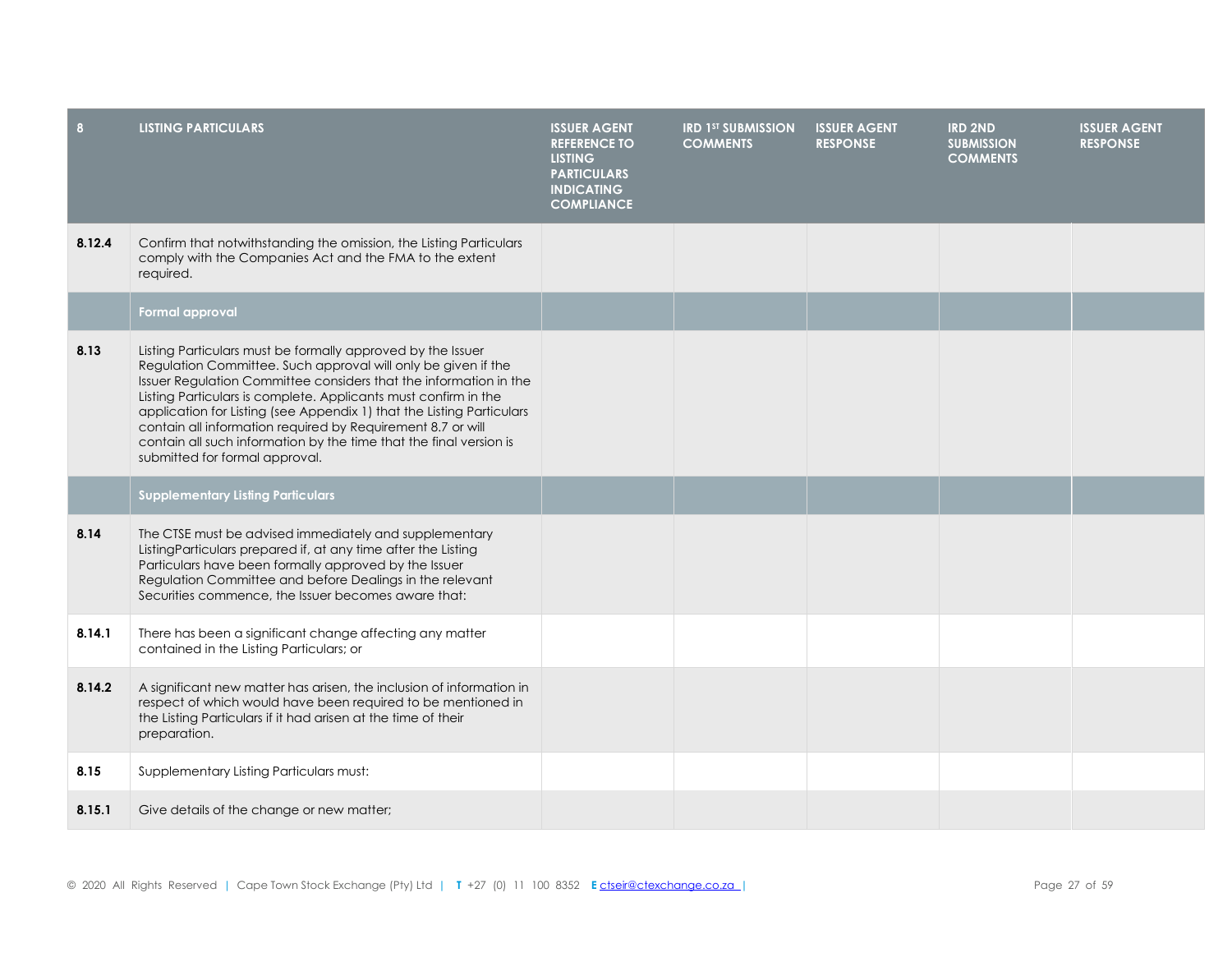| 8      | <b>LISTING PARTICULARS</b>                                                                                                                                                                                                                                              | <b>ISSUER AGENT</b><br><b>REFERENCE TO</b><br><b>LISTING</b><br><b>PARTICULARS</b><br><b>INDICATING</b><br><b>COMPLIANCE</b> | <b>IRD 1ST SUBMISSION</b><br><b>COMMENTS</b> | <b>ISSUER AGENT</b><br><b>RESPONSE</b> | <b>IRD 2ND</b><br><b>SUBMISSION</b><br><b>COMMENTS</b> | <b>ISSUER AGENT</b><br><b>RESPONSE</b> |
|--------|-------------------------------------------------------------------------------------------------------------------------------------------------------------------------------------------------------------------------------------------------------------------------|------------------------------------------------------------------------------------------------------------------------------|----------------------------------------------|----------------------------------------|--------------------------------------------------------|----------------------------------------|
| 8.15.2 | Contain the statement required by Requirement 8.5;                                                                                                                                                                                                                      |                                                                                                                              |                                              |                                        |                                                        |                                        |
| 8.15.3 | Contain a statement that, save as disclosed, there has been no<br>significant change and no significant new matter has arisen since<br>the Announcement of the previous Listing Particulars; and                                                                        |                                                                                                                              |                                              |                                        |                                                        |                                        |
| 8.15.4 | Be approved by CTSE prior to issue.                                                                                                                                                                                                                                     |                                                                                                                              |                                              |                                        |                                                        |                                        |
|        | <b>Omission of Contract of Significance from display</b>                                                                                                                                                                                                                |                                                                                                                              |                                              |                                        |                                                        |                                        |
| 8.16   | CTSE may subject to prior approval from the Issuer Regulation<br>Committee (Requirement 2.3) allow all or part of a Contract of<br>Significance to be withheld from public inspection (see<br>Requirements 9.64 and 9.65.2). The request must:                          |                                                                                                                              |                                              |                                        |                                                        |                                        |
| 8.16.1 | Be in writing from the Issuer Agent (see Requirement 7.10.10);                                                                                                                                                                                                          |                                                                                                                              |                                              |                                        |                                                        |                                        |
| 8.16.2 | State why in the opinion of the Issuer Agent one or more of the<br>grounds in Requirement 8.11 applies;                                                                                                                                                                 |                                                                                                                              |                                              |                                        |                                                        |                                        |
| 8.16.3 | Enclose a copy of the Contract of Significance in question or, if<br>the contract is not reduced to writing, a memorandum giving full<br>particulars of its terms; and                                                                                                  |                                                                                                                              |                                              |                                        |                                                        |                                        |
| 8.16.4 | Include confirmation by the Issuer whether or not the contract is<br>a Contract of Significance in the ordinary course of business.                                                                                                                                     |                                                                                                                              |                                              |                                        |                                                        |                                        |
|        | <b>Profit Forecasts</b>                                                                                                                                                                                                                                                 |                                                                                                                              |                                              |                                        |                                                        |                                        |
| 8.17   | Listing Particulars must not contain reference (general or<br>particular) to future profits or contain Distribution forecasts based<br>on an assumed future level of profit unless supported by formal<br>profit forecasts. Distribution forecasts not based on assumed |                                                                                                                              |                                              |                                        |                                                        |                                        |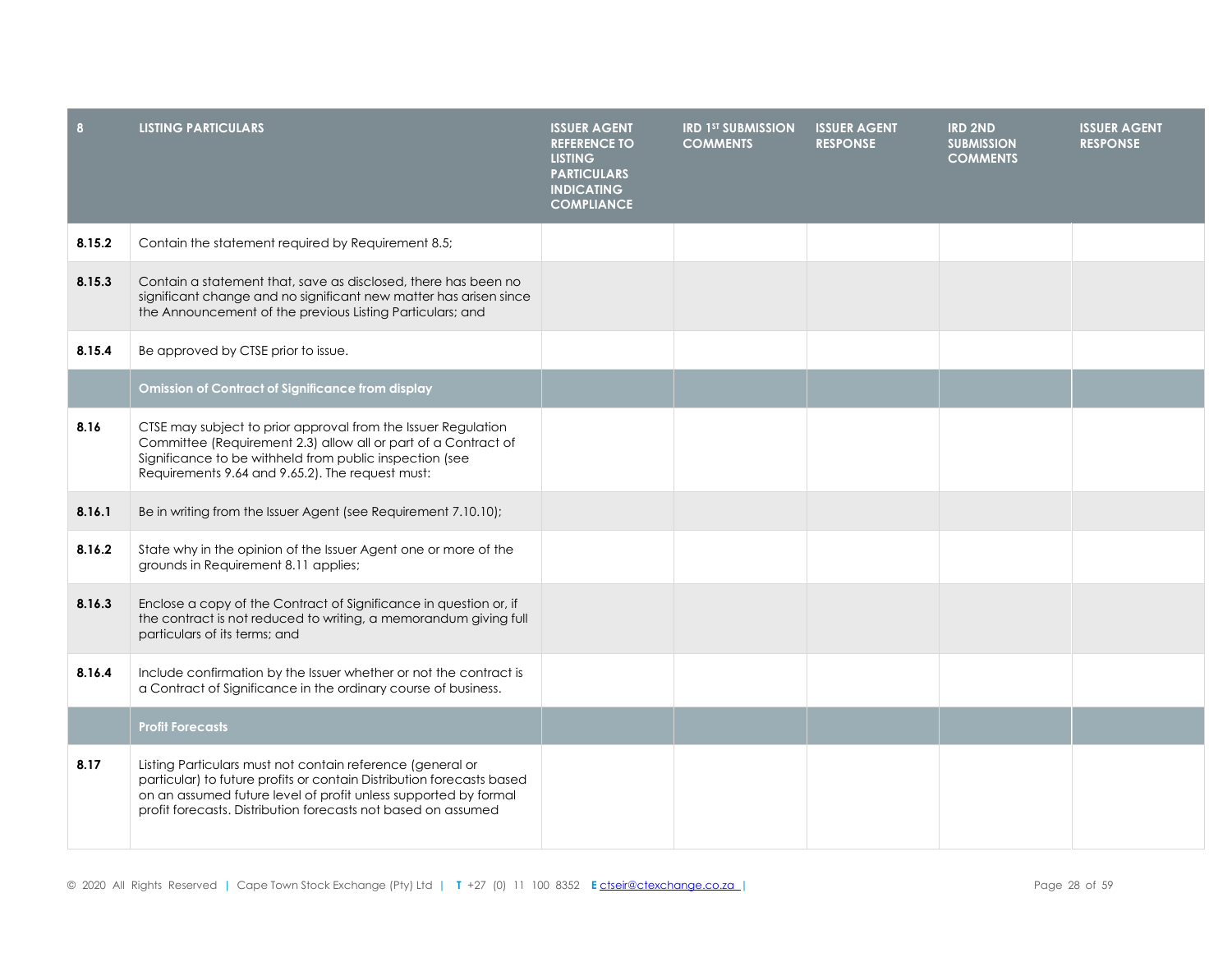| 8        | <b>LISTING PARTICULARS</b>                                                                                                                                                                                                                                                                                                                                             | <b>ISSUER AGENT</b><br><b>REFERENCE TO</b><br><b>LISTING</b><br><b>PARTICULARS</b><br><b>INDICATING</b><br><b>COMPLIANCE</b> | <b>IRD 1ST SUBMISSION</b><br><b>COMMENTS</b> | <b>ISSUER AGENT</b><br><b>RESPONSE</b> | <b>IRD 2ND</b><br><b>SUBMISSION</b><br><b>COMMENTS</b> | <b>ISSUER AGENT</b><br><b>RESPONSE</b> |
|----------|------------------------------------------------------------------------------------------------------------------------------------------------------------------------------------------------------------------------------------------------------------------------------------------------------------------------------------------------------------------------|------------------------------------------------------------------------------------------------------------------------------|----------------------------------------------|----------------------------------------|--------------------------------------------------------|----------------------------------------|
|          | future profits (for example, Distribution forecasts based on<br>retained reserves) are not subject to this Requirement.                                                                                                                                                                                                                                                |                                                                                                                              |                                              |                                        |                                                        |                                        |
| 8.18     | As required by Requirement 9.47 where a profit forecast appears<br>in any Listing Particulars, the principal assumptions upon which it<br>is based must be stated. These assumptions must relate only to<br>uncertain matters which are outside the control of the Directors<br>and which could have a Material effect on the achievement of<br>the forecast and must: |                                                                                                                              |                                              |                                        |                                                        |                                        |
| 8.18.1   | Be readily understandable by investors;                                                                                                                                                                                                                                                                                                                                |                                                                                                                              |                                              |                                        |                                                        |                                        |
| 8.18.2   | Be specific about the particular aspect of the forecast to which<br>they refer and about the uncertainty attaching to that aspect;                                                                                                                                                                                                                                     |                                                                                                                              |                                              |                                        |                                                        |                                        |
| 8.18.3   | Not include the business estimates underlying the forecasts; and                                                                                                                                                                                                                                                                                                       |                                                                                                                              |                                              |                                        |                                                        |                                        |
| 8.18.4   | Be prepared in accordance with the SAICA Guide on Profit<br>forecasts.                                                                                                                                                                                                                                                                                                 |                                                                                                                              |                                              |                                        |                                                        |                                        |
|          | <b>Previously published documents</b>                                                                                                                                                                                                                                                                                                                                  |                                                                                                                              |                                              |                                        |                                                        |                                        |
| 8.19     | CTSE may exempt Listed Issuers wholly or partially from the<br>obligation to publish Listing Particulars, where:                                                                                                                                                                                                                                                       |                                                                                                                              |                                              |                                        |                                                        |                                        |
| 8.19.1   | Application is made for admission of Securities all or part of which<br>have been:                                                                                                                                                                                                                                                                                     |                                                                                                                              |                                              |                                        |                                                        |                                        |
| 8.19.1.1 | The subject of a public issue;                                                                                                                                                                                                                                                                                                                                         |                                                                                                                              |                                              |                                        |                                                        |                                        |
| 8.19.1.2 | Issued in connection with a takeover offer; or                                                                                                                                                                                                                                                                                                                         |                                                                                                                              |                                              |                                        |                                                        |                                        |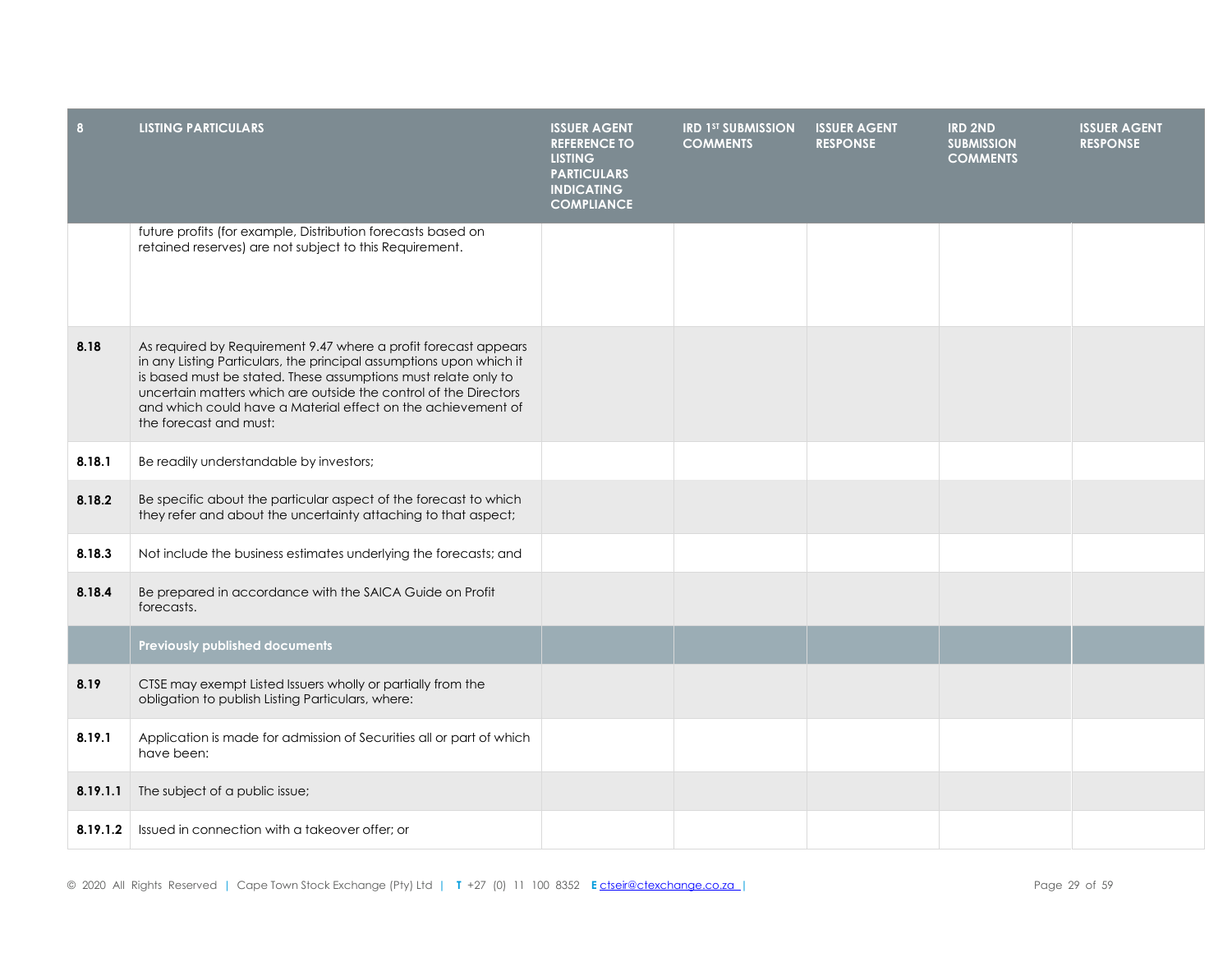| 8        | <b>LISTING PARTICULARS</b>                                                                                                                                                                                                                                                                                   | <b>ISSUER AGENT</b><br><b>REFERENCE TO</b><br><b>LISTING</b><br><b>PARTICULARS</b><br><b>INDICATING</b><br><b>COMPLIANCE</b> | <b>IRD 1ST SUBMISSION</b><br><b>COMMENTS</b> | <b>ISSUER AGENT</b><br><b>RESPONSE</b> | <b>IRD 2ND</b><br><b>SUBMISSION</b><br><b>COMMENTS</b> | <b>ISSUER AGENT</b><br><b>RESPONSE</b> |
|----------|--------------------------------------------------------------------------------------------------------------------------------------------------------------------------------------------------------------------------------------------------------------------------------------------------------------|------------------------------------------------------------------------------------------------------------------------------|----------------------------------------------|----------------------------------------|--------------------------------------------------------|----------------------------------------|
| 8.19.1.3 | Issued in connection with a merger involving the acquisition of<br>another Company or the formation of a new Company, the<br>division of a Company, the transfer of all or part of an<br>undertaking's assets and liabilities or as consideration for the<br>transfer of assets other than cash; and         |                                                                                                                              |                                              |                                        |                                                        |                                        |
| 8.19.2   | Not more than 12 (twelve) months before admission of the<br>Securities, a document ("the relevant document") has been<br>published in South Africa containing, in the opinion of CTSE,<br>equivalent information to that which would otherwise be<br>required to be included in Listing Particulars by CTSE. |                                                                                                                              |                                              |                                        |                                                        |                                        |
| 8.20     | Where exemption is given under Requirement 8.19, the following<br>information must be Announced, in Listing Particulars if the<br>exemption is partial or instead of Listing Particulars if the<br>exemption is total:                                                                                       |                                                                                                                              |                                              |                                        |                                                        |                                        |
| 8.20.1   | Details of any material changes which have occurred since the<br>date of the relevant document or an appropriate negative<br>statement;                                                                                                                                                                      |                                                                                                                              |                                              |                                        |                                                        |                                        |
| 8.20.2   | A statement that application has been made for Listing of the<br>Securities specifying the number and class of the Securities in<br>question; and                                                                                                                                                            |                                                                                                                              |                                              |                                        |                                                        |                                        |
| 8.20.3   | A declaration by the Directors as set out in Requirement 9.3 as to<br>their responsibility for the information required by this paragraph<br>and contained in the relevant document.                                                                                                                         |                                                                                                                              |                                              |                                        |                                                        |                                        |
| 8.21     | The information specified in Requirement 8.20 (if not comprised in<br>Listing Particulars) and the relevant document must be<br>Announced in accordance with Chapter 10, as if they together<br>comprised Listing Particulars.                                                                               |                                                                                                                              |                                              |                                        |                                                        |                                        |
|          | <b>Issues requiring Listing Particulars</b>                                                                                                                                                                                                                                                                  |                                                                                                                              |                                              |                                        |                                                        |                                        |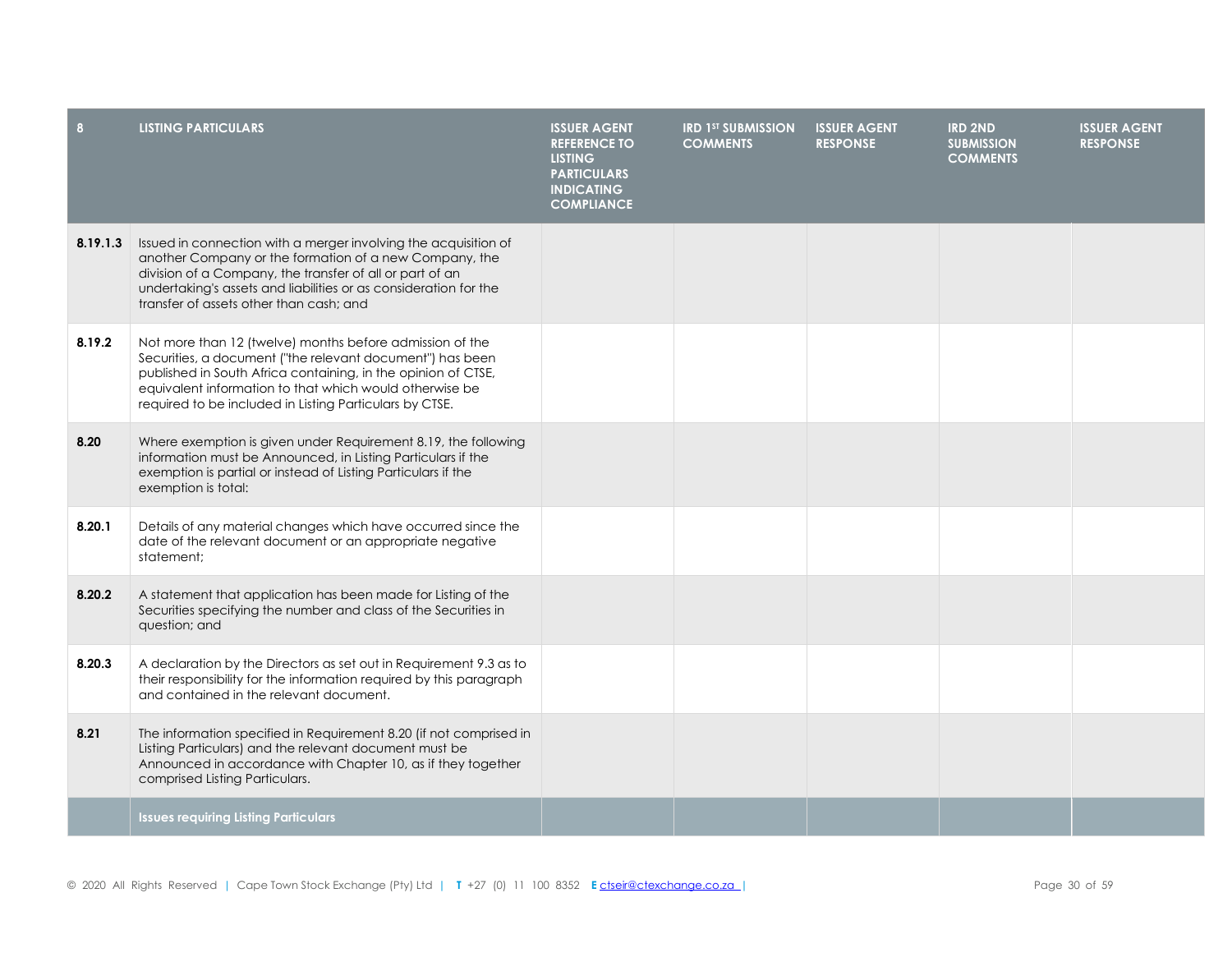| 8        | <b>LISTING PARTICULARS</b>                                                                                                                                  | <b>ISSUER AGENT</b><br><b>REFERENCE TO</b><br><b>LISTING</b><br><b>PARTICULARS</b><br><b>INDICATING</b><br><b>COMPLIANCE</b> | <b>IRD 1ST SUBMISSION</b><br><b>COMMENTS</b> | <b>ISSUER AGENT</b><br><b>RESPONSE</b> | <b>IRD 2ND</b><br><b>SUBMISSION</b><br><b>COMMENTS</b> | <b>ISSUER AGENT</b><br><b>RESPONSE</b> |
|----------|-------------------------------------------------------------------------------------------------------------------------------------------------------------|------------------------------------------------------------------------------------------------------------------------------|----------------------------------------------|----------------------------------------|--------------------------------------------------------|----------------------------------------|
| 8.22     | Listing Particulars are required when an Issuer seeks to issue new<br>Securities and any of the following applies:                                          |                                                                                                                              |                                              |                                        |                                                        |                                        |
| 8.22.1   | A prospectus is required by the Companies Act;                                                                                                              |                                                                                                                              |                                              |                                        |                                                        |                                        |
| 8.22.2   | An Issuer is not up-to-date with its Chapter 12 obligations;                                                                                                |                                                                                                                              |                                              |                                        |                                                        |                                        |
| 8.22.3   | The Issuer intends to issue additional Securities that equals to or<br>exceeds the number of Securities already in issue for that same<br>class;            |                                                                                                                              |                                              |                                        |                                                        |                                        |
| 8.22.4   | A Special Resolution is required in terms of section 41(3) of the<br>Companies Act and the issue of such Securities will result in any of<br>the following: |                                                                                                                              |                                              |                                        |                                                        |                                        |
| 8.22.4.1 | A change in the classification or sector the Issuer, as agreed with<br>the Head of Legal, Compliance and Issuer Regulation;                                 |                                                                                                                              |                                              |                                        |                                                        |                                        |
| 8.22.4.2 | A change in Controlling Shareholder; or                                                                                                                     |                                                                                                                              |                                              |                                        |                                                        |                                        |
| 8.22.4.3 | The Issuer acquiring a new Major Subsidiary.                                                                                                                |                                                                                                                              |                                              |                                        |                                                        |                                        |
| 8.23     | The Listing Particulars must be announced as soon as possible<br>after it receives its approval by CTSE.                                                    |                                                                                                                              |                                              |                                        |                                                        |                                        |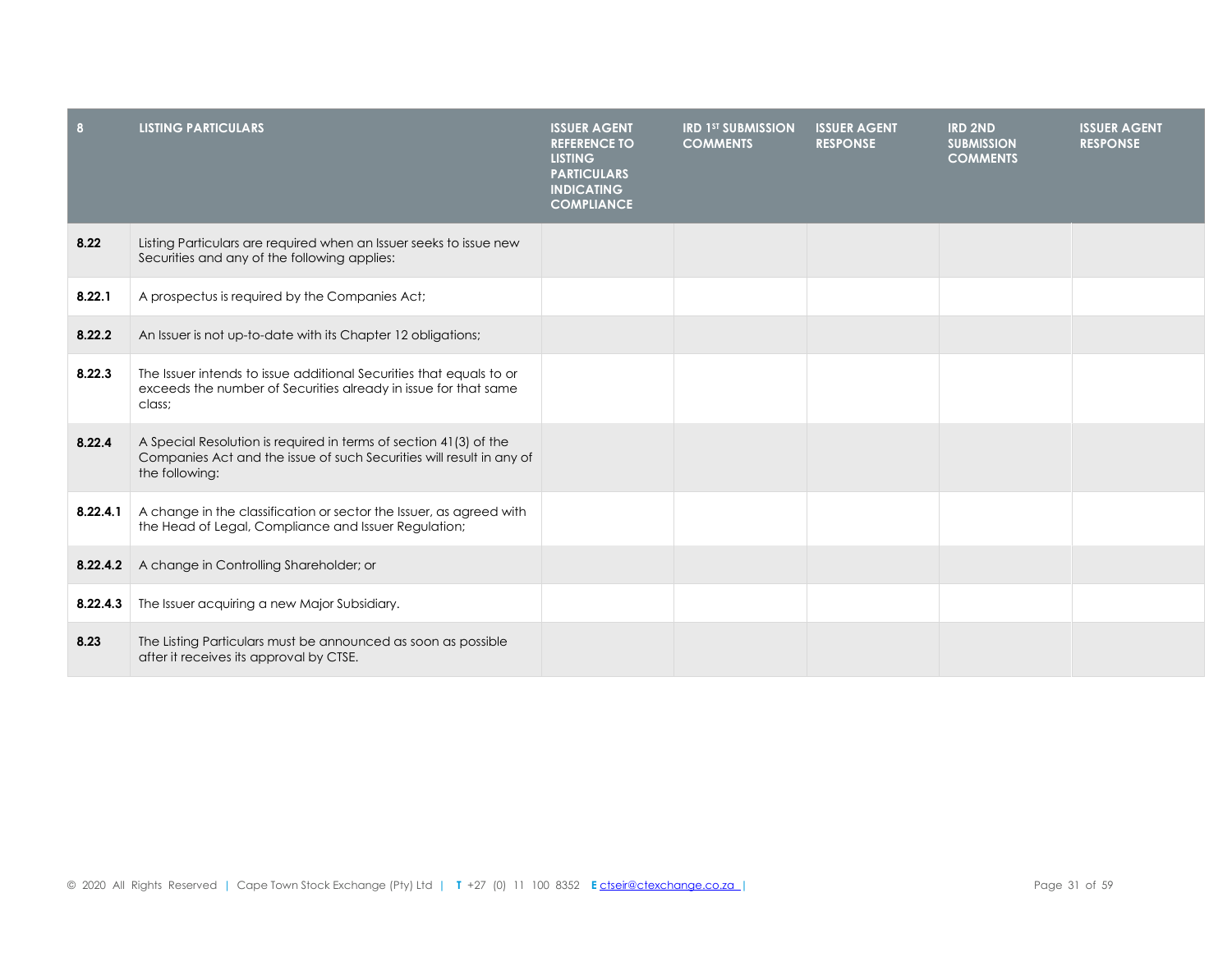| 9   | <b>CONTENTS OF LISTING PARTICULARS</b>                                                                                                                                                                                                                                                                                                                                                                                                                                                                                                                                                                                                                                               | <b>ISSUER AGENT</b><br><b>REFERENCE TO</b><br><b>LISTING</b><br><b>PARTICULARS</b><br><b>INDICATING</b><br><b>COMPLIANCE</b> | <b>IRD 1ST SUBMISSION</b><br><b>COMMENTS</b> | <b>ISSUER AGENT</b><br><b>RESPONSE</b> | <b>IRD 2ND</b><br><b>SUBMISSION</b><br><b>COMMENTS</b> | <b>ISSUER AGENT</b><br><b>RESPONSE</b> |
|-----|--------------------------------------------------------------------------------------------------------------------------------------------------------------------------------------------------------------------------------------------------------------------------------------------------------------------------------------------------------------------------------------------------------------------------------------------------------------------------------------------------------------------------------------------------------------------------------------------------------------------------------------------------------------------------------------|------------------------------------------------------------------------------------------------------------------------------|----------------------------------------------|----------------------------------------|--------------------------------------------------------|----------------------------------------|
|     | General information about the Issuer, its advisers and the Listing<br><b>Particulars</b>                                                                                                                                                                                                                                                                                                                                                                                                                                                                                                                                                                                             |                                                                                                                              |                                              |                                        |                                                        |                                        |
| 9.1 | The full name, registration number (where applicable), the<br>address of the registered office and Website of the Issuer.                                                                                                                                                                                                                                                                                                                                                                                                                                                                                                                                                            |                                                                                                                              |                                              |                                        |                                                        |                                        |
| 9.2 | Tax residency of the Issuer.                                                                                                                                                                                                                                                                                                                                                                                                                                                                                                                                                                                                                                                         |                                                                                                                              |                                              |                                        |                                                        |                                        |
| 9.3 | A statement as follows: "These Listing Particulars includes<br>particulars given in compliance with 4 Africa Exchange Pty Ltd<br>Requirements Governing the Official Listing of Securities for the<br>purpose of giving information with regard to the Issuer. The<br>Directors, whose names appear on page [], collectively and<br>individually, accept full responsibility for the accuracy or<br>completeness of the information contained in these Listing<br>Particulars and confirm, having made all reasonable enquiries,<br>that to the best of their knowledge and belief there are no<br>other facts the §omission of which would make any statement<br>herein misleading" |                                                                                                                              |                                              |                                        |                                                        |                                        |
| 9.4 | The names and addresses of the Issuer's principal bankers, Issuer<br>Agent, legal advisers, Reporting Accountants and any other<br>Expert to whom a statement or report included in the Listing<br>Particulars has been attributed.                                                                                                                                                                                                                                                                                                                                                                                                                                                  |                                                                                                                              |                                              |                                        |                                                        |                                        |
| 9.5 | The names, addresses and professional qualifications of the<br>auditors and Reporting Accountant (in the event that 6.14.5 is<br>applicable) who have audited the Issuer's annual accounts in<br>accordance with IFRS and national law for the last 3 (three)<br>financial years.                                                                                                                                                                                                                                                                                                                                                                                                    |                                                                                                                              |                                              |                                        |                                                        |                                        |
| 9.6 | The date and country of incorporation or other establishment of<br>the Issuer, and the authority under which the Issuer was<br>incorporated or otherwise established.                                                                                                                                                                                                                                                                                                                                                                                                                                                                                                                |                                                                                                                              |                                              |                                        |                                                        |                                        |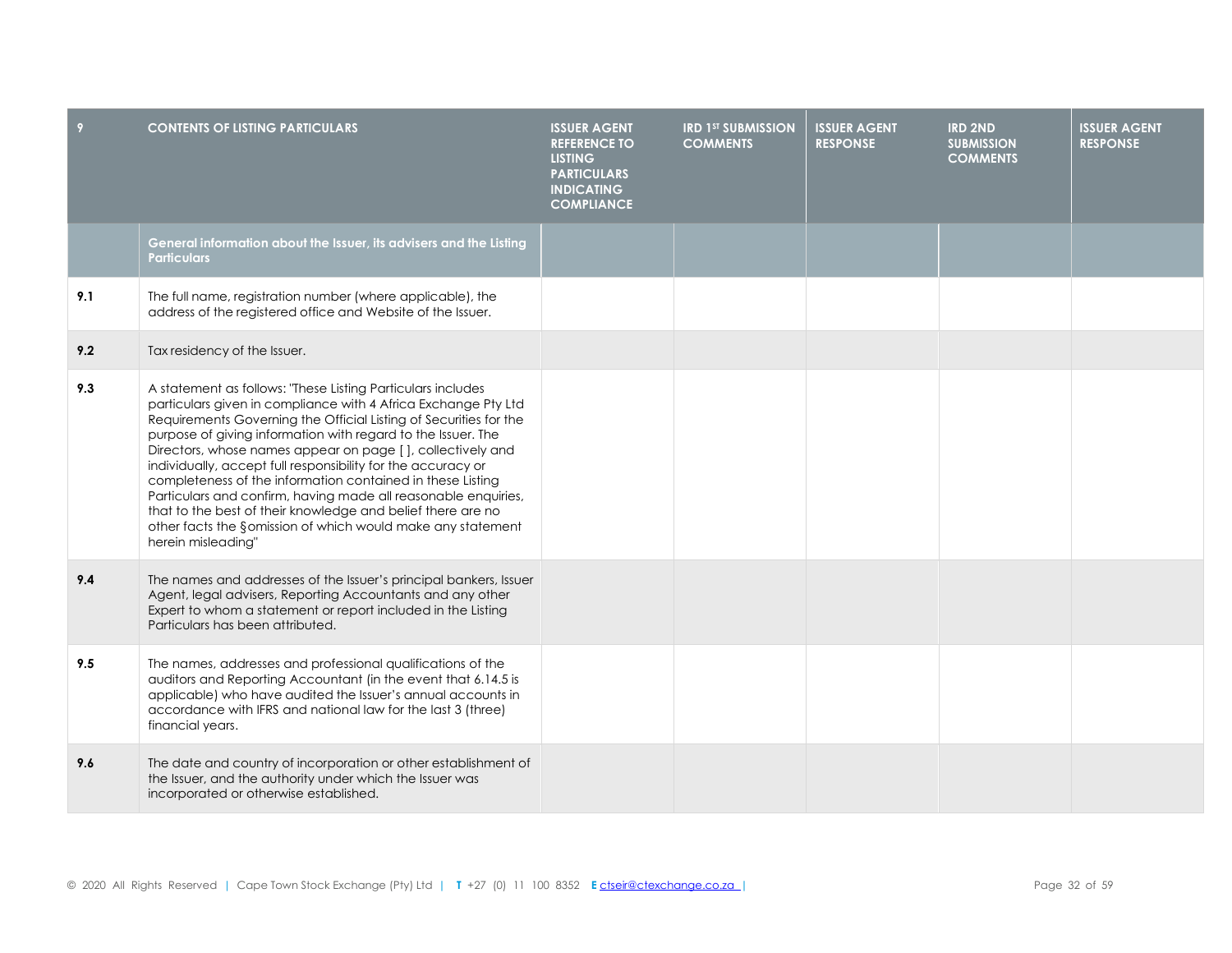| 9     | <b>CONTENTS OF LISTING PARTICULARS</b>                                                                                                                                                                              | <b>ISSUER AGENT</b><br><b>REFERENCE TO</b><br><b>LISTING</b><br><b>PARTICULARS</b><br><b>INDICATING</b><br><b>COMPLIANCE</b> | <b>IRD 1ST SUBMISSION</b><br><b>COMMENTS</b> | <b>ISSUER AGENT</b><br><b>RESPONSE</b> | <b>IRD 2ND</b><br><b>SUBMISSION</b><br><b>COMMENTS</b> | <b>ISSUER AGENT</b><br><b>RESPONSE</b> |
|-------|---------------------------------------------------------------------------------------------------------------------------------------------------------------------------------------------------------------------|------------------------------------------------------------------------------------------------------------------------------|----------------------------------------------|----------------------------------------|--------------------------------------------------------|----------------------------------------|
| 9.7   | The provisions or a sufficient summary of the provisions, if any, of<br>the Constitution with regard to:                                                                                                            |                                                                                                                              |                                              |                                        |                                                        |                                        |
| 9.7.1 | Any power enabling a Director to vote on a proposal,<br>arrangement or contract in which he is materially interested;                                                                                               |                                                                                                                              |                                              |                                        |                                                        |                                        |
| 9.7.2 | Any power enabling the Directors to vote on remuneration<br>(including pension or other benefits) to themselves or any<br>members of their body and any other provision as to the<br>remuneration of the Directors; |                                                                                                                              |                                              |                                        |                                                        |                                        |
| 9.7.3 | Borrowing powers exercisable by the Directors and how such<br>borrowing powers can be varied;                                                                                                                       |                                                                                                                              |                                              |                                        |                                                        |                                        |
| 9.7.4 | Retirement or non-retirement of Directors under an age limit;                                                                                                                                                       |                                                                                                                              |                                              |                                        |                                                        |                                        |
| 9.7.5 | Directors' qualification shares;                                                                                                                                                                                    |                                                                                                                              |                                              |                                        |                                                        |                                        |
| 9.7.6 | Changes in capital;                                                                                                                                                                                                 |                                                                                                                              |                                              |                                        |                                                        |                                        |
| 9.7.7 | Any time limit after which entitlement to Distribution lapses and<br>an indication of the party in whose favour the lapse operates;<br>and                                                                          |                                                                                                                              |                                              |                                        |                                                        |                                        |
| 9.7.8 | Arrangements for transfer of the Securities and, where<br>permitted restrictions on the free transferability.                                                                                                       |                                                                                                                              |                                              |                                        |                                                        |                                        |
| 9.8   | Where the Listing Particulars include a statement purporting to<br>be made by an Expert, a statement:                                                                                                               |                                                                                                                              |                                              |                                        |                                                        |                                        |
| 9.8.1 | Specifying the qualifications of such Expert and whether such<br>Expert has any Security holding in any member of the Group or<br>the right (whether legally enforceable or not) to subscribe for or                |                                                                                                                              |                                              |                                        |                                                        |                                        |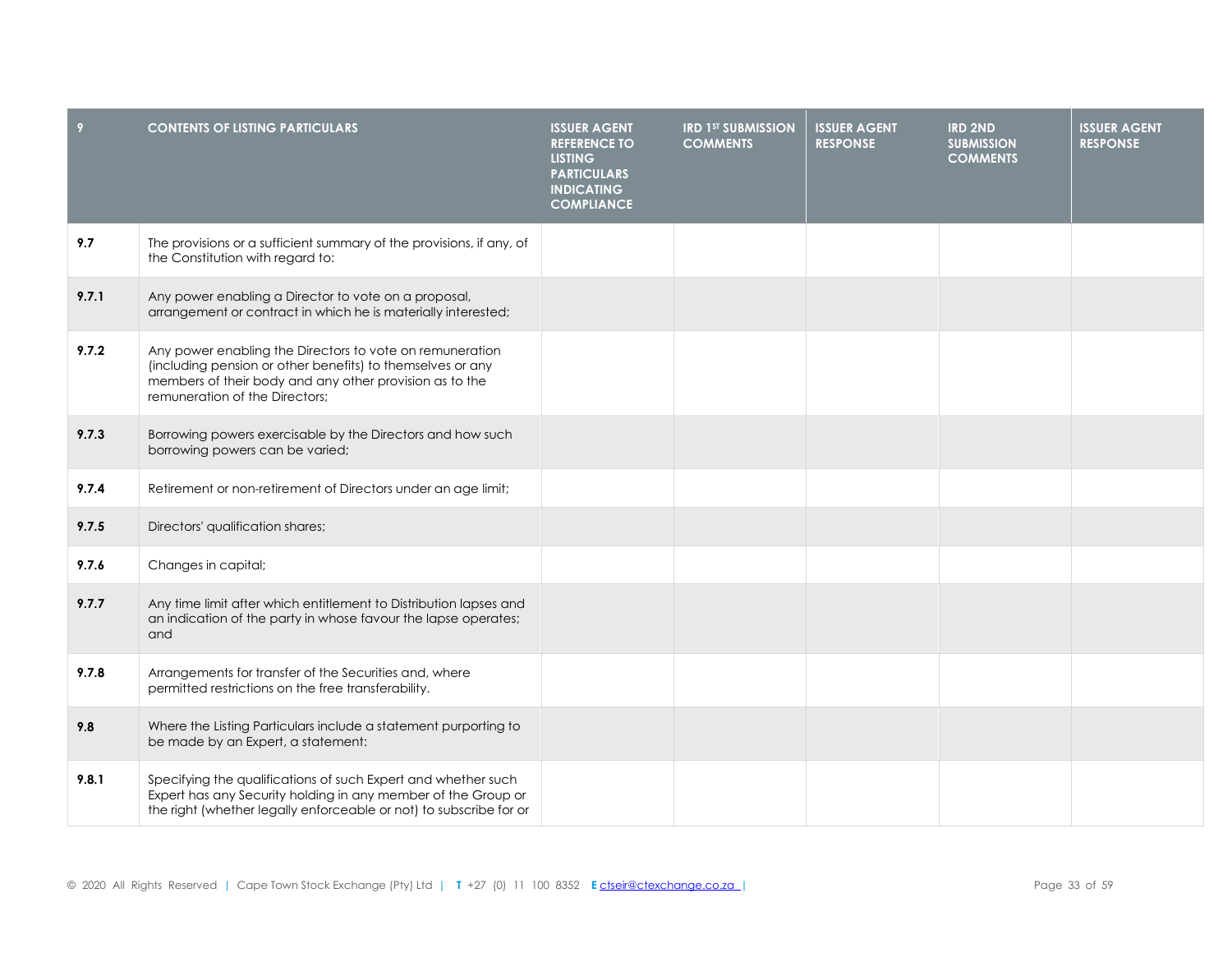| 9     | <b>CONTENTS OF LISTING PARTICULARS</b>                                                                                                                                                                                                                                                                                                                                                                                                                                                               | <b>ISSUER AGENT</b><br><b>REFERENCE TO</b><br><b>LISTING</b><br><b>PARTICULARS</b><br><b>INDICATING</b><br><b>COMPLIANCE</b> | <b>IRD 1ST SUBMISSION</b><br><b>COMMENTS</b> | <b>ISSUER AGENT</b><br><b>RESPONSE</b> | <b>IRD 2ND</b><br><b>SUBMISSION</b><br><b>COMMENTS</b> | <b>ISSUER AGENT</b><br><b>RESPONSE</b> |
|-------|------------------------------------------------------------------------------------------------------------------------------------------------------------------------------------------------------------------------------------------------------------------------------------------------------------------------------------------------------------------------------------------------------------------------------------------------------------------------------------------------------|------------------------------------------------------------------------------------------------------------------------------|----------------------------------------------|----------------------------------------|--------------------------------------------------------|----------------------------------------|
|       | to nominate Persons to subscribe for Securities in any member<br>of the Group, and, if so, a full description thereof;                                                                                                                                                                                                                                                                                                                                                                               |                                                                                                                              |                                              |                                        |                                                        |                                        |
| 9.8.2 | That the Expert has given and has not withdrawn his written<br>consent to the issue of the Listing Particulars with the Expert's<br>statement included in the form and context in which it is<br>included; and                                                                                                                                                                                                                                                                                       |                                                                                                                              |                                              |                                        |                                                        |                                        |
| 9.8.3 | That the Expert has given and has not withdrawn his written<br>consent to the issue of the Listing Particulars with the Expert's<br>statement included in the form and context in which it is<br>included; and                                                                                                                                                                                                                                                                                       |                                                                                                                              |                                              |                                        |                                                        |                                        |
| 9.9   | The name of any promoter, and if the promoter is a Company,<br>the date of its incorporation or other establishment and the<br>names of its Directors, and particulars of any cash, Securities or<br>other benefit paid, allotted or given within the 2 (two) years<br>immediately preceding the issue of the Listing Particulars, or<br>proposed to be paid, allotted or given, to any promoter<br>(individual or corporate) and the consideration for such<br>payment, allotment or other benefit. |                                                                                                                              |                                              |                                        |                                                        |                                        |
| 9.10  | Other Recognised Exchange/s (if any) where admission to<br>Listing is being or will be sought and the name of the<br>Recognised Exchange/s (if any) on which Securities are already<br>Listed.                                                                                                                                                                                                                                                                                                       |                                                                                                                              |                                              |                                        |                                                        |                                        |
| 9.11  | Particulars of any arrangement under which future Distributions<br>are waived or agreed to be waived.                                                                                                                                                                                                                                                                                                                                                                                                |                                                                                                                              |                                              |                                        |                                                        |                                        |
| 9.12  | Particulars of any commissions, discounts, brokerages or other<br>special terms granted within the 2 (two) years immediately<br>preceding the issue of the Listing Particulars in connection with<br>the issue or sale of any capital of any member of the Group,<br>together with the names of any Directors or proposed Directors,<br>promoters or Experts (as named in the Listing Particulars) who                                                                                               |                                                                                                                              |                                              |                                        |                                                        |                                        |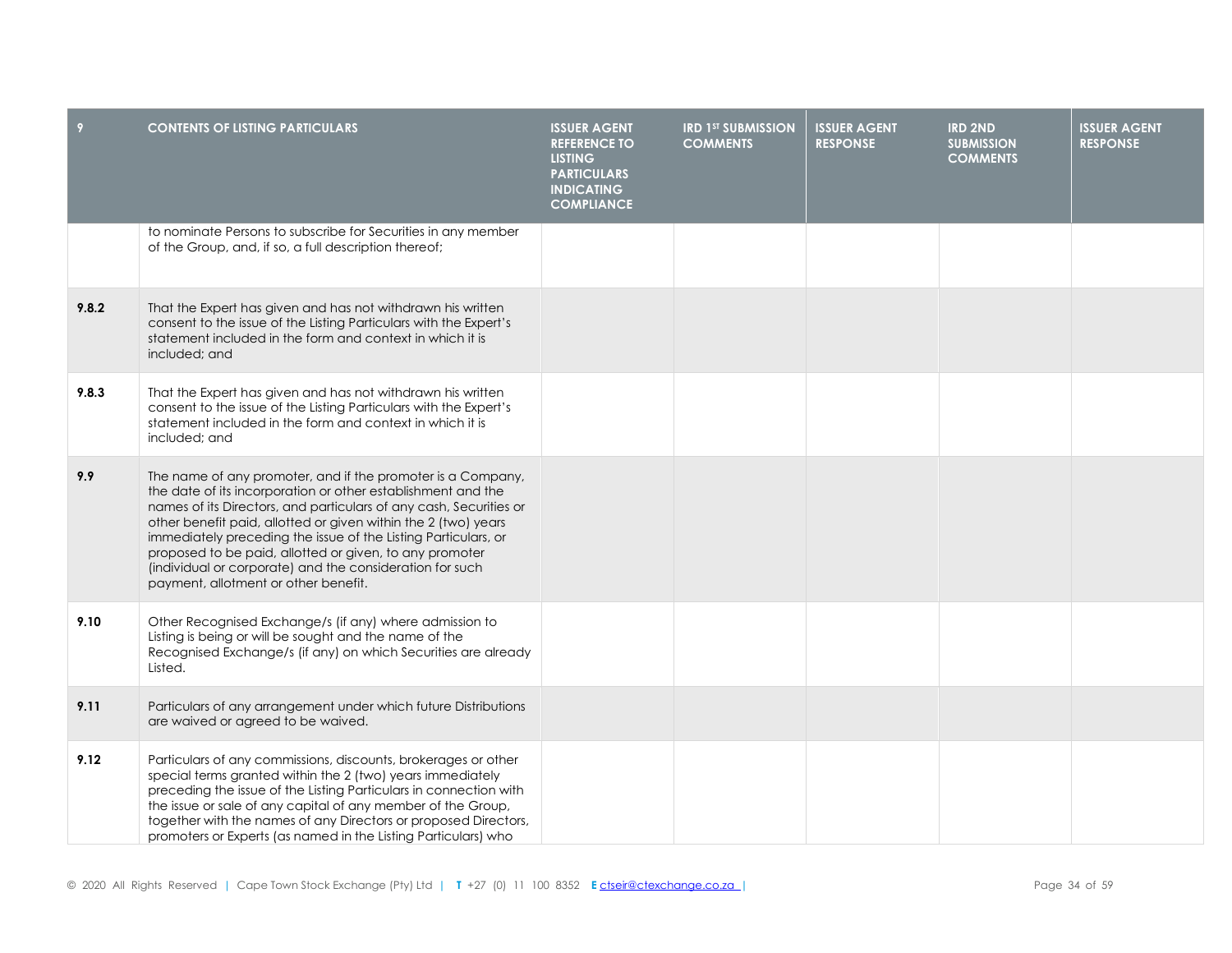| 9    | <b>CONTENTS OF LISTING PARTICULARS</b>                                                                                                                                                                                                                                                                                                                                                                                                                                                                                                                                                                                                                                                                                 | <b>ISSUER AGENT</b><br><b>REFERENCE TO</b><br><b>LISTING</b><br><b>PARTICULARS</b><br><b>INDICATING</b><br><b>COMPLIANCE</b> | <b>IRD 1ST SUBMISSION</b><br><b>COMMENTS</b> | <b>ISSUER AGENT</b><br><b>RESPONSE</b> | <b>IRD 2ND</b><br><b>SUBMISSION</b><br><b>COMMENTS</b> | <b>ISSUER AGENT</b><br><b>RESPONSE</b> |
|------|------------------------------------------------------------------------------------------------------------------------------------------------------------------------------------------------------------------------------------------------------------------------------------------------------------------------------------------------------------------------------------------------------------------------------------------------------------------------------------------------------------------------------------------------------------------------------------------------------------------------------------------------------------------------------------------------------------------------|------------------------------------------------------------------------------------------------------------------------------|----------------------------------------------|----------------------------------------|--------------------------------------------------------|----------------------------------------|
|      | received any such payment or benefit and the amount or rate<br>of the payment or benefit they received, or an appropriate<br>negative statement.                                                                                                                                                                                                                                                                                                                                                                                                                                                                                                                                                                       |                                                                                                                              |                                              |                                        |                                                        |                                        |
|      | Information about the Securities for which Listing is sought and<br>the terms and conditions of their issue and distribution                                                                                                                                                                                                                                                                                                                                                                                                                                                                                                                                                                                           |                                                                                                                              |                                              |                                        |                                                        |                                        |
| 9.13 | A statement that application has been made to CTSE for<br>the Listing of the Securities.                                                                                                                                                                                                                                                                                                                                                                                                                                                                                                                                                                                                                               |                                                                                                                              |                                              |                                        |                                                        |                                        |
| 9.14 | If a Prospectus is required, a statement that such Prospectus,<br>has been registered by the Companies and Intellectual<br>Property Commission.                                                                                                                                                                                                                                                                                                                                                                                                                                                                                                                                                                        |                                                                                                                              |                                              |                                        |                                                        |                                        |
| 9.15 | The nature and amount of the issue including the number of<br>Securities, which have been or will be created and/or issued<br>(by category where applicable).                                                                                                                                                                                                                                                                                                                                                                                                                                                                                                                                                          |                                                                                                                              |                                              |                                        |                                                        |                                        |
| 9.16 | A summary of rights attaching to the Securities for which<br>application is made, and in particular the extent of the rights as<br>regards voting, entitlement to share in Distributions,<br>redemptions, the creation or issue of further Securities ranking in<br>priority to or Pari Passu with the class of Securities for which<br>Listing is sought, any other special rights and a summary of the<br>consents necessary for the variation of any of such rights. Where<br>there is more than 1 (one) class of Securities of an Issuer in issue<br>(or application for Listing has been made in respect of Securities<br>not identical with those already Listed), like details must be<br>given for each class. |                                                                                                                              |                                              |                                        |                                                        |                                        |
| 9.17 | So far as is appropriate, concerning the terms and conditions of<br>the issue of the Securities in respect of which the application for<br>Listing is made:                                                                                                                                                                                                                                                                                                                                                                                                                                                                                                                                                            |                                                                                                                              |                                              |                                        |                                                        |                                        |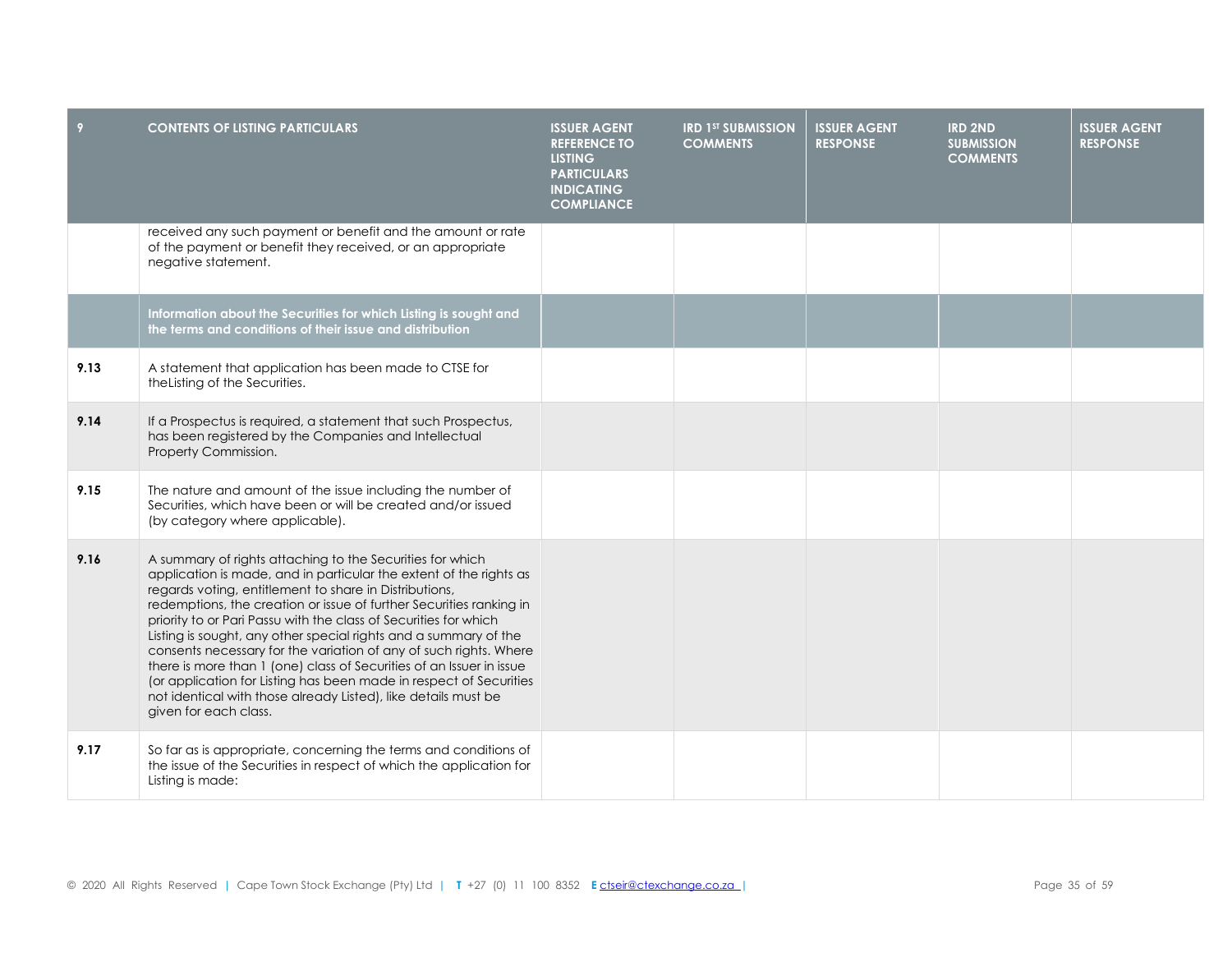| 9      | <b>CONTENTS OF LISTING PARTICULARS</b>                                                                                                                                                                                                                                                                                                                                                                                | <b>ISSUER AGENT</b><br><b>REFERENCE TO</b><br><b>LISTING</b><br><b>PARTICULARS</b><br><b>INDICATING</b><br><b>COMPLIANCE</b> | <b>IRD 1ST SUBMISSION</b><br><b>COMMENTS</b> | <b>ISSUER AGENT</b><br><b>RESPONSE</b> | <b>IRD 2ND</b><br><b>SUBMISSION</b><br><b>COMMENTS</b> | <b>ISSUER AGENT</b><br><b>RESPONSE</b> |
|--------|-----------------------------------------------------------------------------------------------------------------------------------------------------------------------------------------------------------------------------------------------------------------------------------------------------------------------------------------------------------------------------------------------------------------------|------------------------------------------------------------------------------------------------------------------------------|----------------------------------------------|----------------------------------------|--------------------------------------------------------|----------------------------------------|
| 9.17.1 | The issue price or offer price of each Security, including the par<br>value of each Security, if applicable;                                                                                                                                                                                                                                                                                                          |                                                                                                                              |                                              |                                        |                                                        |                                        |
| 9.17.2 | The methods of payment of the issue or offer price, particularly<br>as regards the paying-up of Securities which are not fully paid;                                                                                                                                                                                                                                                                                  |                                                                                                                              |                                              |                                        |                                                        |                                        |
| 9.17.3 | The procedure for the exercise of any right of pre-emption and<br>the transferability of subscription rights;                                                                                                                                                                                                                                                                                                         |                                                                                                                              |                                              |                                        |                                                        |                                        |
| 9.17.4 | The period during which the issue or offer of Securities will<br>remain open after issue of the Listing Particulars, the date and<br>time of opening of the subscription List, and the names of the<br>receiving bankers;                                                                                                                                                                                             |                                                                                                                              |                                              |                                        |                                                        |                                        |
| 9.17.5 | Details of arrangements in the Subscription Form for the direct<br>crediting of Securities accounts for investors who already have<br>their accounts in the Registry;                                                                                                                                                                                                                                                 |                                                                                                                              |                                              |                                        |                                                        |                                        |
| 9.17.6 | The names, addresses and description of the Persons<br>underwriting the issue for the Issuer and, where not all the issue is<br>underwritten, a statement of the portion not covered;                                                                                                                                                                                                                                 |                                                                                                                              |                                              |                                        |                                                        |                                        |
| 9.17.7 | In the case of an offer for sale of Securities, the names,<br>addresses and descriptions of the vendor(s) of the Securities or,<br>if there are more than 10 (ten) vendor(s), such details of the 10<br>(ten) principal vendors and a statement of the number of other<br>vendors and particulars of any Beneficial Interest possessed by<br>any Director of the Issuer in any Securities so offered for sale;<br>and |                                                                                                                              |                                              |                                        |                                                        |                                        |
| 9.17.8 | The method of Listing.                                                                                                                                                                                                                                                                                                                                                                                                |                                                                                                                              |                                              |                                        |                                                        |                                        |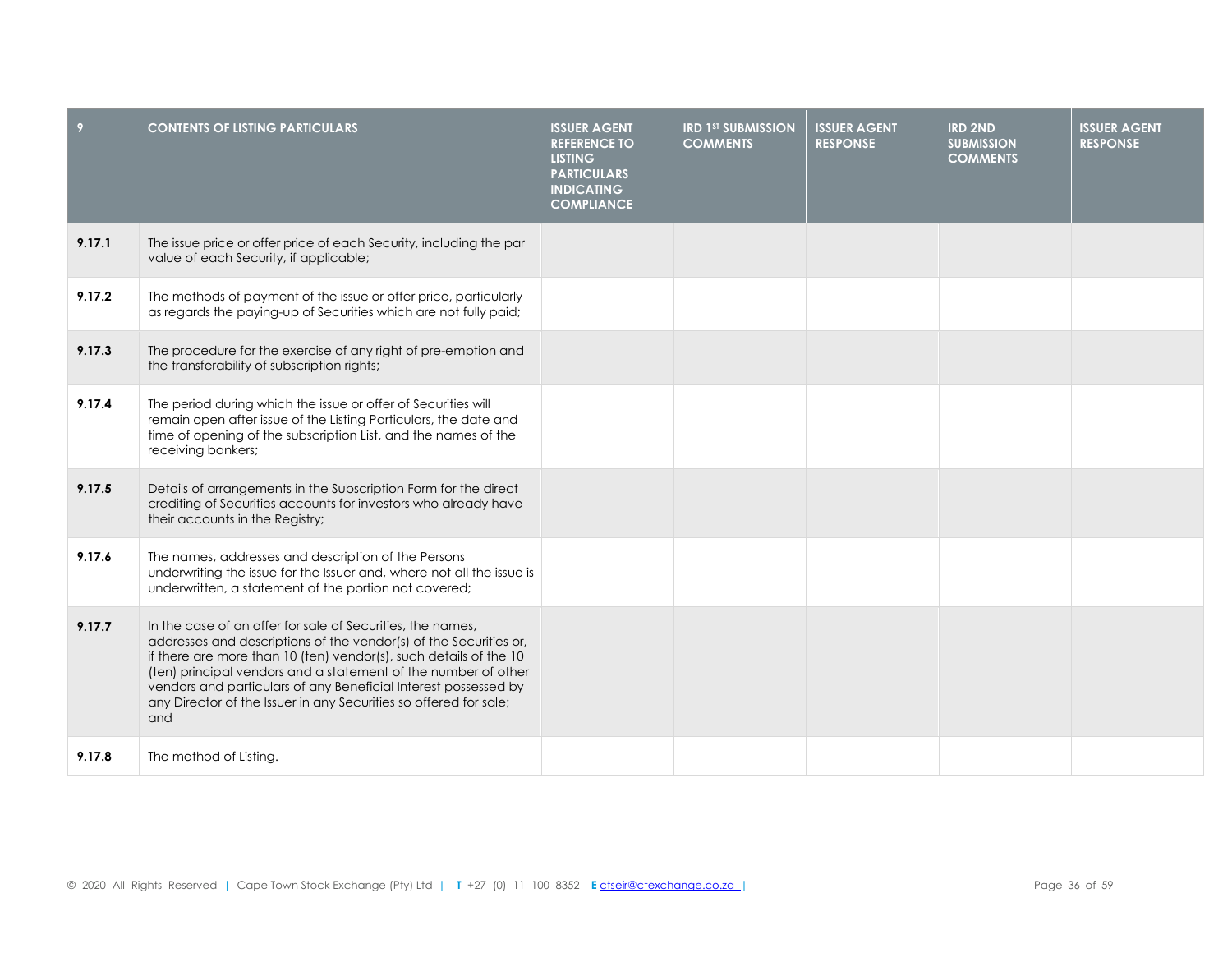| 9      | <b>CONTENTS OF LISTING PARTICULARS</b>                                                                                                                                                                                                                                                                                                                                                                                                                                                                                                                                                                                    | <b>ISSUER AGENT</b><br><b>REFERENCE TO</b><br><b>LISTING</b><br><b>PARTICULARS</b><br><b>INDICATING</b><br><b>COMPLIANCE</b> | <b>IRD 1ST SUBMISSION</b><br><b>COMMENTS</b> | <b>ISSUER AGENT</b><br><b>RESPONSE</b> | <b>IRD 2ND</b><br><b>SUBMISSION</b><br><b>COMMENTS</b> | <b>ISSUER AGENT</b><br><b>RESPONSE</b> |
|--------|---------------------------------------------------------------------------------------------------------------------------------------------------------------------------------------------------------------------------------------------------------------------------------------------------------------------------------------------------------------------------------------------------------------------------------------------------------------------------------------------------------------------------------------------------------------------------------------------------------------------------|------------------------------------------------------------------------------------------------------------------------------|----------------------------------------------|----------------------------------------|--------------------------------------------------------|----------------------------------------|
| 9.18   | Where the Securities for which Listing is sought are allotted by<br>way of capitalisation of reserves or profits or by way of bonus to<br>the holders of an existing Security, a statement as to the pro<br>rata entitlement, the last date on which transfers were or will be<br>accepted for registration for participation in the issue, how the<br>Securities rank for Distributions, whether the Securities rank Pari<br>Passu with any Listed Securities, the nature of the document of<br>title, its proposed date of issue and whether or not it is<br>renounceable and how fractions (if any) are to be treated. |                                                                                                                              |                                              |                                        |                                                        |                                        |
| 9.19   | Where the Securities for which Listing is sought are offered by<br>way of a rights issue to the holders of an existing Listed Security,<br>a statement as to:                                                                                                                                                                                                                                                                                                                                                                                                                                                             |                                                                                                                              |                                              |                                        |                                                        |                                        |
| 9.19.1 | How Securities not taken up will be dealt with and the time, not<br>being less than 21 (twenty one) Days or such other time period<br>as may be acceptable to CTSE, in which the offer may be<br>accepted;                                                                                                                                                                                                                                                                                                                                                                                                                |                                                                                                                              |                                              |                                        |                                                        |                                        |
| 9.19.2 | The pro rata entitlement, the last date on which transfers were<br>or will be accepted for registration for participation in the rights<br>issue, how the Securities rank for Distributions, whether the<br>Securities rank Pari Passu with any Listed Securities, and how<br>fractions (if any) are to be treated;                                                                                                                                                                                                                                                                                                       |                                                                                                                              |                                              |                                        |                                                        |                                        |
| 9.19.3 | Whether the board of Directors has received any information<br>from any Substantial Shareholders of their intention to take up<br>Securities provisionally allotted or offered to them or to be<br>provisionally allotted to them and the particulars thereof;                                                                                                                                                                                                                                                                                                                                                            |                                                                                                                              |                                              |                                        |                                                        |                                        |
| 9.19.4 | A statement estimating the total amount of funds to be raised<br>through the rights issue, the purpose of the rights issue and the<br>proposed use of the proceeds of the rights issue, whether the<br>rights issue is conditional upon shareholder approval, and<br>whether the Issuer is fully underwritten;                                                                                                                                                                                                                                                                                                            |                                                                                                                              |                                              |                                        |                                                        |                                        |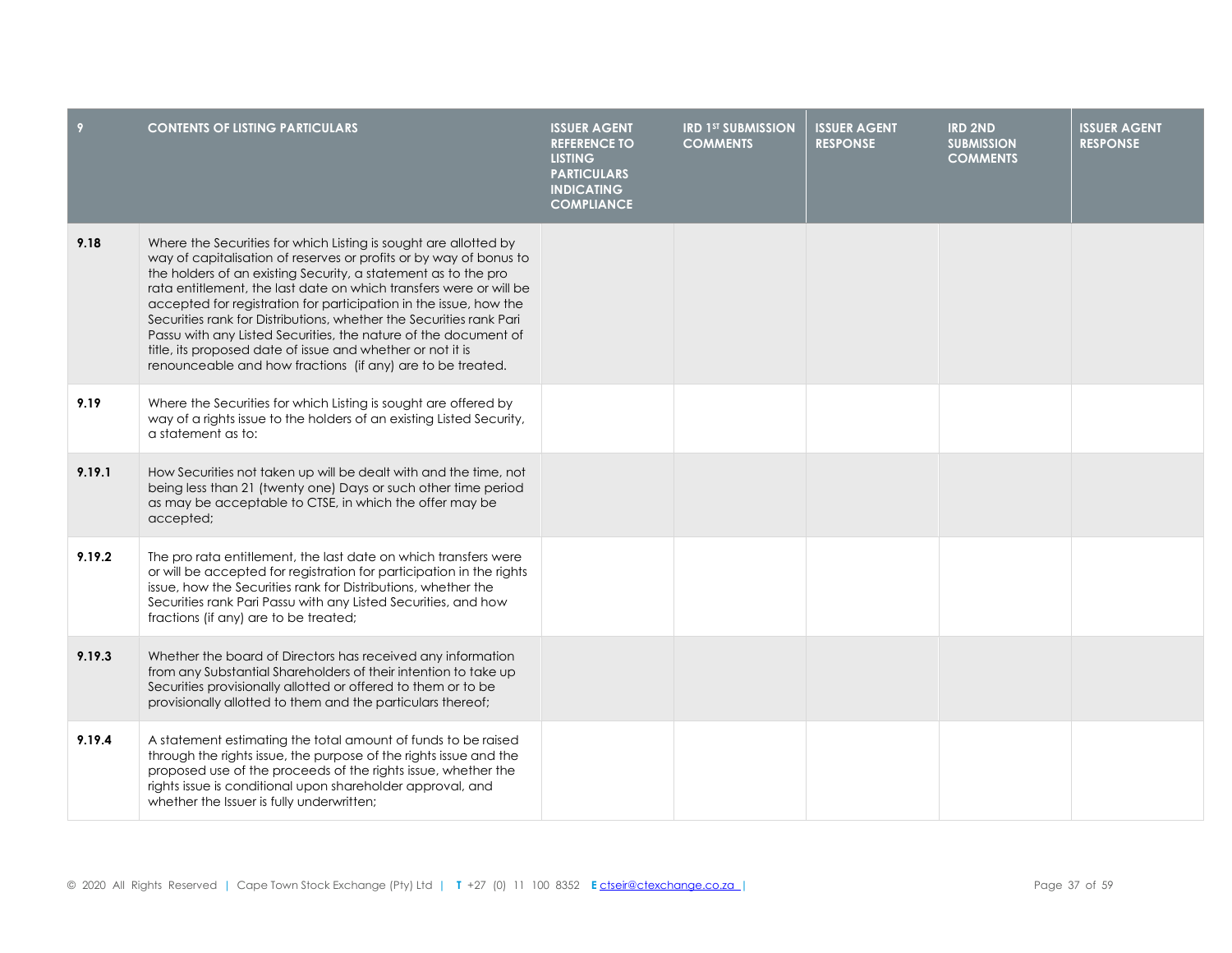| 9      | <b>CONTENTS OF LISTING PARTICULARS</b>                                                                                                                                                                                                                                                                                                                                                                                                         | <b>ISSUER AGENT</b><br><b>REFERENCE TO</b><br><b>LISTING</b><br><b>PARTICULARS</b><br><b>INDICATING</b><br><b>COMPLIANCE</b> | <b>IRD 1ST SUBMISSION</b><br><b>COMMENTS</b> | <b>ISSUER AGENT</b><br><b>RESPONSE</b> | <b>IRD 2ND</b><br><b>SUBMISSION</b><br><b>COMMENTS</b> | <b>ISSUER AGENT</b><br><b>RESPONSE</b> |
|--------|------------------------------------------------------------------------------------------------------------------------------------------------------------------------------------------------------------------------------------------------------------------------------------------------------------------------------------------------------------------------------------------------------------------------------------------------|------------------------------------------------------------------------------------------------------------------------------|----------------------------------------------|----------------------------------------|--------------------------------------------------------|----------------------------------------|
| 9.19.5 | A table of market values of the Securities of the class to which<br>the rights issue relates for the first Dealing day in each of the 6<br>(six) months before the date of the Listing Particulars, for the last<br>Dealing day before the Announcement of the rights issue and<br>(if different) the latest practicable date prior to despatch of the<br>Listing Particulars, and the value of CTSE market indices at each<br>of those dates; |                                                                                                                              |                                              |                                        |                                                        |                                        |
| 9.19.6 | Details of any underwriter and their fees; and                                                                                                                                                                                                                                                                                                                                                                                                 |                                                                                                                              |                                              |                                        |                                                        |                                        |
| 9.19.7 | Whether/not excess applications are permissible.                                                                                                                                                                                                                                                                                                                                                                                               |                                                                                                                              |                                              |                                        |                                                        |                                        |
| 9.20   | A statement of the net tangible asset backing for each class of<br>Security for which Listing is sought, after making allowance for<br>any new Securities to be issued, as detailed in the Listing<br>Particulars.                                                                                                                                                                                                                             |                                                                                                                              |                                              |                                        |                                                        |                                        |
| 9.21   | The date on which Dealings in the Securities are expected to<br>commence.                                                                                                                                                                                                                                                                                                                                                                      |                                                                                                                              |                                              |                                        |                                                        |                                        |
| 9.22   | The Distribution policy (if any) relating to the Securities issued.<br>Where Listing is sought for Securities with a fixed Distribution<br>right, particulars of such right or Distribution policy.                                                                                                                                                                                                                                            |                                                                                                                              |                                              |                                        |                                                        |                                        |
| 9.23   | The amount or estimated amount of expenses of the issue,<br>including to whom this is payable, and of the application for<br>Listing payable by the Issuer.                                                                                                                                                                                                                                                                                    |                                                                                                                              |                                              |                                        |                                                        |                                        |
| 9.24   | In the case of an issue of new Securities, details of the intended<br>use of the proceeds of the issue.                                                                                                                                                                                                                                                                                                                                        |                                                                                                                              |                                              |                                        |                                                        |                                        |
|        | Information about the Issuer's capital                                                                                                                                                                                                                                                                                                                                                                                                         |                                                                                                                              |                                              |                                        |                                                        |                                        |
| 9.25   | The authorised and issued capital of the Issuer, the number of<br>Securities agreed to be issued, the amount paid up, the par                                                                                                                                                                                                                                                                                                                  |                                                                                                                              |                                              |                                        |                                                        |                                        |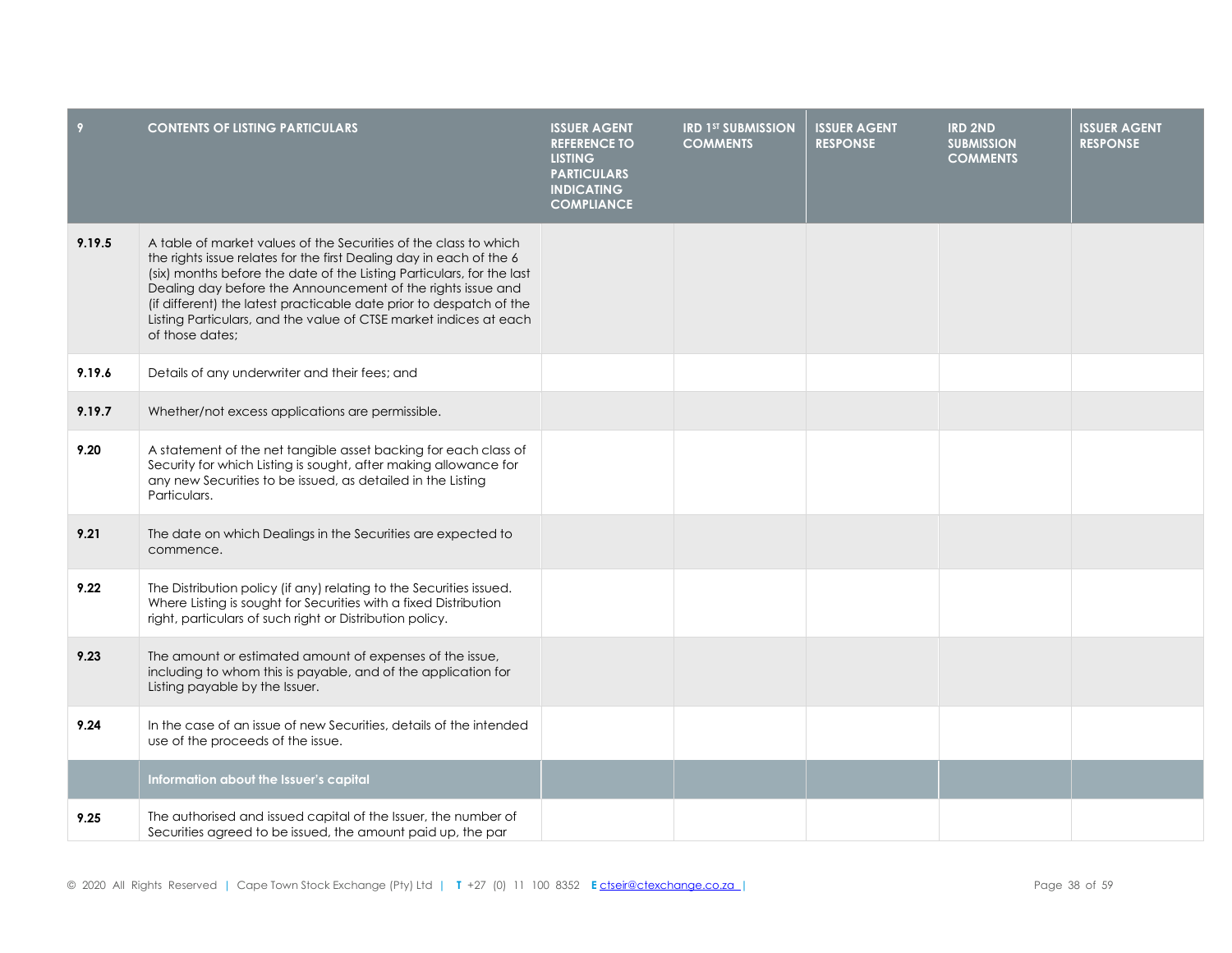| 9      | <b>CONTENTS OF LISTING PARTICULARS</b>                                                                                                                                                                                                                                                                                                                                                                                                                                                                                                                                                                                                               | <b>ISSUER AGENT</b><br><b>REFERENCE TO</b><br><b>LISTING</b><br><b>PARTICULARS</b><br><b>INDICATING</b><br><b>COMPLIANCE</b> | <b>IRD 1ST SUBMISSION</b><br><b>COMMENTS</b> | <b>ISSUER AGENT</b><br><b>RESPONSE</b> | <b>IRD 2ND</b><br><b>SUBMISSION</b><br><b>COMMENTS</b> | <b>ISSUER AGENT</b><br><b>RESPONSE</b> |
|--------|------------------------------------------------------------------------------------------------------------------------------------------------------------------------------------------------------------------------------------------------------------------------------------------------------------------------------------------------------------------------------------------------------------------------------------------------------------------------------------------------------------------------------------------------------------------------------------------------------------------------------------------------------|------------------------------------------------------------------------------------------------------------------------------|----------------------------------------------|----------------------------------------|--------------------------------------------------------|----------------------------------------|
|        | value of each Security (if applicable) or the fact that the<br>Securities do not have a par value, and a description of the<br>Securities.                                                                                                                                                                                                                                                                                                                                                                                                                                                                                                           |                                                                                                                              |                                              |                                        |                                                        |                                        |
| 9.26   | Where an Issuer intends to increase its capital, an indication of:                                                                                                                                                                                                                                                                                                                                                                                                                                                                                                                                                                                   |                                                                                                                              |                                              |                                        |                                                        |                                        |
| 9.26.1 | The amount to be increased;                                                                                                                                                                                                                                                                                                                                                                                                                                                                                                                                                                                                                          |                                                                                                                              |                                              |                                        |                                                        |                                        |
| 9.26.2 | The categories of Persons having preferential subscription rights<br>for such additional proportions of capital; and                                                                                                                                                                                                                                                                                                                                                                                                                                                                                                                                 |                                                                                                                              |                                              |                                        |                                                        |                                        |
| 9.26.3 | The terms and arrangements for the share issue corresponding<br>to such portions.                                                                                                                                                                                                                                                                                                                                                                                                                                                                                                                                                                    |                                                                                                                              |                                              |                                        |                                                        |                                        |
| 9.27   | The amount of any outstanding convertible debt securities and<br>particulars of the conditions governing and the procedures for<br>conversion, exchange or subscription of such Securities.<br>Including the number of Securities the convertible debt<br>securities may be converted into.                                                                                                                                                                                                                                                                                                                                                          |                                                                                                                              |                                              |                                        |                                                        |                                        |
| 9.28   | Particulars of any alterations in the capital of the Issuer and a<br>change of at least 10% of the issued share capital of any<br>member of the Group, within 2 (two) years immediately<br>preceding the issue of the Listing Particulars, including the price<br>and terms of such issues, and any details of discounts or special<br>terms granted, or an appropriate negative statement.                                                                                                                                                                                                                                                          |                                                                                                                              |                                              |                                        |                                                        |                                        |
| 9.29   | Particulars of any capital of any member of the Group which is<br>under option, or agreed conditionally or unconditionally to be<br>put under option, including the consideration for which the<br>option was or will be granted and the price and duration of the<br>option and the name and address of the grantee, or an<br>appropriate negative statement, provided that where options<br>have been granted or agreed to be granted to all the<br>members or debenture holders or to any class thereof, or to<br>employees under a share scheme, it shall be sufficient, so far as<br>the names and addresses are concerned, to record that fact |                                                                                                                              |                                              |                                        |                                                        |                                        |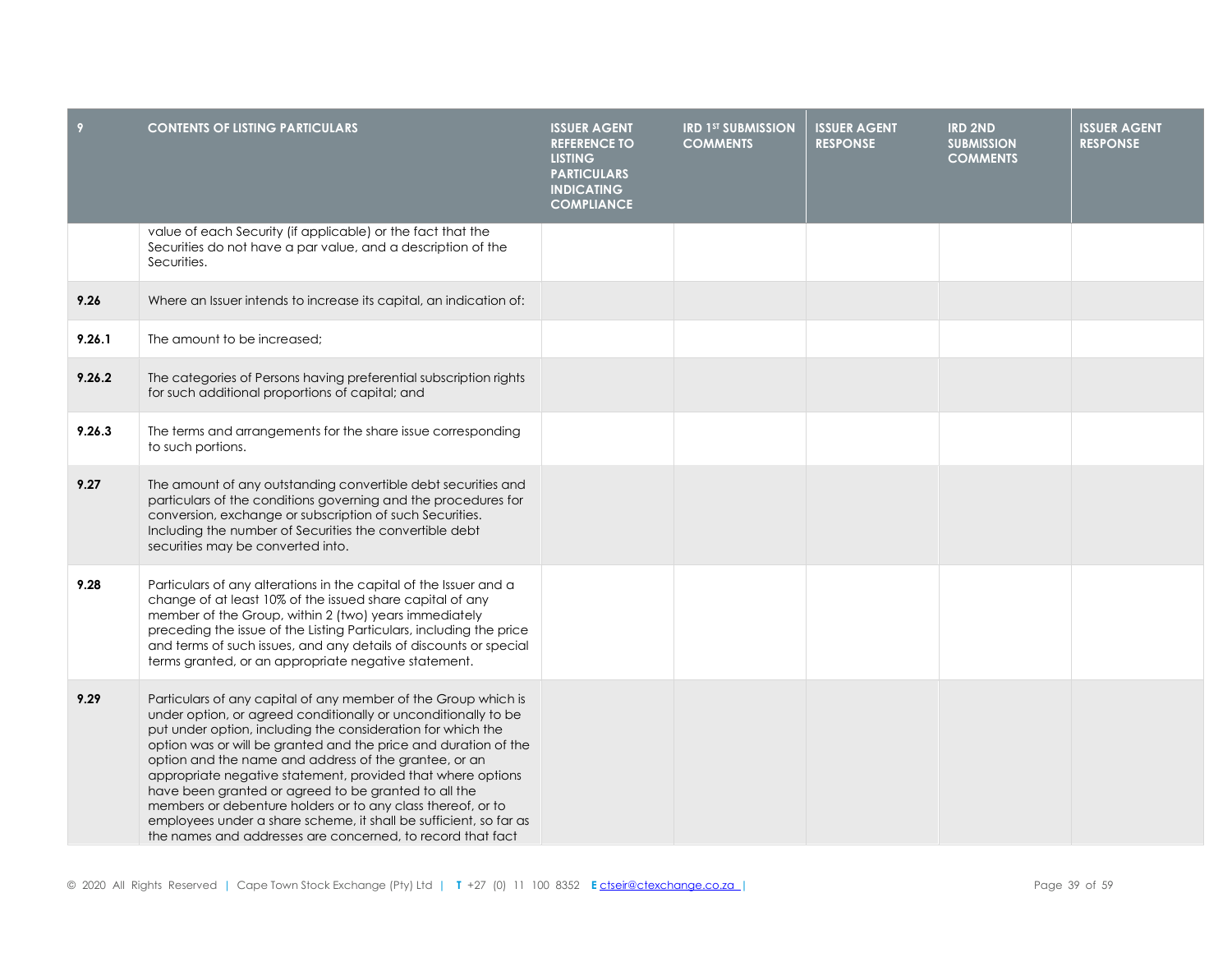| 9    | <b>CONTENTS OF LISTING PARTICULARS</b>                                                                                                                                                                                                                                                                                                                                                                                                                                                                                                                                                                                                                                                                                                                                                      | <b>ISSUER AGENT</b><br><b>REFERENCE TO</b><br><b>LISTING</b><br><b>PARTICULARS</b><br><b>INDICATING</b><br><b>COMPLIANCE</b> | <b>IRD 1ST SUBMISSION</b><br><b>COMMENTS</b> | <b>ISSUER AGENT</b><br><b>RESPONSE</b> | <b>IRD 2ND</b><br><b>SUBMISSION</b><br><b>COMMENTS</b> | <b>ISSUER AGENT</b><br><b>RESPONSE</b> |
|------|---------------------------------------------------------------------------------------------------------------------------------------------------------------------------------------------------------------------------------------------------------------------------------------------------------------------------------------------------------------------------------------------------------------------------------------------------------------------------------------------------------------------------------------------------------------------------------------------------------------------------------------------------------------------------------------------------------------------------------------------------------------------------------------------|------------------------------------------------------------------------------------------------------------------------------|----------------------------------------------|----------------------------------------|--------------------------------------------------------|----------------------------------------|
|      | without giving the names and addresses of the grantees.<br>Including the number of Securities the options may be<br>converted into.                                                                                                                                                                                                                                                                                                                                                                                                                                                                                                                                                                                                                                                         |                                                                                                                              |                                              |                                        |                                                        |                                        |
| 9.30 | Number of Securities held in treasury.                                                                                                                                                                                                                                                                                                                                                                                                                                                                                                                                                                                                                                                                                                                                                      |                                                                                                                              |                                              |                                        |                                                        |                                        |
|      | General information about the Group's activities                                                                                                                                                                                                                                                                                                                                                                                                                                                                                                                                                                                                                                                                                                                                            |                                                                                                                              |                                              |                                        |                                                        |                                        |
| 9.31 | A brief history of and a description of the general objectives<br>and nature of the business of the Group and, in cases where 2<br>(two) or more sectors of activities are carried on which are<br>Material in terms of profits or losses, assets employed or any<br>other factor, such figures and explanations as are necessary to<br>demonstrate the relative importance of each such activity and<br>details of the main categories of products sold and/or services<br>performed and an indication of any significant new products<br>and/or activities. If the Group does business outside South<br>Africa (or the country of incorporation or other establishment of<br>the Issuer, if not South Africa), a statement showing a<br>geographical analysis of its business operations. |                                                                                                                              |                                              |                                        |                                                        |                                        |
| 9.32 | Where a Material proportion of the Group's assets are situated<br>outside South Africa, a statement giving the best practicable<br>indication of the amount and situation of such assets and the<br>amount of the assets situated in South Africa.                                                                                                                                                                                                                                                                                                                                                                                                                                                                                                                                          |                                                                                                                              |                                              |                                        |                                                        |                                        |
| 9.33 | If the Issuer is a member of a Group, a brief description of that<br>Group covering the Issuer's position within that Group and, if a<br>Subsidiary, the names of and the number of shares held<br>(directly or indirectly) by each Holding Company of the Issuer.                                                                                                                                                                                                                                                                                                                                                                                                                                                                                                                          |                                                                                                                              |                                              |                                        |                                                        |                                        |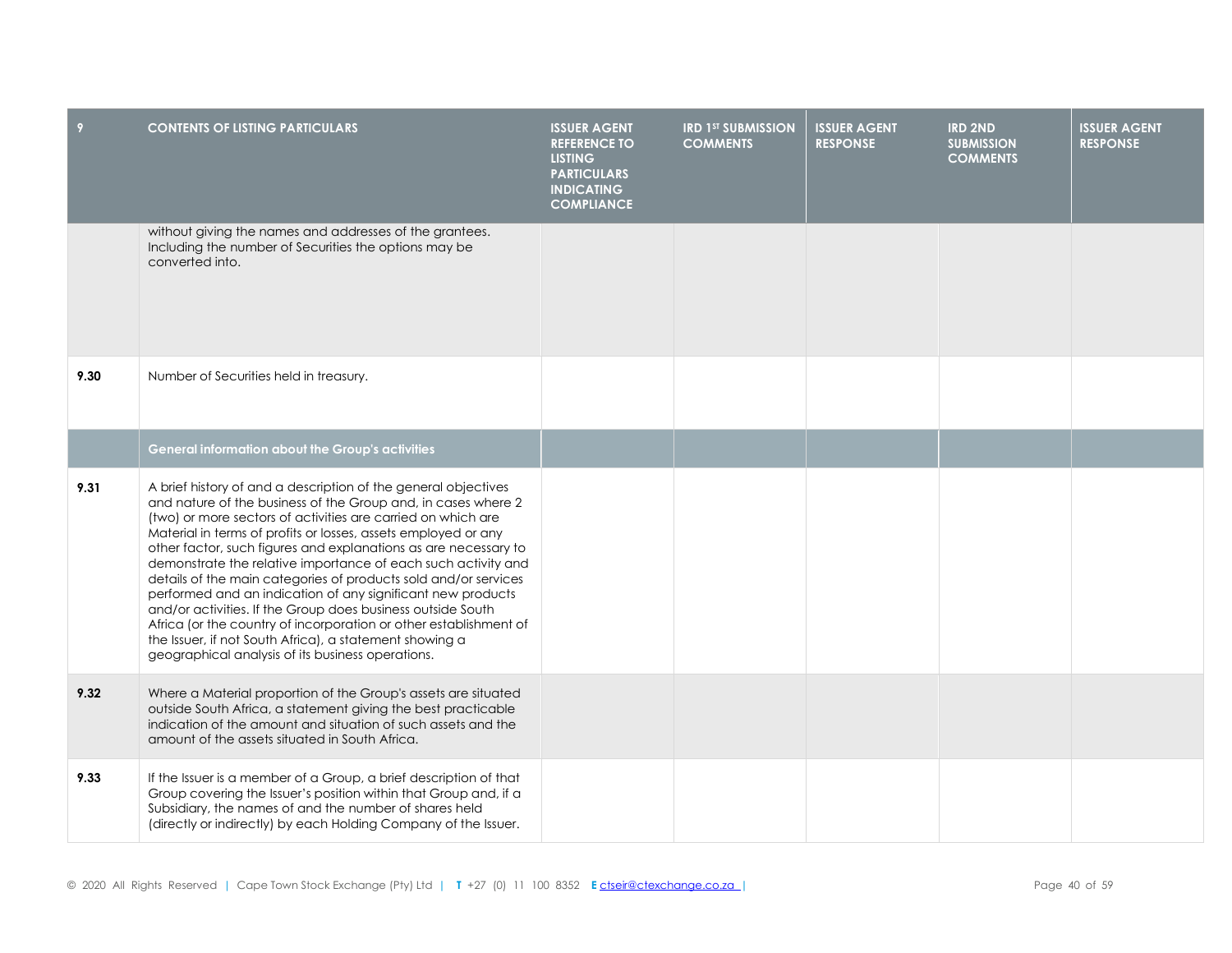| 9    | <b>CONTENTS OF LISTING PARTICULARS</b>                                                                                                                                                                                                                                                                                                                                                                                                                                                                                           | <b>ISSUER AGENT</b><br><b>REFERENCE TO</b><br><b>LISTING</b><br><b>PARTICULARS</b><br><b>INDICATING</b><br><b>COMPLIANCE</b> | <b>IRD 1ST SUBMISSION</b><br><b>COMMENTS</b> | <b>ISSUER AGENT</b><br><b>RESPONSE</b> | <b>IRD 2ND</b><br><b>SUBMISSION</b><br><b>COMMENTS</b> | <b>ISSUER AGENT</b><br><b>RESPONSE</b> |
|------|----------------------------------------------------------------------------------------------------------------------------------------------------------------------------------------------------------------------------------------------------------------------------------------------------------------------------------------------------------------------------------------------------------------------------------------------------------------------------------------------------------------------------------|------------------------------------------------------------------------------------------------------------------------------|----------------------------------------------|----------------------------------------|--------------------------------------------------------|----------------------------------------|
| 9.34 | Particulars of any trademarks, patents or other intellectual or<br>industrial property rights which are Material in relation to the<br>Group's business and, where such factors are of fundamental<br>importance to the Group's business or profitability, a statement<br>regarding the extent to which the Group is dependent on such<br>factors.                                                                                                                                                                               |                                                                                                                              |                                              |                                        |                                                        |                                        |
| 9.35 | Information concerning the policy of the Group on the research<br>and development of new products and processes over the<br>past 3 (three) financial years, where significant.                                                                                                                                                                                                                                                                                                                                                   |                                                                                                                              |                                              |                                        |                                                        |                                        |
| 9.36 | Particulars of any interruptions in the business of the Group,<br>which may have or have had a significant effect on the<br>financial position in the last 12 (twelve) months.                                                                                                                                                                                                                                                                                                                                                   |                                                                                                                              |                                              |                                        |                                                        |                                        |
| 9.37 | The average number of people employed by the Group and<br>changes therein in the last financial year (if such changes are<br>material in the context of the Group), with a breakdown of<br>Persons employed by main categories of activity.                                                                                                                                                                                                                                                                                      |                                                                                                                              |                                              |                                        |                                                        |                                        |
| 9.38 | Particulars, including location of the principal investments (if<br>any), including such investments as new plant, factories and<br>research and development, beingmade or planned by the<br>Group.                                                                                                                                                                                                                                                                                                                              |                                                                                                                              |                                              |                                        |                                                        |                                        |
| 9.39 | With regard to every Company the whole of, or a substantial<br>proportion of, whose capital is held or intended to be held<br>(either directly or indirectly) by the Issuer, or whose profits or<br>assets make or will make a Material contribution to the figures in<br>the Accountant's Report or the next published accounts,<br>particulars of the name, date and country of incorporation or<br>other establishment, general nature of business, stated capital<br>and the proportion thereof held or intended to be held. |                                                                                                                              |                                              |                                        |                                                        |                                        |
| 9.40 | In regard to the Group, particulars of the location, size and<br>tenure of its principal establishments (any establishment which                                                                                                                                                                                                                                                                                                                                                                                                 |                                                                                                                              |                                              |                                        |                                                        |                                        |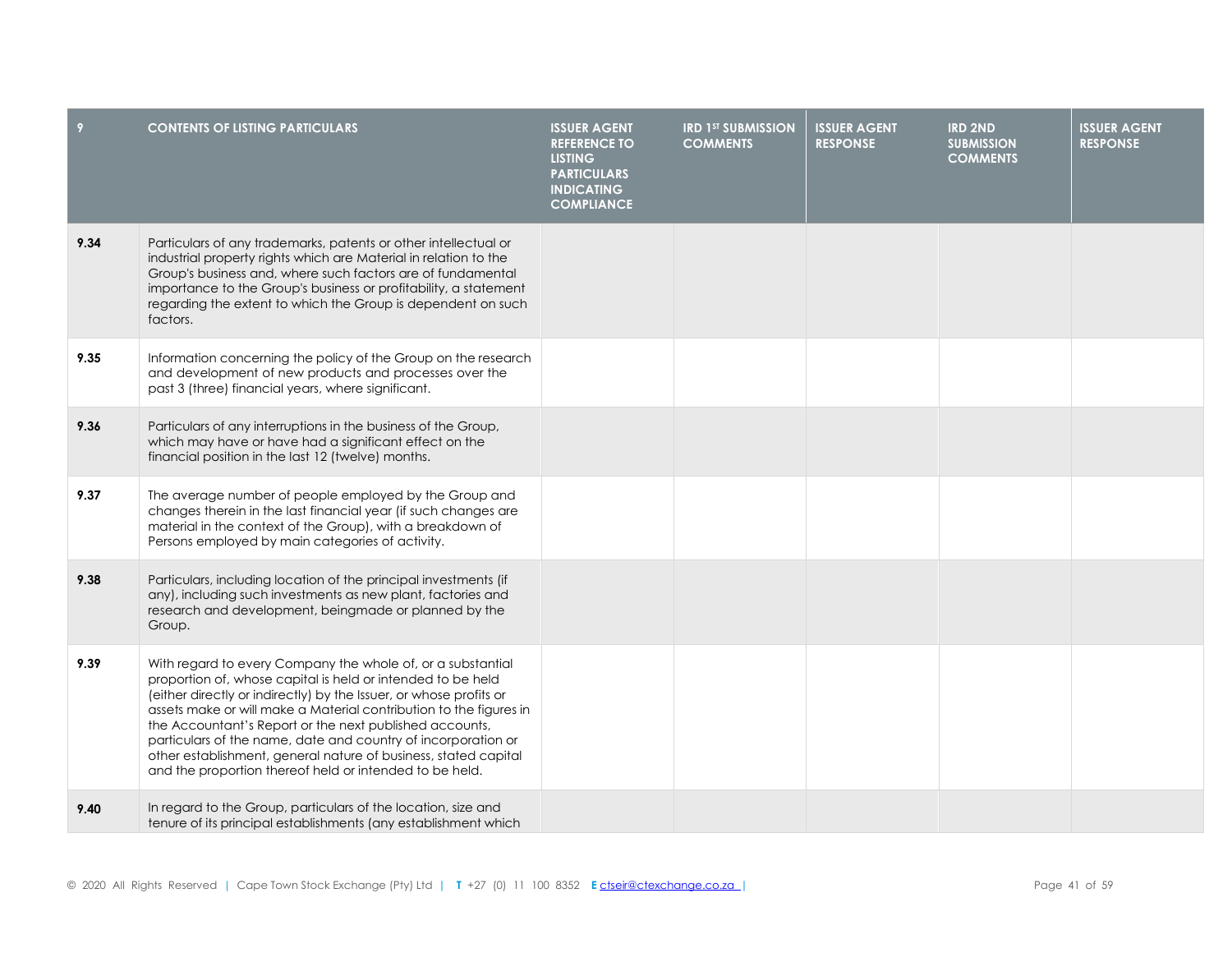| 9    | <b>CONTENTS OF LISTING PARTICULARS</b>                                                                                                                                                                                                                                                                                                                                                                                                                                                                                                                                                                                                                                                                                                                                                          | <b>ISSUER AGENT</b><br><b>REFERENCE TO</b><br><b>LISTING</b><br><b>PARTICULARS</b><br><b>INDICATING</b><br><b>COMPLIANCE</b> | <b>IRD 1ST SUBMISSION</b><br><b>COMMENTS</b> | <b>ISSUER AGENT</b><br><b>RESPONSE</b> | <b>IRD 2ND</b><br><b>SUBMISSION</b><br><b>COMMENTS</b> | <b>ISSUER AGENT</b><br><b>RESPONSE</b> |
|------|-------------------------------------------------------------------------------------------------------------------------------------------------------------------------------------------------------------------------------------------------------------------------------------------------------------------------------------------------------------------------------------------------------------------------------------------------------------------------------------------------------------------------------------------------------------------------------------------------------------------------------------------------------------------------------------------------------------------------------------------------------------------------------------------------|------------------------------------------------------------------------------------------------------------------------------|----------------------------------------------|----------------------------------------|--------------------------------------------------------|----------------------------------------|
|      | accounts for more than 10% (ten percent) of net turnover or<br>production shall be considered a principal establishment).                                                                                                                                                                                                                                                                                                                                                                                                                                                                                                                                                                                                                                                                       |                                                                                                                              |                                              |                                        |                                                        |                                        |
| 9.41 | In the case of an introduction, a statement that no change in<br>the nature of the business is in contemplation.                                                                                                                                                                                                                                                                                                                                                                                                                                                                                                                                                                                                                                                                                |                                                                                                                              |                                              |                                        |                                                        |                                        |
| 9.42 | Particulars of any restriction affecting Distributions to or from<br>South Africa.                                                                                                                                                                                                                                                                                                                                                                                                                                                                                                                                                                                                                                                                                                              |                                                                                                                              |                                              |                                        |                                                        |                                        |
|      | Information about the financial position of the Group and its<br>prospects                                                                                                                                                                                                                                                                                                                                                                                                                                                                                                                                                                                                                                                                                                                      |                                                                                                                              |                                              |                                        |                                                        |                                        |
| 9.43 | When required by Chapter 8, an Accountant's Report<br>prepared in accordance with that Chapter.                                                                                                                                                                                                                                                                                                                                                                                                                                                                                                                                                                                                                                                                                                 |                                                                                                                              |                                              |                                        |                                                        |                                        |
| 9.44 | The business plan referred to in 6.14.5                                                                                                                                                                                                                                                                                                                                                                                                                                                                                                                                                                                                                                                                                                                                                         |                                                                                                                              |                                              |                                        |                                                        |                                        |
| 9.45 | Where more than 9 (nine) months have elapsed since the end<br>of the financial year to which the last audited annual financial<br>statements relate, an interim financial statement covering at<br>least the first 6 (six) months following the end of that financial<br>year must be included in or appended to the Listing Particulars.<br>If such an interim financial statement is unaudited, that fact<br>must be stated. Where an Issuer prepares consolidated annual<br>accounts, the interim financial statement must either be a<br>consolidated statement or include a statement that, in the<br>opinion of the Issuer's Directors, the interim financial statement<br>enables investors to make an informed assessment of the results<br>and activities of the Group for the period. |                                                                                                                              |                                              |                                        |                                                        |                                        |
| 9.46 | A statement by the Reporting Accountants as to whether or not<br>the Accountant's Report is qualified and, if so, details of and<br>reasons for such qualifications given.                                                                                                                                                                                                                                                                                                                                                                                                                                                                                                                                                                                                                      |                                                                                                                              |                                              |                                        |                                                        |                                        |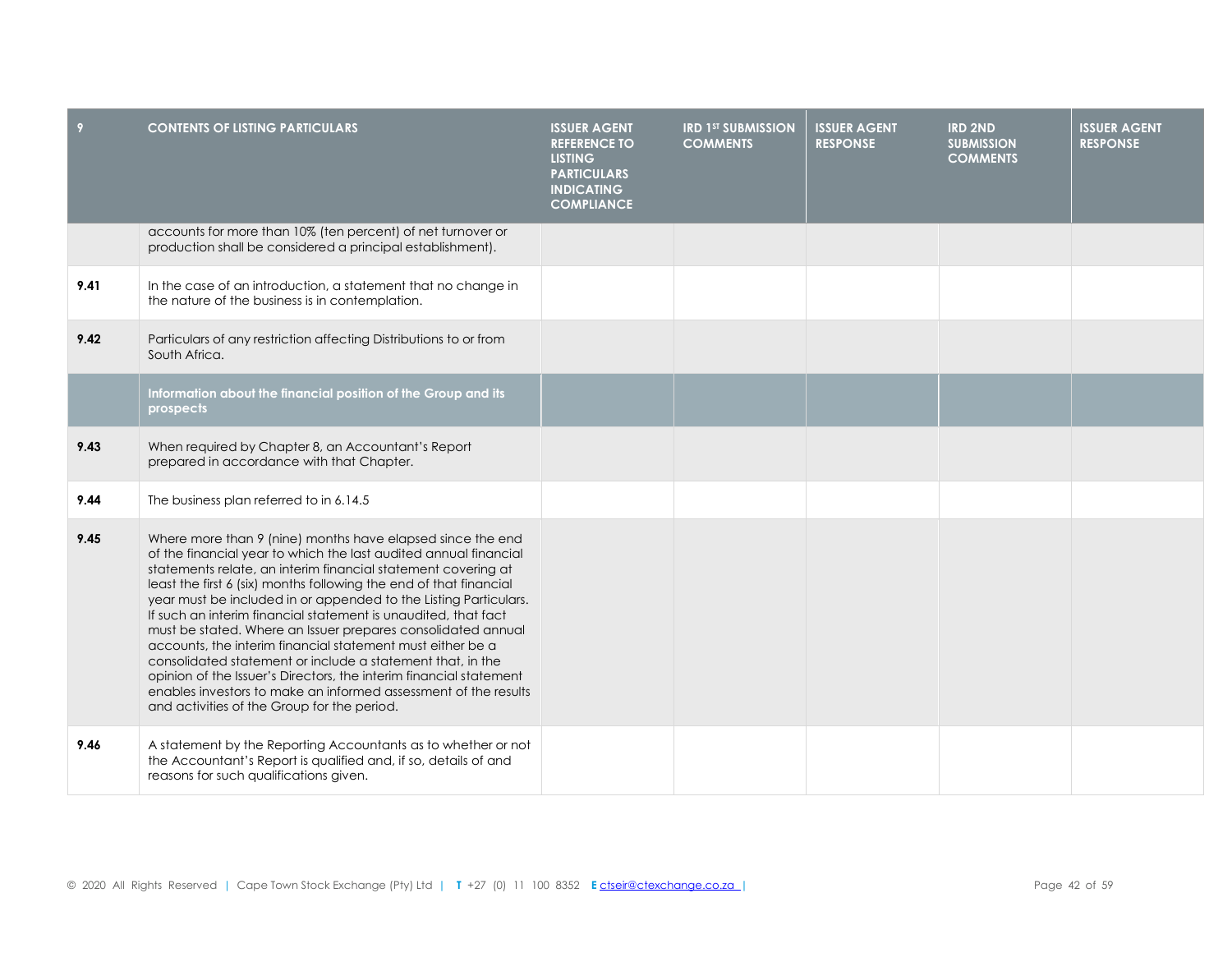| 9      | <b>CONTENTS OF LISTING PARTICULARS</b>                                                                                                                                                                                                                                                                                                                                                              | <b>ISSUER AGENT</b><br><b>REFERENCE TO</b><br><b>LISTING</b><br><b>PARTICULARS</b><br><b>INDICATING</b><br><b>COMPLIANCE</b> | <b>IRD 1ST SUBMISSION</b><br><b>COMMENTS</b> | <b>ISSUER AGENT</b><br><b>RESPONSE</b> | <b>IRD 2ND</b><br><b>SUBMISSION</b><br><b>COMMENTS</b> | <b>ISSUER AGENT</b><br><b>RESPONSE</b> |
|--------|-----------------------------------------------------------------------------------------------------------------------------------------------------------------------------------------------------------------------------------------------------------------------------------------------------------------------------------------------------------------------------------------------------|------------------------------------------------------------------------------------------------------------------------------|----------------------------------------------|----------------------------------------|--------------------------------------------------------|----------------------------------------|
| 9.47   | A statement on a consolidated basis as at the most recent<br>practicable date (which must be stated and which in the<br>absence of exceptional circumstances must not be more than<br>42 (forty two) Days or such other time period as may be<br>acceptable to CTSE prior to the date of Announcement of the<br>Listing Particulars) of the following, if Material:                                 |                                                                                                                              |                                              |                                        |                                                        |                                        |
| 9.47.1 | The total amount of any Debt Securities of the Group issued<br>and outstanding, and term loans, distinguishing between<br>guaranteed, unguaranteed, secured (whether the Security is<br>provided by the Issuer or by third parties) and unsecured, or an<br>appropriate negative statement;                                                                                                         |                                                                                                                              |                                              |                                        |                                                        |                                        |
| 9.47.2 | The total amount of all other borrowings or indebtedness in the<br>nature of borrowing of the Group including bank overdrafts<br>and liabilities under acceptances (other than normal trade bills)<br>or acceptance credits or hire purchase commitments,<br>distinguishing between guaranteed, unguaranteed, secured<br>and unsecured borrowings and debt or an appropriate<br>negative statement; |                                                                                                                              |                                              |                                        |                                                        |                                        |
| 9.47.3 | All mortgages and charges of the Group, or an appropriate<br>negative statement; and                                                                                                                                                                                                                                                                                                                |                                                                                                                              |                                              |                                        |                                                        |                                        |
| 9.47.4 | The total amount of any contingent liabilities or guarantees of<br>the Group, or an appropriate negative statement.                                                                                                                                                                                                                                                                                 |                                                                                                                              |                                              |                                        |                                                        |                                        |
| 9.48   | Unless otherwise agreed by CTSE inaccordance with<br>procedurelaid down in Requirement 2.3:                                                                                                                                                                                                                                                                                                         |                                                                                                                              |                                              |                                        |                                                        |                                        |
| 9.48.1 | General information on the trend of the Group's business since<br>the date to which the latest audited accounts of the Issuer<br>were made up; and                                                                                                                                                                                                                                                  |                                                                                                                              |                                              |                                        |                                                        |                                        |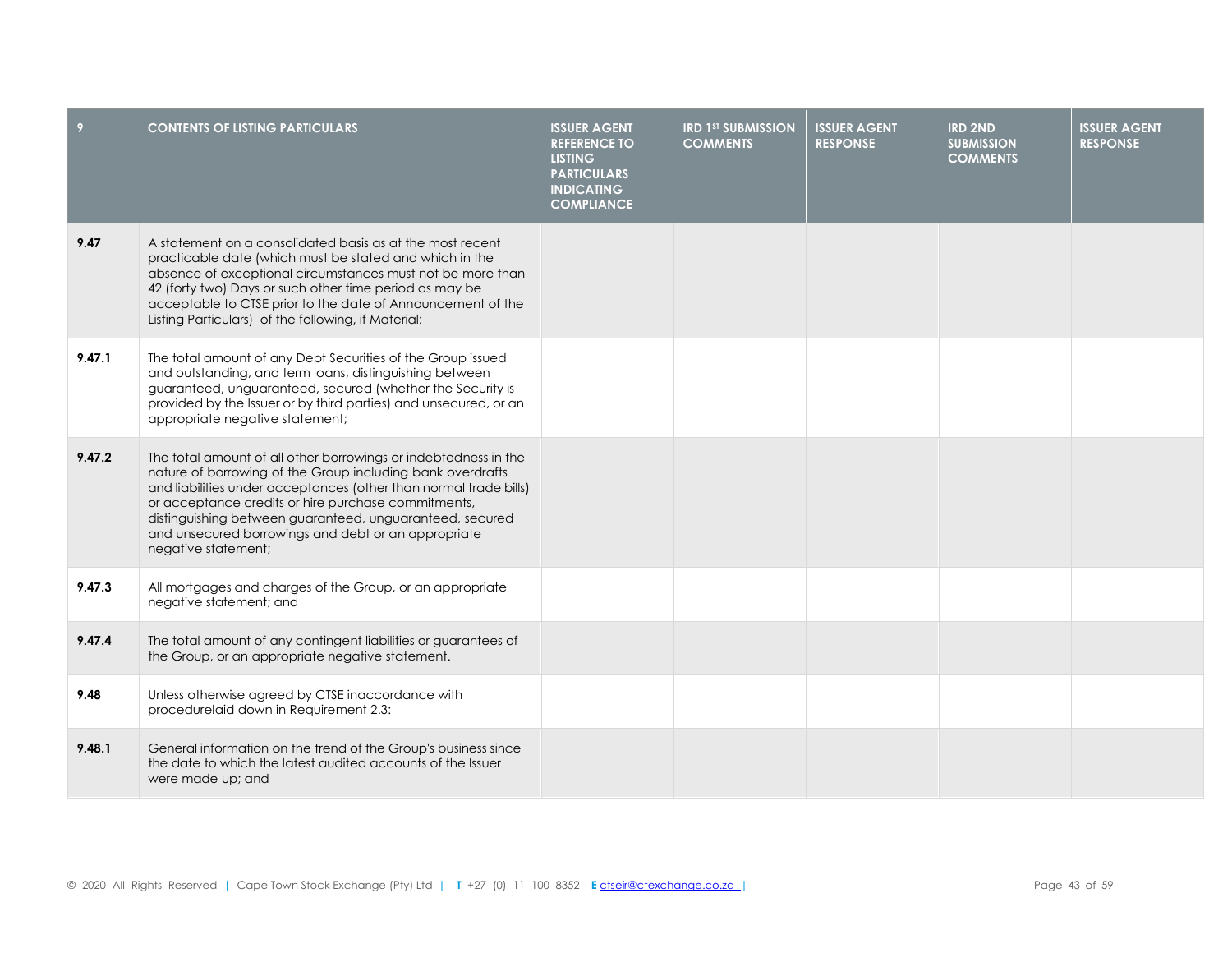|        | <b>CONTENTS OF LISTING PARTICULARS</b>                                                                                                                                                                                                                                                                                                                                                                                                                                                                                | <b>ISSUER AGENT</b><br><b>REFERENCE TO</b><br><b>LISTING</b><br><b>PARTICULARS</b><br><b>INDICATING</b><br><b>COMPLIANCE</b> | <b>IRD 1ST SUBMISSION</b><br><b>COMMENTS</b> | <b>ISSUER AGENT</b><br><b>RESPONSE</b> | <b>IRD 2ND</b><br><b>SUBMISSION</b><br><b>COMMENTS</b> | <b>ISSUER AGENT</b><br><b>RESPONSE</b> |
|--------|-----------------------------------------------------------------------------------------------------------------------------------------------------------------------------------------------------------------------------------------------------------------------------------------------------------------------------------------------------------------------------------------------------------------------------------------------------------------------------------------------------------------------|------------------------------------------------------------------------------------------------------------------------------|----------------------------------------------|----------------------------------------|--------------------------------------------------------|----------------------------------------|
| 9.48.2 | A statement as to the financial and trading prospects of the<br>Group for at least the current financial year, together with any<br>Material information which may be relevant thereto, including<br>all special trade factors or risks (if any) not mentioned elsewhere<br>in the Listing Particulars and which are unlikely to be known or<br>anticipated by the general public, and which could Materially<br>affect the profits of the Group.                                                                     |                                                                                                                              |                                              |                                        |                                                        |                                        |
| 9.49   | The provisions of Requirement 9.46 will not be subject to<br>Requirement 2.3, in the event that the information is Materially<br>price sensitive, in such instances the information must be<br>disclosed in adherence to the provisions of Requirement 11.4.                                                                                                                                                                                                                                                          |                                                                                                                              |                                              |                                        |                                                        |                                        |
| 9.50   | Where a profit forecast appears in the Listing Particulars, the<br>principal assumptions, including commercial assumptions, upon<br>which it is based, must be stated. The accounting policies and<br>calculations for the forecast must be examined and reported<br>on by the Reporting Accountants (or auditors) and their report<br>must be set out. There must also be set out a statement from<br>the Issuer Agent confirming that the forecast has been made<br>after due and careful enquiry by the Directors. |                                                                                                                              |                                              |                                        |                                                        |                                        |
| 9.51   | A statement by the Directors of the Issuer that in their opinion<br>the working capital available to the Group is sufficient for the<br>Group's present requirements, that is, for at least the next 12<br>(twelve) months from the date of issue of the Listing Particulars<br>or, if not, how it is proposed to provide the additional working<br>capital thought by the Directors to be necessary.                                                                                                                 |                                                                                                                              |                                              |                                        |                                                        |                                        |
| 9.52   | A statement by the Directors of the Issuer of any Material<br>adverse change in the financial or trading position of the Group<br>since the last audited accounts or any later interim statement<br>have been published, or an appropriate negative statement.                                                                                                                                                                                                                                                        |                                                                                                                              |                                              |                                        |                                                        |                                        |
| 9.53   | In the case of a Property Company, a valuation report on the<br>Issuer's interests in Properties, prepared by an Independent<br><b>Registered Valuer:</b>                                                                                                                                                                                                                                                                                                                                                             |                                                                                                                              |                                              |                                        |                                                        |                                        |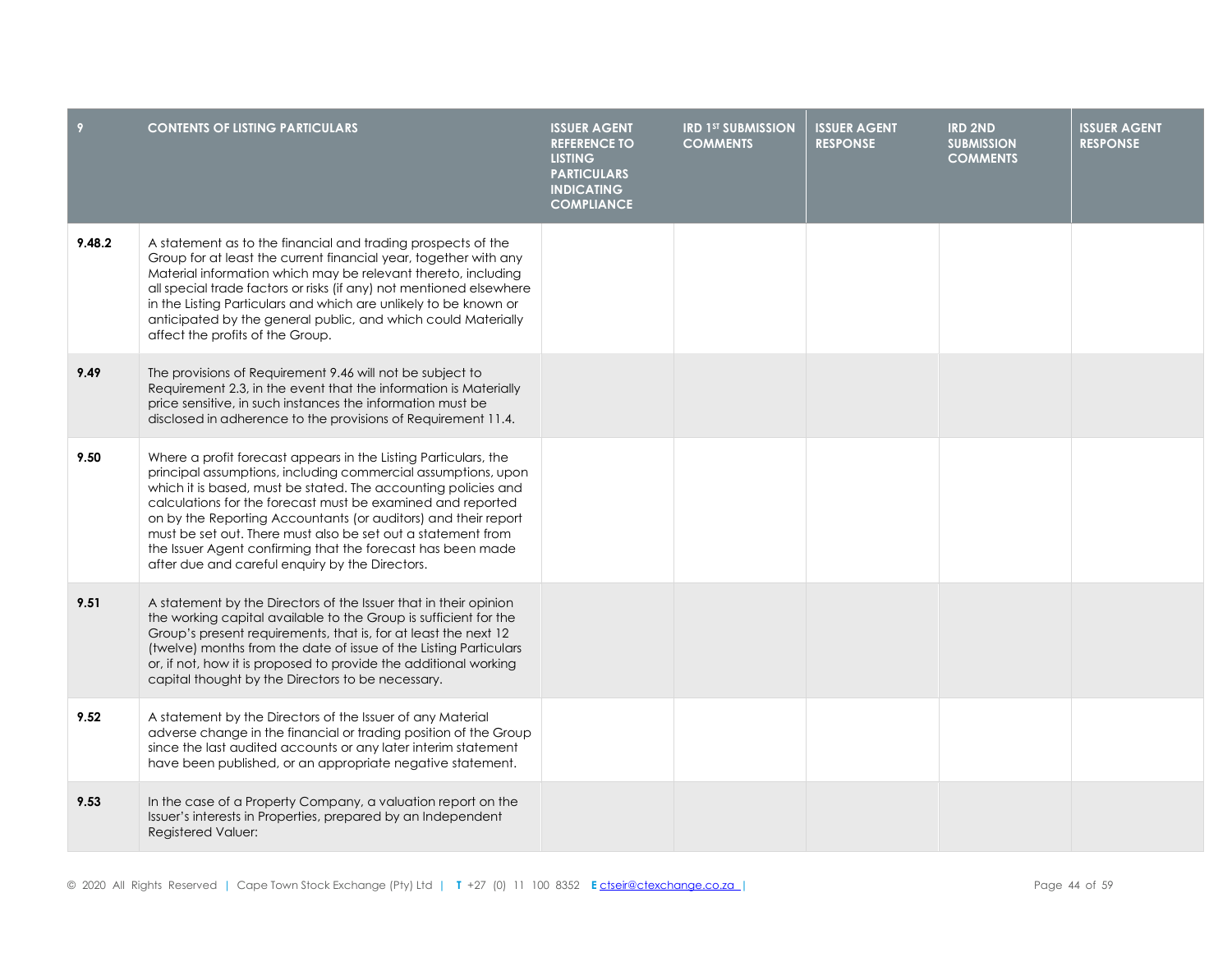| 9      | <b>CONTENTS OF LISTING PARTICULARS</b>                                                                                                                                                                                                                                                                                                                                                                                                                                                | <b>ISSUER AGENT</b><br><b>REFERENCE TO</b><br><b>LISTING</b><br><b>PARTICULARS</b><br><b>INDICATING</b><br><b>COMPLIANCE</b> | <b>IRD 1ST SUBMISSION</b><br><b>COMMENTS</b> | <b>ISSUER AGENT</b><br><b>RESPONSE</b> | <b>IRD 2ND</b><br><b>SUBMISSION</b><br><b>COMMENTS</b> | <b>ISSUER AGENT</b><br><b>RESPONSE</b> |
|--------|---------------------------------------------------------------------------------------------------------------------------------------------------------------------------------------------------------------------------------------------------------------------------------------------------------------------------------------------------------------------------------------------------------------------------------------------------------------------------------------|------------------------------------------------------------------------------------------------------------------------------|----------------------------------------------|----------------------------------------|--------------------------------------------------------|----------------------------------------|
| 9.53.1 | in accordance and conformity with IFRS; and                                                                                                                                                                                                                                                                                                                                                                                                                                           |                                                                                                                              |                                              |                                        |                                                        |                                        |
| 9.53.2 | on the basis of the value of such interests as at a date which<br>shall not be more than 3 (three) months before the date of issue<br>of the Listing Particulars, subject to the requirements that where<br>such date is not the same as the date of the end of the last<br>period reported on by the Reporting Accountant and their<br>report, a statement be provided in the valuation reconciling the<br>figures in the valuation report with those in the Accountants'<br>Report; |                                                                                                                              |                                              |                                        |                                                        |                                        |
| 9.54   | Information on any current, pending or threatened legal or<br>arbitration proceedings which may have or have had in the<br>recent past (covering at least the previous 12 (twelve) months)<br>a significant effect on the Group's financial position or an<br>appropriate negative statement.                                                                                                                                                                                         |                                                                                                                              |                                              |                                        |                                                        |                                        |
| 9.55   | Details at a Company and a consolidated level for each of the<br>last 3 (three) financial years, adjusted if in the course of the<br>period of the 3 (three) financial years, the number of Securities<br>in the Issuer has changed to make the figures comparable and<br>the basis of this adjustment used must be disclosed, to make<br>the figures comparable and the basis of this adjustment used<br>must be comprised of:                                                       |                                                                                                                              |                                              |                                        |                                                        |                                        |
| 9.55.1 | Earnings per Security;                                                                                                                                                                                                                                                                                                                                                                                                                                                                |                                                                                                                              |                                              |                                        |                                                        |                                        |
| 9.55.2 | Fully diluted earnings per Security;                                                                                                                                                                                                                                                                                                                                                                                                                                                  |                                                                                                                              |                                              |                                        |                                                        |                                        |
| 9.55.3 | Distributions per Security;                                                                                                                                                                                                                                                                                                                                                                                                                                                           |                                                                                                                              |                                              |                                        |                                                        |                                        |
| 9.55.4 | Net asset value per Security; and                                                                                                                                                                                                                                                                                                                                                                                                                                                     |                                                                                                                              |                                              |                                        |                                                        |                                        |
| 9.55.5 | Fully diluted net asset value per Security.                                                                                                                                                                                                                                                                                                                                                                                                                                           |                                                                                                                              |                                              |                                        |                                                        |                                        |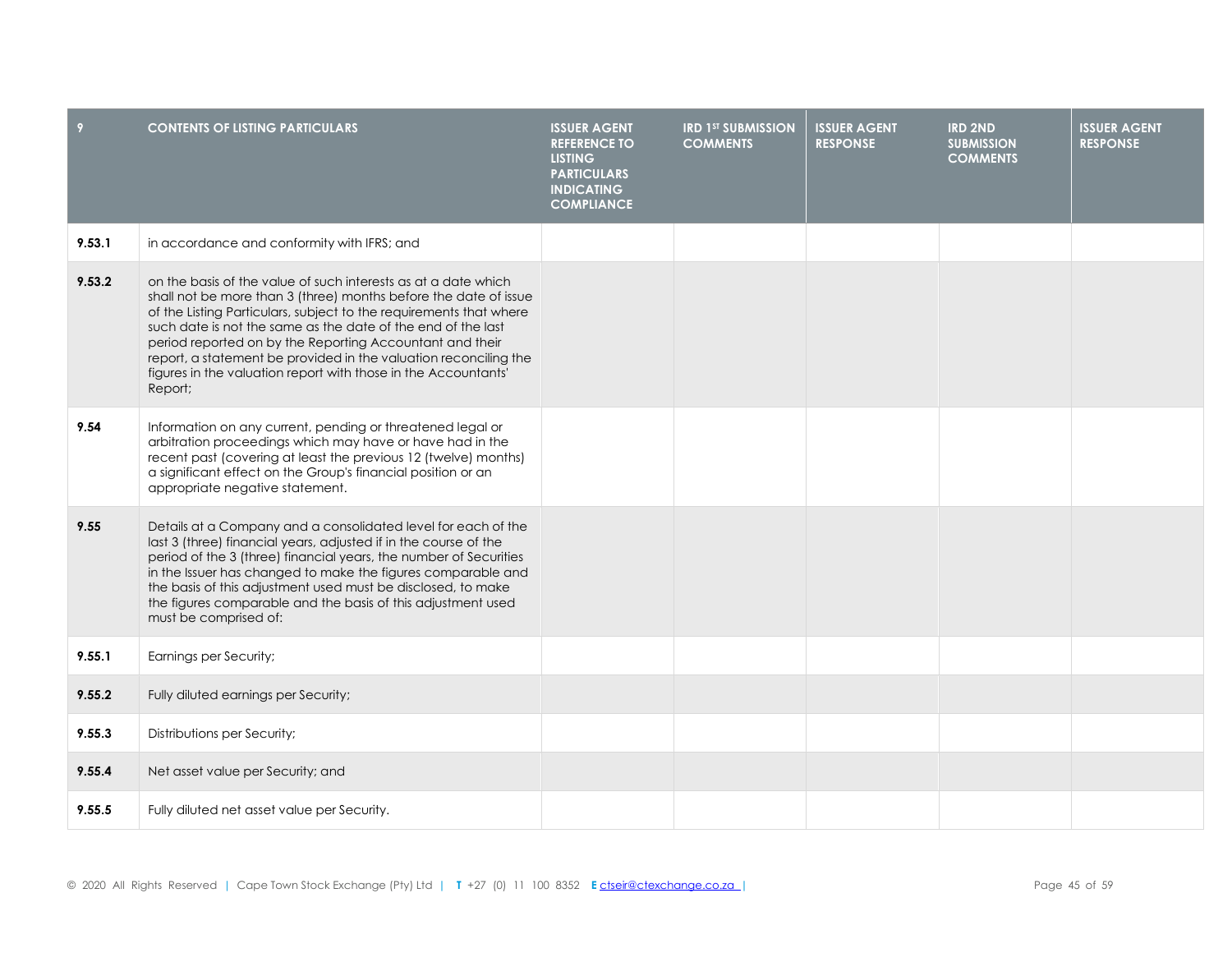| 9    | <b>CONTENTS OF LISTING PARTICULARS</b>                                                                                                                                                                                                                                                                                                                                                                                                                                                                             | <b>ISSUER AGENT</b><br><b>REFERENCE TO</b><br><b>LISTING</b><br><b>PARTICULARS</b><br><b>INDICATING</b><br><b>COMPLIANCE</b> | <b>IRD 1ST SUBMISSION</b><br><b>COMMENTS</b> | <b>ISSUER AGENT</b><br><b>RESPONSE</b> | <b>IRD 2ND</b><br><b>SUBMISSION</b><br><b>COMMENTS</b> | <b>ISSUER AGENT</b><br><b>RESPONSE</b> |
|------|--------------------------------------------------------------------------------------------------------------------------------------------------------------------------------------------------------------------------------------------------------------------------------------------------------------------------------------------------------------------------------------------------------------------------------------------------------------------------------------------------------------------|------------------------------------------------------------------------------------------------------------------------------|----------------------------------------------|----------------------------------------|--------------------------------------------------------|----------------------------------------|
|      | Information about the Issuer's management                                                                                                                                                                                                                                                                                                                                                                                                                                                                          |                                                                                                                              |                                              |                                        |                                                        |                                        |
| 9.56 | The full name, age, nationality, residential or business address<br>and description (being his qualifications or area of expertise or<br>responsibility) of every Director or proposed Director, and<br>identifying which are Independent Directors.                                                                                                                                                                                                                                                               |                                                                                                                              |                                              |                                        |                                                        |                                        |
| 9.57 | The full name, age, nationality, residential or business address<br>and professional qualifications, if any, of the Issuer Agent.                                                                                                                                                                                                                                                                                                                                                                                  |                                                                                                                              |                                              |                                        |                                                        |                                        |
| 9.58 | The full name, age, nationality, residential or business address<br>and professional qualifications, if any, of the Company<br>Secretary of the Issuer.                                                                                                                                                                                                                                                                                                                                                            |                                                                                                                              |                                              |                                        |                                                        |                                        |
| 9.59 | If different from the registered office, the address of the<br>premises at which the statutory records of the Issuer are kept,<br>and where the Issuer is an overseas Company, the address of its<br>registered office in South Africa or such other place in South<br>Africa where its branch share register is located, if applicable.                                                                                                                                                                           |                                                                                                                              |                                              |                                        |                                                        |                                        |
| 9.60 | A statement showing the interests of each Director and Chief<br>Executive of the Issuer and the Associates of each Director and<br>Chief Executive (as known to each Director and Chief<br>Executive having made all reasonable enquiries) insofar as is<br>known to the Issuer in the equity or debt Securities of the Issuer<br>or the Group or an appropriate negative statement.                                                                                                                               |                                                                                                                              |                                              |                                        |                                                        |                                        |
| 9.61 | Insofar as is known to the Issuer, a statement showing the name<br>of each Person, other than a Director or Chief Executive of the<br>Issuer, who is directly or indirectly interested in 5% (five percent)<br>or more of the number of Securities of any class carrying rights<br>to vote in all circumstances at the meeting of holders of<br>Securities of the Issuer and the amount of each Person's interest<br>in such Securities, or, if there are no such interests, an<br>appropriate negative statement. |                                                                                                                              |                                              |                                        |                                                        |                                        |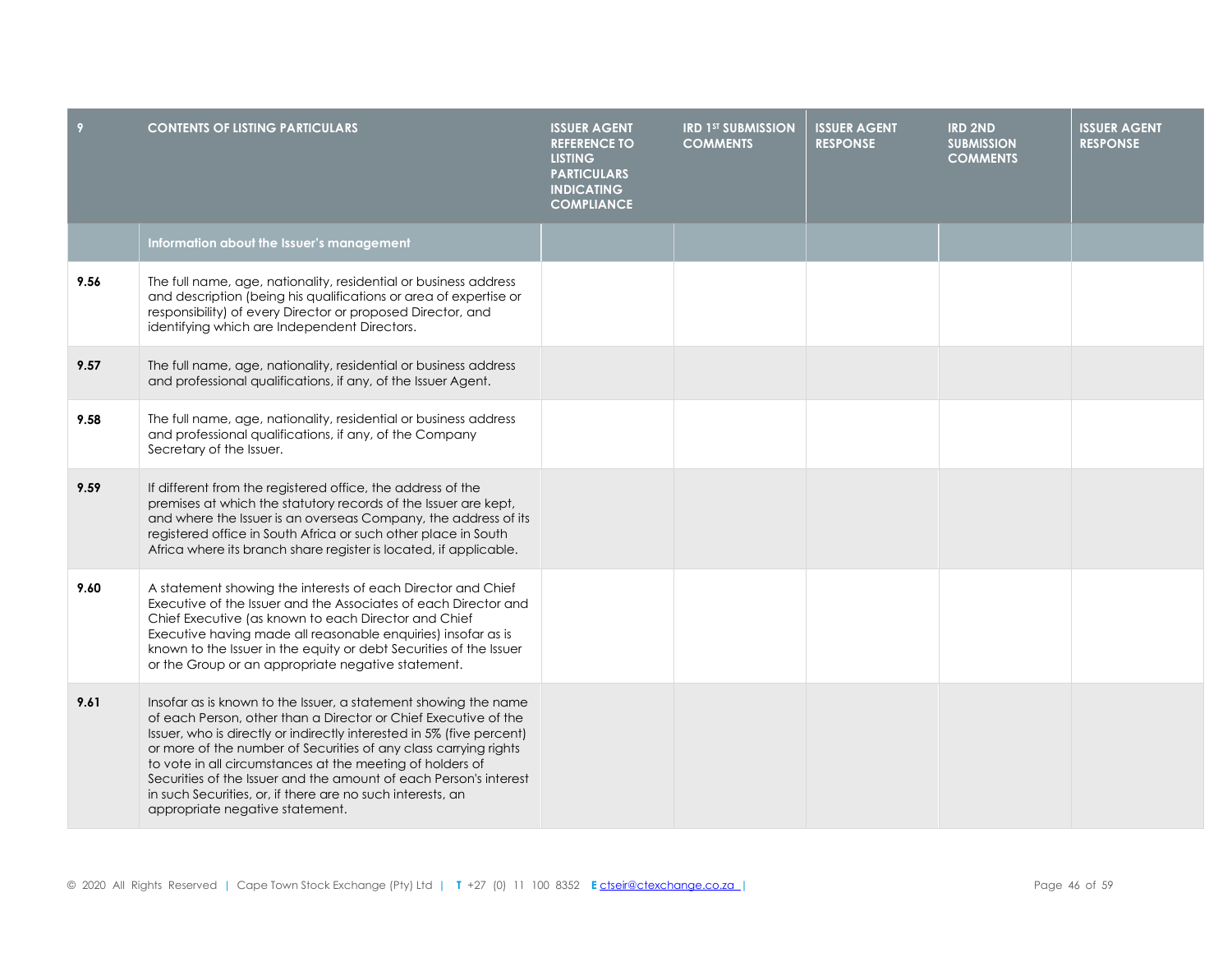| 9    | <b>CONTENTS OF LISTING PARTICULARS</b>                                                                                                                                                                                                                                                                                                                          | <b>ISSUER AGENT</b><br><b>REFERENCE TO</b><br><b>LISTING</b><br><b>PARTICULARS</b><br><b>INDICATING</b><br><b>COMPLIANCE</b> | <b>IRD 1ST SUBMISSION</b><br><b>COMMENTS</b> | <b>ISSUER AGENT</b><br><b>RESPONSE</b> | <b>IRD 2ND</b><br><b>SUBMISSION</b><br><b>COMMENTS</b> | <b>ISSUER AGENT</b><br><b>RESPONSE</b> |
|------|-----------------------------------------------------------------------------------------------------------------------------------------------------------------------------------------------------------------------------------------------------------------------------------------------------------------------------------------------------------------|------------------------------------------------------------------------------------------------------------------------------|----------------------------------------------|----------------------------------------|--------------------------------------------------------|----------------------------------------|
| 9.62 | The aggregate remuneration paid and benefits in kind granted<br>to the Directors and/or Associates of Directors of the Issuer by<br>any member of the Group in respect of the last completed<br>financial year under any description whatsoever.                                                                                                                |                                                                                                                              |                                              |                                        |                                                        |                                        |
| 9.63 | An estimate of the aggregate remuneration payable to, and<br>benefits in kind receivable by, the Directors or any proposed<br>Directors and/or Associates of Directors or proposed Directors of<br>the Issuer by any member of the Group in respect of the current<br>financial year under the arrangements in force at the date of<br>the Listing Particulars. |                                                                                                                              |                                              |                                        |                                                        |                                        |
| 9.64 | Full particulars of any contract or arrangement subsisting at the<br>date of the Listing Particulars in which a Director of the Issuer is<br>materially interested and which is Material to the business of the<br>Group, or an appropriate negative statement.                                                                                                 |                                                                                                                              |                                              |                                        |                                                        |                                        |
| 9.65 | The total of any outstanding loans by any member of the Group<br>to the Directors and also of any guarantees provided by any<br>member of the Group for their benefit.                                                                                                                                                                                          |                                                                                                                              |                                              |                                        |                                                        |                                        |
| 9.66 | Details of any incentive schemes involving the staff (including<br>executives and/or employees) in the capital of any member of<br>the Group. Details should at least include the number of<br>Securities, options granted to the Director and the relevant<br>vesting periods.                                                                                 |                                                                                                                              |                                              |                                        |                                                        |                                        |
| 9.67 | Particulars of any arrangement under which a Director of the<br>Issuer has waived or agreed to waive future emoluments<br>together with particulars of waivers of such emoluments which<br>occurred during the past financial year.                                                                                                                             |                                                                                                                              |                                              |                                        |                                                        |                                        |
|      | <b>Contracts of Significance and documents for inspection</b>                                                                                                                                                                                                                                                                                                   |                                                                                                                              |                                              |                                        |                                                        |                                        |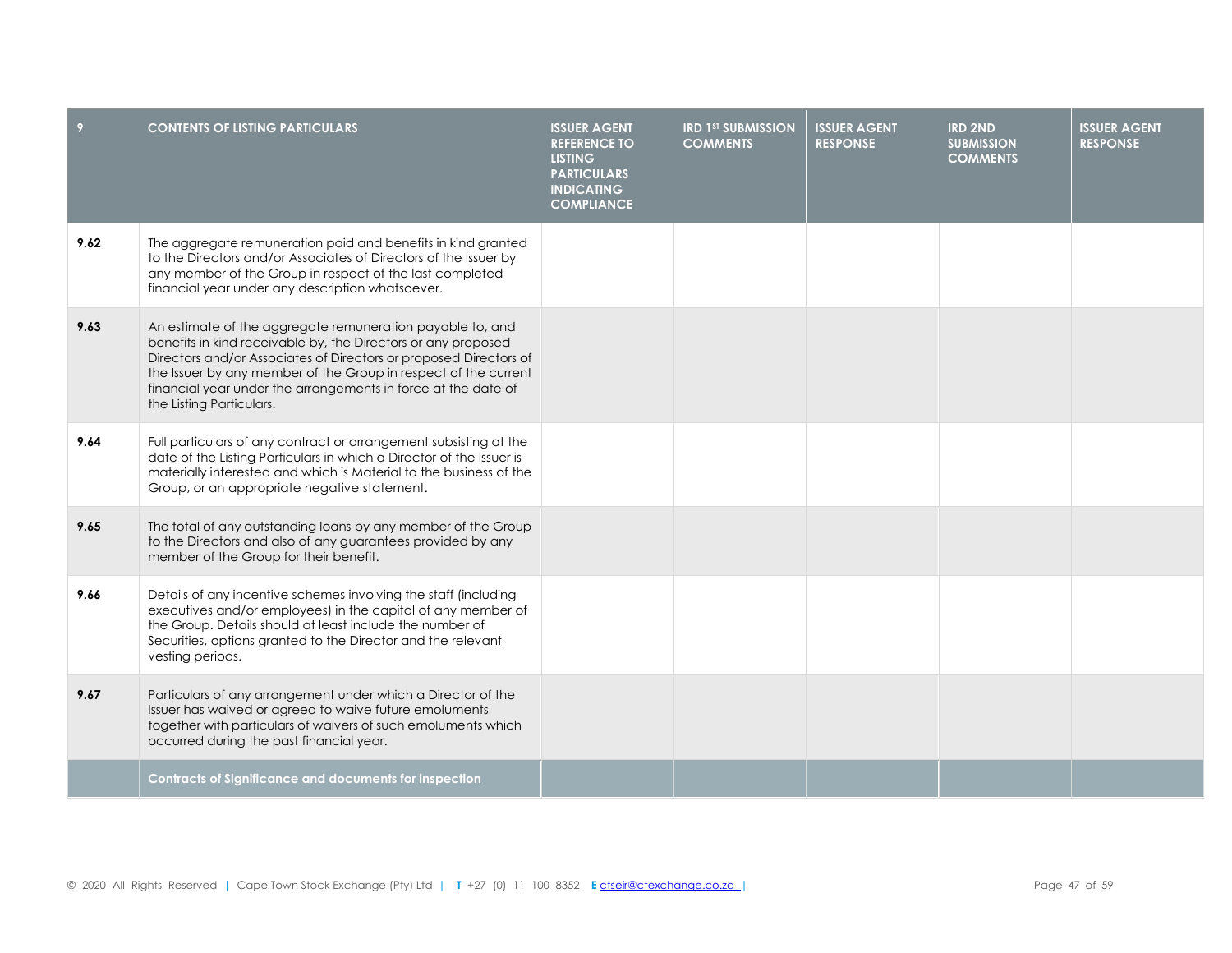| 9      | <b>CONTENTS OF LISTING PARTICULARS</b>                                                                                                                                                                                                                                                                                       | <b>ISSUER AGENT</b><br><b>REFERENCE TO</b><br><b>LISTING</b><br><b>PARTICULARS</b><br><b>INDICATING</b><br><b>COMPLIANCE</b> | <b>IRD 1ST SUBMISSION</b><br><b>COMMENTS</b> | <b>ISSUER AGENT</b><br><b>RESPONSE</b> | <b>IRD 2ND</b><br><b>SUBMISSION</b><br><b>COMMENTS</b> | <b>ISSUER AGENT</b><br><b>RESPONSE</b> |
|--------|------------------------------------------------------------------------------------------------------------------------------------------------------------------------------------------------------------------------------------------------------------------------------------------------------------------------------|------------------------------------------------------------------------------------------------------------------------------|----------------------------------------------|----------------------------------------|--------------------------------------------------------|----------------------------------------|
| 9.68   | The dates of and parties to all Contracts of Significance, other<br>than contracts entered into in the ordinary course of business,<br>entered into by any member of the Group within the 2 (two)<br>years immediately preceding the Announcement of the Listing<br>Particulars, together with the nature of such contracts. |                                                                                                                              |                                              |                                        |                                                        |                                        |
| 9.69   | Details of a reasonable period of time (being not less than 10<br>(ten) Business Days) during which, and the registered office of<br>the Issuer and office of the Issuer Agent or such other place at<br>which, the following documents may be inspected:                                                                    |                                                                                                                              |                                              |                                        |                                                        |                                        |
| 9.69.1 | Its Constitution, including the Constitutions of Major Subsidiaries;                                                                                                                                                                                                                                                         |                                                                                                                              |                                              |                                        |                                                        |                                        |
| 9.69.2 | Unless exempted under Requirement 8.11, each contract<br>disclosed pursuant to Requirements 9.60 and 9.64, this includes<br>service agreements of Directors and the Company Secretary,<br>or, in the case of a contract not reduced into writing, a<br>memorandum giving full particulars thereof;                           |                                                                                                                              |                                              |                                        |                                                        |                                        |
| 9.69.3 | All reports, letters or other documents, balance sheets,<br>valuations and statements by any Expert any part of which is<br>extracted or referred to in the Listing Particulars;                                                                                                                                             |                                                                                                                              |                                              |                                        |                                                        |                                        |
| 9.69.4 | A written statement signed by the Reporting Accountants<br>setting out the adjustments made by them in arriving at the<br>figures shown in their Accountant's Report and giving the<br>reasons thereof: and                                                                                                                  |                                                                                                                              |                                              |                                        |                                                        |                                        |
| 9.69.5 | The audited accounts of the Issuer or, in the case of a Group,<br>the consolidated audited accounts of the Issuer and its<br>Subsidiaries for each of the 3 (three) financial years immediately<br>preceding the issue of the Listing Particulars.                                                                           |                                                                                                                              |                                              |                                        |                                                        |                                        |
| 9.70   | Where any of the documents Listed in Requirement 9.65 is not in<br>the English language, translations into English must be available<br>for inspection. In the case of any document mentioned in                                                                                                                             |                                                                                                                              |                                              |                                        |                                                        |                                        |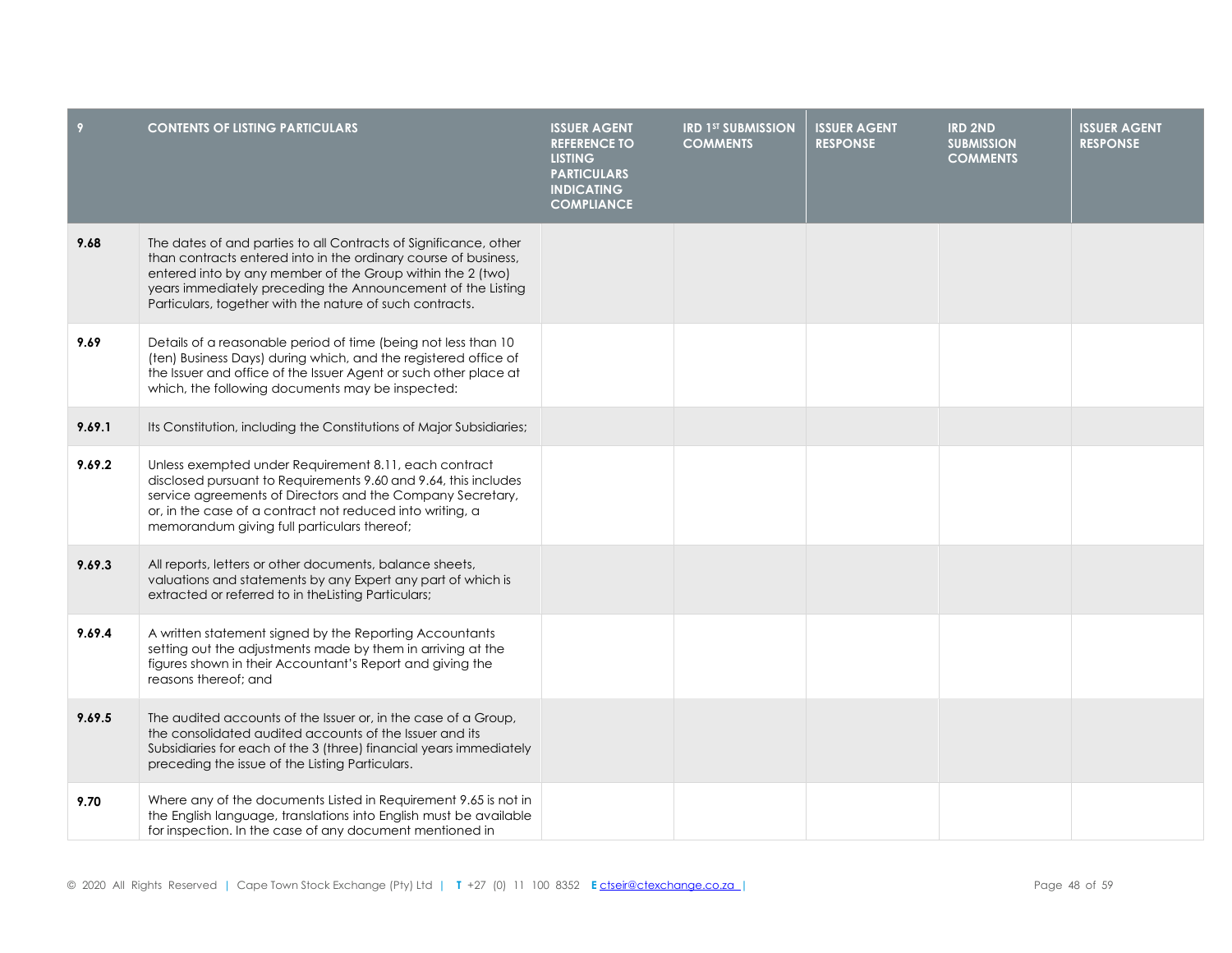| <b>CONTENTS OF LISTING PARTICULARS</b>                                                                                      | <b>ISSUER AGENT</b><br><b>REFERENCE TO</b><br><b>LISTING</b><br><b>PARTICULARS</b><br><b>INDICATING</b><br><b>COMPLIANCE</b> | <b>IRD 1ST SUBMISSION</b><br><b>COMMENTS</b> | <b>ISSUER AGENT</b><br><b>RESPONSE</b> | <b>IRD 2ND</b><br><b>SUBMISSION</b><br><b>COMMENTS</b> | <b>ISSUER AGENT</b><br><b>RESPONSE</b> |
|-----------------------------------------------------------------------------------------------------------------------------|------------------------------------------------------------------------------------------------------------------------------|----------------------------------------------|----------------------------------------|--------------------------------------------------------|----------------------------------------|
| Requirement 9.64, a translation of a summary of such<br>document may be made available for inspection if CTSE so<br>agrees. |                                                                                                                              |                                              |                                        |                                                        |                                        |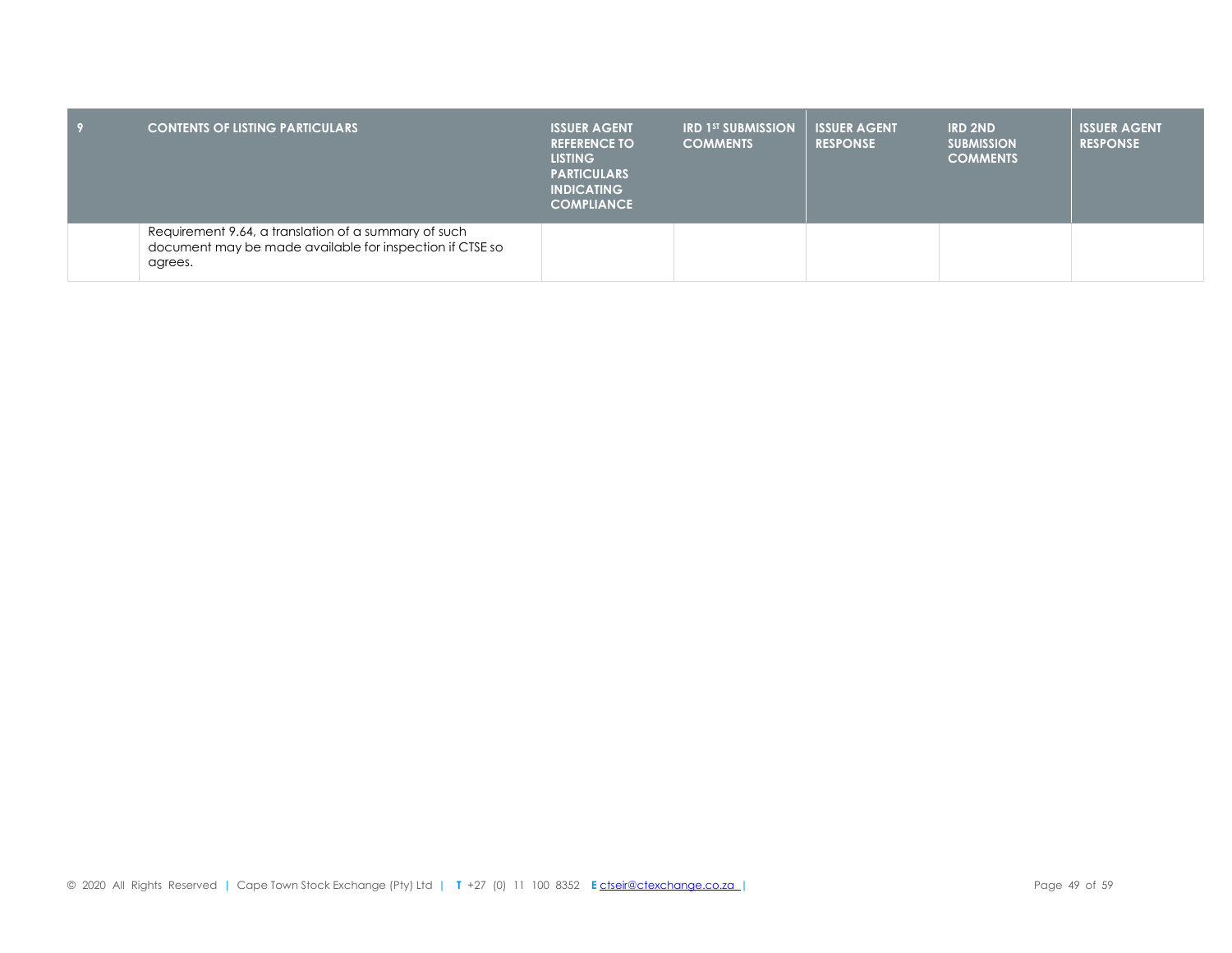| 10 <sub>1</sub> | <b>PUBLICATION REQUIREMENTS</b>                                                                                                                                                                                                                                                                                                                        | <b>ISSUER AGENT</b><br><b>REFERENCE TO</b><br><b>LISTING</b><br><b>PARTICULARS</b><br><b>INDICATING</b><br><b>COMPLIANCE</b> | <b>IRD 1ST SUBMISSION</b><br><b>COMMENTS</b> | <b>ISSUER AGENT</b><br><b>RESPONSE</b> | <b>IRD 2ND</b><br><b>SUBMISSION</b><br><b>COMMENTS</b> | <b>ISSUER AGENT</b><br><b>RESPONSE</b> |
|-----------------|--------------------------------------------------------------------------------------------------------------------------------------------------------------------------------------------------------------------------------------------------------------------------------------------------------------------------------------------------------|------------------------------------------------------------------------------------------------------------------------------|----------------------------------------------|----------------------------------------|--------------------------------------------------------|----------------------------------------|
|                 | <b>Listing Particulars ands</b>                                                                                                                                                                                                                                                                                                                        |                                                                                                                              |                                              |                                        |                                                        |                                        |
| 10.4            | The full text of the Listing Particulars and a separate Formal Notice<br>complying with Requirement 10.5 must be Announced. For the<br>purposes of these Requirements, Listing Particulars must be<br>Announced pursuant to Requirement 7.1.                                                                                                           |                                                                                                                              |                                              |                                        |                                                        |                                        |
| 10.5            | A Formal Notice must state at least the following:                                                                                                                                                                                                                                                                                                     |                                                                                                                              |                                              |                                        |                                                        |                                        |
| 10.5.1          | The name and country of incorporation or other establishment of<br>the Issuer:                                                                                                                                                                                                                                                                         |                                                                                                                              |                                              |                                        |                                                        |                                        |
| 10.5.2          | The amount and title of the Securities for which Listing is sought;                                                                                                                                                                                                                                                                                    |                                                                                                                              |                                              |                                        |                                                        |                                        |
| 10.5.3          | The address in South Africa, acceptable to CTSE, at which copies<br>of the Listing Particulars are available to The Public for inspection;                                                                                                                                                                                                             |                                                                                                                              |                                              |                                        |                                                        |                                        |
| 10.5.4          | The date of Announcement;                                                                                                                                                                                                                                                                                                                              |                                                                                                                              |                                              |                                        |                                                        |                                        |
| 10.5.5          | A statement that application has been made to CTSE for Listing of<br>the Securities:                                                                                                                                                                                                                                                                   |                                                                                                                              |                                              |                                        |                                                        |                                        |
| 10.5.6          | A statement that the Formal Notice appears for information<br>purposes only and does not constitute an invitation or offer to<br>acquire, purchase or subscribe for Securities and that applications<br>will only be considered on the basis of the Listing Particulars and<br>Prospectus (where it is not incorporated into the Listing Particulars); |                                                                                                                              |                                              |                                        |                                                        |                                        |
| 10.5.7          | The date upon which Dealings in the Securities are expected to<br>commence;                                                                                                                                                                                                                                                                            |                                                                                                                              |                                              |                                        |                                                        |                                        |
| 10.5.8          | The name of the underwriter, if applicable; and                                                                                                                                                                                                                                                                                                        |                                                                                                                              |                                              |                                        |                                                        |                                        |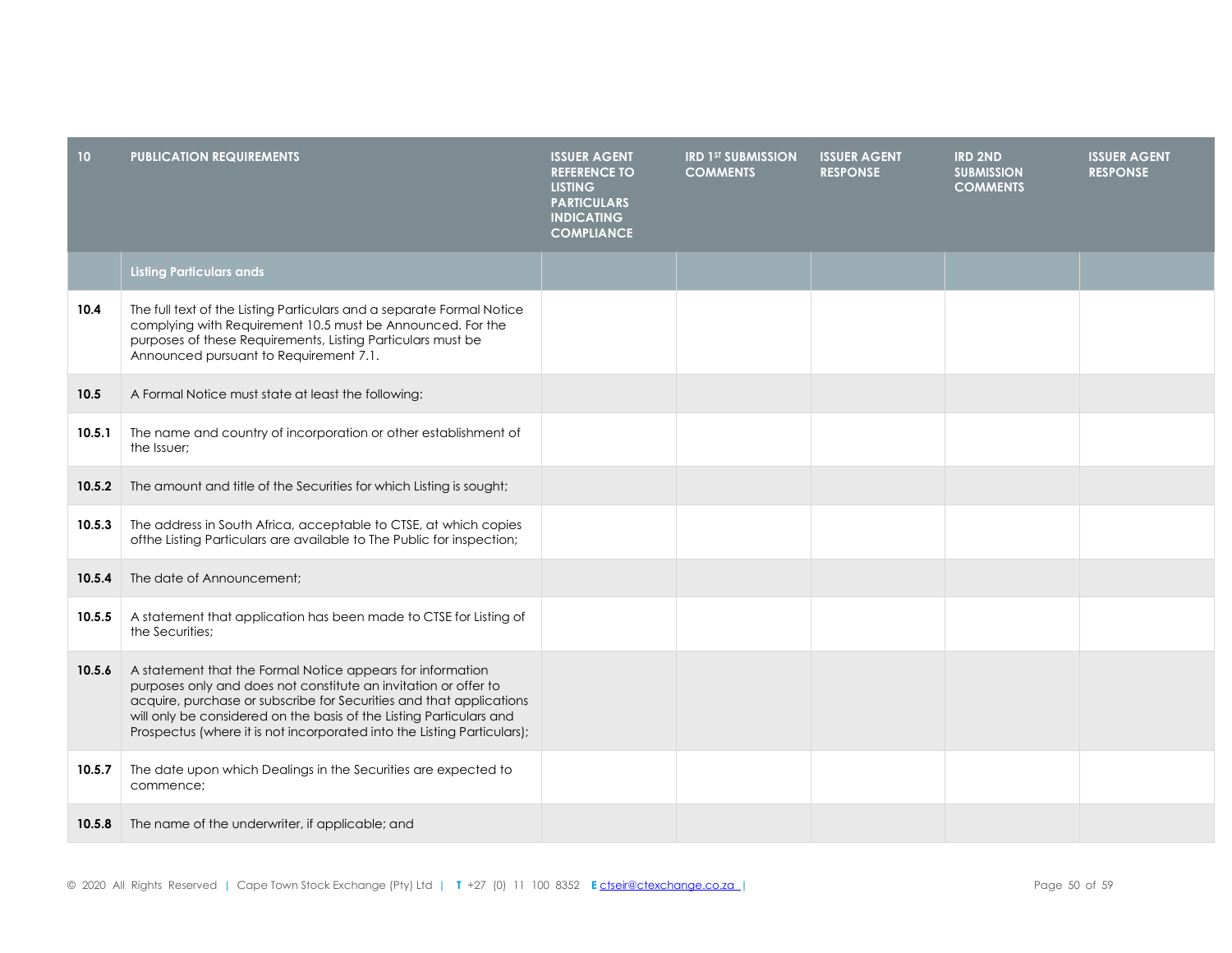| 10 <sup>°</sup> | <b>PUBLICATION REQUIREMENTS</b>                                                                                                                                | <b>ISSUER AGENT</b><br><b>REFERENCE TO</b><br><b>LISTING</b><br><b>PARTICULARS</b><br><b>INDICATING</b><br><b>COMPLIANCE</b> | <b>IRD 1ST SUBMISSION</b><br><b>COMMENTS</b> | <b>ISSUER AGENT</b><br><b>RESPONSE</b> | <b>IRD 2ND</b><br><b>SUBMISSION</b><br><b>COMMENTS</b> | <b>ISSUER AGENT</b><br><b>RESPONSE</b> |
|-----------------|----------------------------------------------------------------------------------------------------------------------------------------------------------------|------------------------------------------------------------------------------------------------------------------------------|----------------------------------------------|----------------------------------------|--------------------------------------------------------|----------------------------------------|
| 10.5.9          | The name and address of the Issuer Agent, including the Directors,<br>officers and employees performing the functions of the Issuer<br>Agent.                  |                                                                                                                              |                                              |                                        |                                                        |                                        |
| 10.6            | Issuers are reminded of the Prospectus requirements of the<br>Companies Act.                                                                                   |                                                                                                                              |                                              |                                        |                                                        |                                        |
| 10.7            | In all cases where a Formal Notice is Announced, it must contain<br>the details as set out in Requirement 10.5 and be approved by<br>CTSEprior to publication. |                                                                                                                              |                                              |                                        |                                                        |                                        |

| 12 <sup>°</sup> | <b>ACCOUNTANTS' REPORT AND OTHER FINANCIAL INFORMATION</b>                                   | <b>ISSUER AGENT</b><br><b>REFERENCE TO</b><br><b>LISTING</b><br><b>PARTICULARS</b><br><b>INDICATING</b><br><b>COMPLIANCE</b> | <b>IRD 1ST SUBMISSION</b><br><b>COMMENTS</b> | <b>ISSUER AGENT</b><br><b>RESPONSE</b> | <b>IRD 2ND</b><br><b>SUBMISSION</b><br><b>COMMENTS</b> | <b>ISSUER AGENT</b><br><b>RESPONSE</b> |
|-----------------|----------------------------------------------------------------------------------------------|------------------------------------------------------------------------------------------------------------------------------|----------------------------------------------|----------------------------------------|--------------------------------------------------------|----------------------------------------|
|                 | <b>PART A: ACCOUNTANTS' REPORT</b>                                                           |                                                                                                                              |                                              |                                        |                                                        |                                        |
| 12.1            | Accountant's Reports are required to be included in the<br>following:                        |                                                                                                                              |                                              |                                        |                                                        |                                        |
| 12.1.1          | Listing Particulars as required by Chapter 8; and                                            |                                                                                                                              |                                              |                                        |                                                        |                                        |
| 12.1.2          | Announcements required by Chapter 13, issued in connection<br>with Substantial Transactions. |                                                                                                                              |                                              |                                        |                                                        |                                        |
| 12.2            | In the case of Listing Particulars, the Accountant's Report must<br>include:                 |                                                                                                                              |                                              |                                        |                                                        |                                        |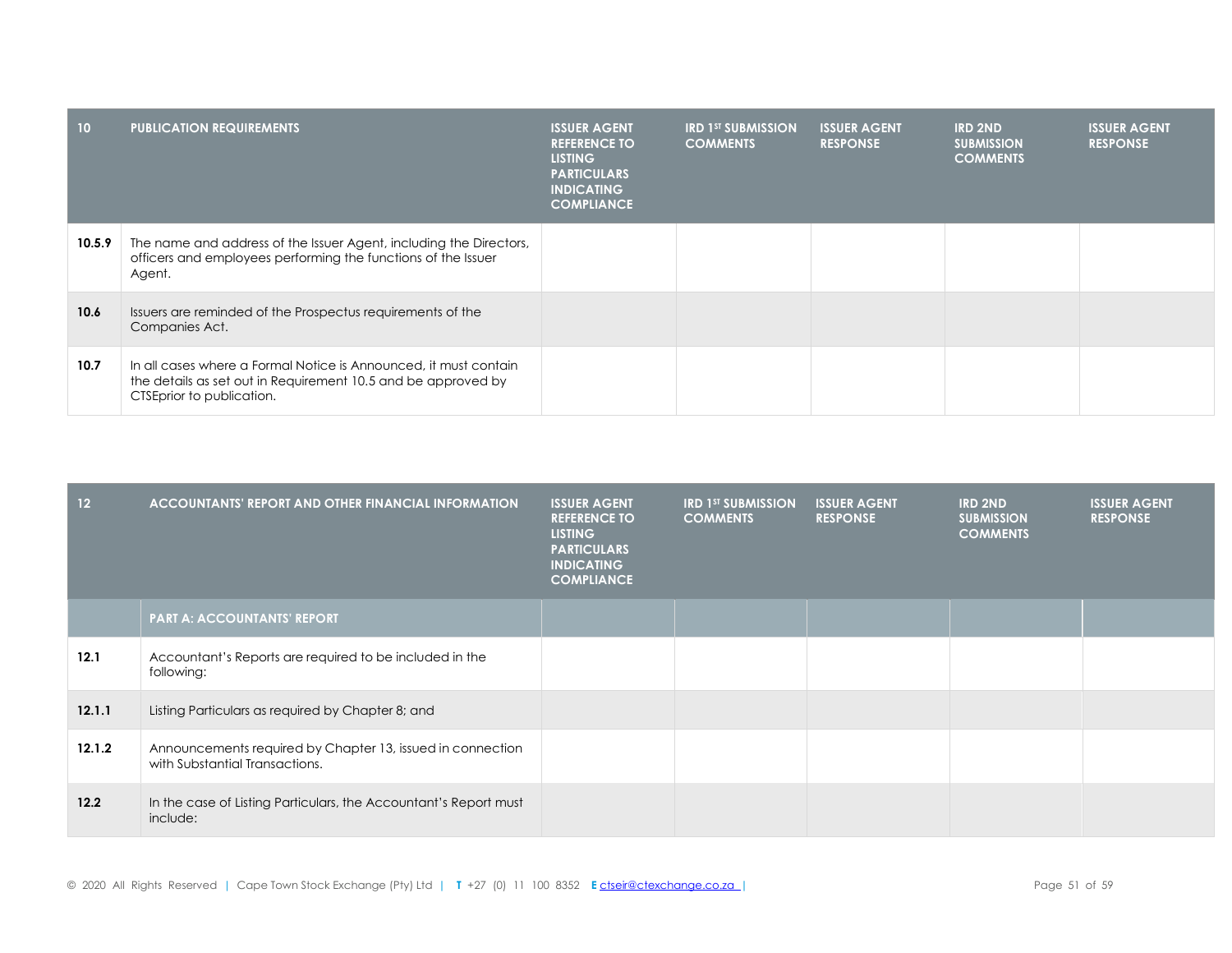| 12 <sup>°</sup> | <b>ACCOUNTANTS' REPORT AND OTHER FINANCIAL INFORMATION</b>                                                                                                                                                                                                                                                                                                                                                                                                                                                  | <b>ISSUER AGENT</b><br><b>REFERENCE TO</b><br><b>LISTING</b><br><b>PARTICULARS</b><br><b>INDICATING</b><br><b>COMPLIANCE</b> | <b>IRD 1ST SUBMISSION</b><br><b>COMMENTS</b> | <b>ISSUER AGENT</b><br><b>RESPONSE</b> | <b>IRD 2ND</b><br><b>SUBMISSION</b><br><b>COMMENTS</b> | <b>ISSUER AGENT</b><br><b>RESPONSE</b> |
|-----------------|-------------------------------------------------------------------------------------------------------------------------------------------------------------------------------------------------------------------------------------------------------------------------------------------------------------------------------------------------------------------------------------------------------------------------------------------------------------------------------------------------------------|------------------------------------------------------------------------------------------------------------------------------|----------------------------------------------|----------------------------------------|--------------------------------------------------------|----------------------------------------|
| 12.2.1          | The results of the Issuer or, if the Issuer is a Holding Company,<br>the consolidated results of the Issuer and its Subsidiaries:                                                                                                                                                                                                                                                                                                                                                                           |                                                                                                                              |                                              |                                        |                                                        |                                        |
| 12.2.1.1        | In respect of each of the 3 (three) financial years immediately<br>preceding the issue of the Listing Particulars or such shorter<br>period as may be acceptable to CTSE; or                                                                                                                                                                                                                                                                                                                                |                                                                                                                              |                                              |                                        |                                                        |                                        |
| 12.2.1.2        | In respect of a business plan under Requirement 6.14, at least 3<br>(three) financial years from the date of application for Listing.                                                                                                                                                                                                                                                                                                                                                                       |                                                                                                                              |                                              |                                        |                                                        |                                        |
| 12.2.2          | The results of any Material business or Major Subsidiary<br>acquired, agreed to be acquired since the date to which the<br>latest audited accounts of the Issuer have been made up (on<br>the same basis, where the Major Subsidiary is itself a Holding<br>Company, as in Requirement 12.2.1) in respect of:                                                                                                                                                                                               |                                                                                                                              |                                              |                                        |                                                        |                                        |
| 12.2.2.1        | Each of the 3 (three) financial years immediately preceding the<br>issue of the Listing Particulars, provided that where a Major<br>Subsidiary was disposed of or acquired within such 3 (three)<br>year period, adjusted pro-forma consolidations shall be<br>prepared to make meaningful comparison possible. The<br>Reporting Accountant may prepare pro-forma consolidations<br>using audited accounts of a Major Subsidiary acquired and<br>treat them as corresponding to the year end of the Issuer; |                                                                                                                              |                                              |                                        |                                                        |                                        |
| 12.2.2.2        | Each in respect of each of the financial years since<br>commencement of such business or the incorporation or other<br>establishment of such Subsidiary (as the case may be) if this<br>occurred less than 3 (three) years prior to the issue of the Listing<br>Particulars; or                                                                                                                                                                                                                             |                                                                                                                              |                                              |                                        |                                                        |                                        |
| 12.2.2.3        | Such shorter period as may be acceptable to CTSE;                                                                                                                                                                                                                                                                                                                                                                                                                                                           |                                                                                                                              |                                              |                                        |                                                        |                                        |
| 12.2.3          | The assets and liabilities of the Issuer and, if the Issuer is itself a<br>Holding Company, the consolidated assets and liabilities of the                                                                                                                                                                                                                                                                                                                                                                  |                                                                                                                              |                                              |                                        |                                                        |                                        |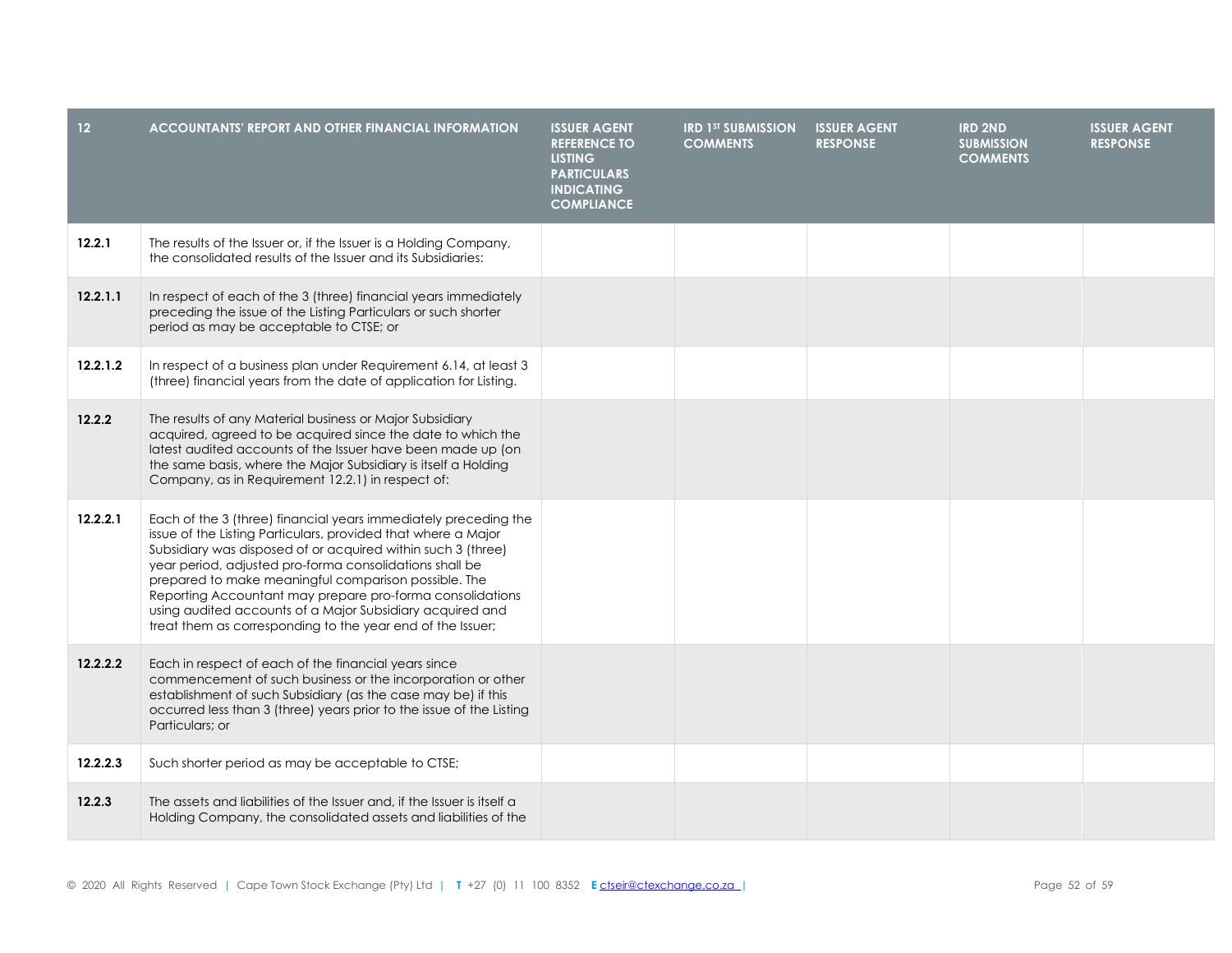| 12 <sub>2</sub> | <b>ACCOUNTANTS' REPORT AND OTHER FINANCIAL INFORMATION</b>                                                                                                                                                                                                                                                                                                                                  | <b>ISSUER AGENT</b><br><b>REFERENCE TO</b><br><b>LISTING</b><br><b>PARTICULARS</b><br><b>INDICATING</b><br><b>COMPLIANCE</b> | <b>IRD 1ST SUBMISSION</b><br><b>COMMENTS</b> | <b>ISSUER AGENT</b><br><b>RESPONSE</b> | <b>IRD 2ND</b><br><b>SUBMISSION</b><br><b>COMMENTS</b> | <b>ISSUER AGENT</b><br><b>RESPONSE</b> |
|-----------------|---------------------------------------------------------------------------------------------------------------------------------------------------------------------------------------------------------------------------------------------------------------------------------------------------------------------------------------------------------------------------------------------|------------------------------------------------------------------------------------------------------------------------------|----------------------------------------------|----------------------------------------|--------------------------------------------------------|----------------------------------------|
|                 | Issuer and its Subsidiaries in each case as at the date to which<br>the latest audited accounts of the Issuer have been made up;                                                                                                                                                                                                                                                            |                                                                                                                              |                                              |                                        |                                                        |                                        |
| 12.2.4          | Transfers (if those transfers are not reflected in the results of<br>each of the financial years referred to in Requirements 12.2.1<br>and 12.2.2) to and from any reserves arising on:                                                                                                                                                                                                     |                                                                                                                              |                                              |                                        |                                                        |                                        |
| 12.2.4.1        | Consolidation or acquisition;                                                                                                                                                                                                                                                                                                                                                               |                                                                                                                              |                                              |                                        |                                                        |                                        |
| 12.2.4.2        | The revaluation of assets; or                                                                                                                                                                                                                                                                                                                                                               |                                                                                                                              |                                              |                                        |                                                        |                                        |
| 12.2.4.3        | The translation of accounts denominated in foreign currencies,                                                                                                                                                                                                                                                                                                                              |                                                                                                                              |                                              |                                        |                                                        |                                        |
| 12.2.5          | A statement of the indebtedness as at the end of the period<br>reported on showing, as regards bank loans and overdrafts and<br>separately as regards other borrowings of the Issuer (or of the<br>Issuer and its Subsidiaries, including any Company which will<br>become a Subsidiary by reason of any acquisition falling within<br>Requirement 12.2.2) the aggregate amounts repayable: |                                                                                                                              |                                              |                                        |                                                        |                                        |
| 12.2.5.1        | On demand or within a period not exceeding 1 (one) year;                                                                                                                                                                                                                                                                                                                                    |                                                                                                                              |                                              |                                        |                                                        |                                        |
| 12.2.5.2        | Within a period of more than 1 (one) year but not exceeding 2<br>(two) years;                                                                                                                                                                                                                                                                                                               |                                                                                                                              |                                              |                                        |                                                        |                                        |
| 12.2.5.3        | Within a period of more than 2 (two) years but not exceeding 5<br>(five) years; and                                                                                                                                                                                                                                                                                                         |                                                                                                                              |                                              |                                        |                                                        |                                        |
| 12.2.5.4        | In more than 5 (five) years;                                                                                                                                                                                                                                                                                                                                                                |                                                                                                                              |                                              |                                        |                                                        |                                        |
| 12.2.6          | The details of the principal accounting policies which have<br>been applied in respect of the period reported on;                                                                                                                                                                                                                                                                           |                                                                                                                              |                                              |                                        |                                                        |                                        |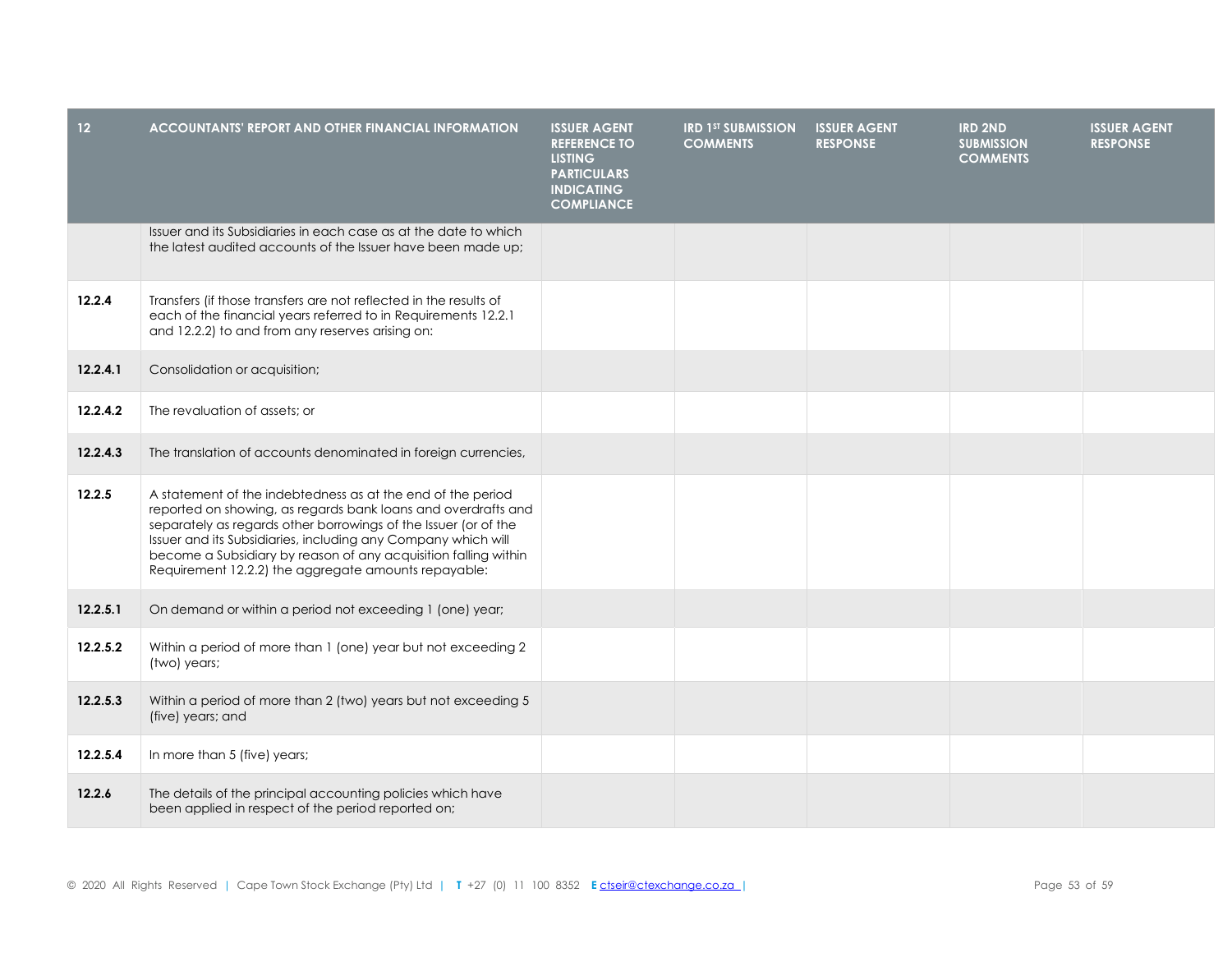| $12$   | <b>ACCOUNTANTS' REPORT AND OTHER FINANCIAL INFORMATION</b>                                                                                                                                                                                                                                                                                                                                                                               | <b>ISSUER AGENT</b><br><b>REFERENCE TO</b><br><b>LISTING</b><br><b>PARTICULARS</b><br><b>INDICATING</b><br><b>COMPLIANCE</b> | <b>IRD 1ST SUBMISSION</b><br><b>COMMENTS</b> | <b>ISSUER AGENT</b><br><b>RESPONSE</b> | <b>IRD 2ND</b><br><b>SUBMISSION</b><br><b>COMMENTS</b> | <b>ISSUER AGENT</b><br><b>RESPONSE</b> |
|--------|------------------------------------------------------------------------------------------------------------------------------------------------------------------------------------------------------------------------------------------------------------------------------------------------------------------------------------------------------------------------------------------------------------------------------------------|------------------------------------------------------------------------------------------------------------------------------|----------------------------------------------|----------------------------------------|--------------------------------------------------------|----------------------------------------|
| 12.2.7 | A statement of any significant subsequent events which have<br>occurred to any business or Company or within any Group<br>covered by the Accountant's Report since the end of the<br>period reported on or, if there are no such events, a statement<br>of that fact:                                                                                                                                                                    |                                                                                                                              |                                              |                                        |                                                        |                                        |
| 12.2.8 | A statement showing the sales turnover figures or gross trading<br>income of the Group during the 3 (three) financial years<br>immediately preceding the issue of the Listing Particulars<br>including an explanation of the method used for computation<br>of such turnover or income and a reasonable breakdown<br>between the more important trading activities. In the case of a<br>Group, intra-Group sales should be excluded; and |                                                                                                                              |                                              |                                        |                                                        |                                        |
| 12.2.9 | Any other matters which appear to the Reporting Accountants<br>to be relevant having regard to the purpose of the<br>Accountant's Report.                                                                                                                                                                                                                                                                                                |                                                                                                                              |                                              |                                        |                                                        |                                        |
| 12.3   | The report on results under Requirements 12.2.1 and 12.2.2 must:                                                                                                                                                                                                                                                                                                                                                                         |                                                                                                                              |                                              |                                        |                                                        |                                        |
| 12.3.1 | Be in English, and where also issued in any other language,<br>must state where there is a difference between the English<br>version and such other version, the English version shall prevail;                                                                                                                                                                                                                                          |                                                                                                                              |                                              |                                        |                                                        |                                        |
| 12.3.2 | Be in such format as is required by and must comply with IFRS;<br>and                                                                                                                                                                                                                                                                                                                                                                    |                                                                                                                              |                                              |                                        |                                                        |                                        |
| 12.3.3 | Disclose separately the Distribution per Security paid or<br>proposed on each class of Security (with particulars of each<br>such class).                                                                                                                                                                                                                                                                                                |                                                                                                                              |                                              |                                        |                                                        |                                        |
| 12.4   | In the case of a Circular, the Accountant's Report must include:                                                                                                                                                                                                                                                                                                                                                                         |                                                                                                                              |                                              |                                        |                                                        |                                        |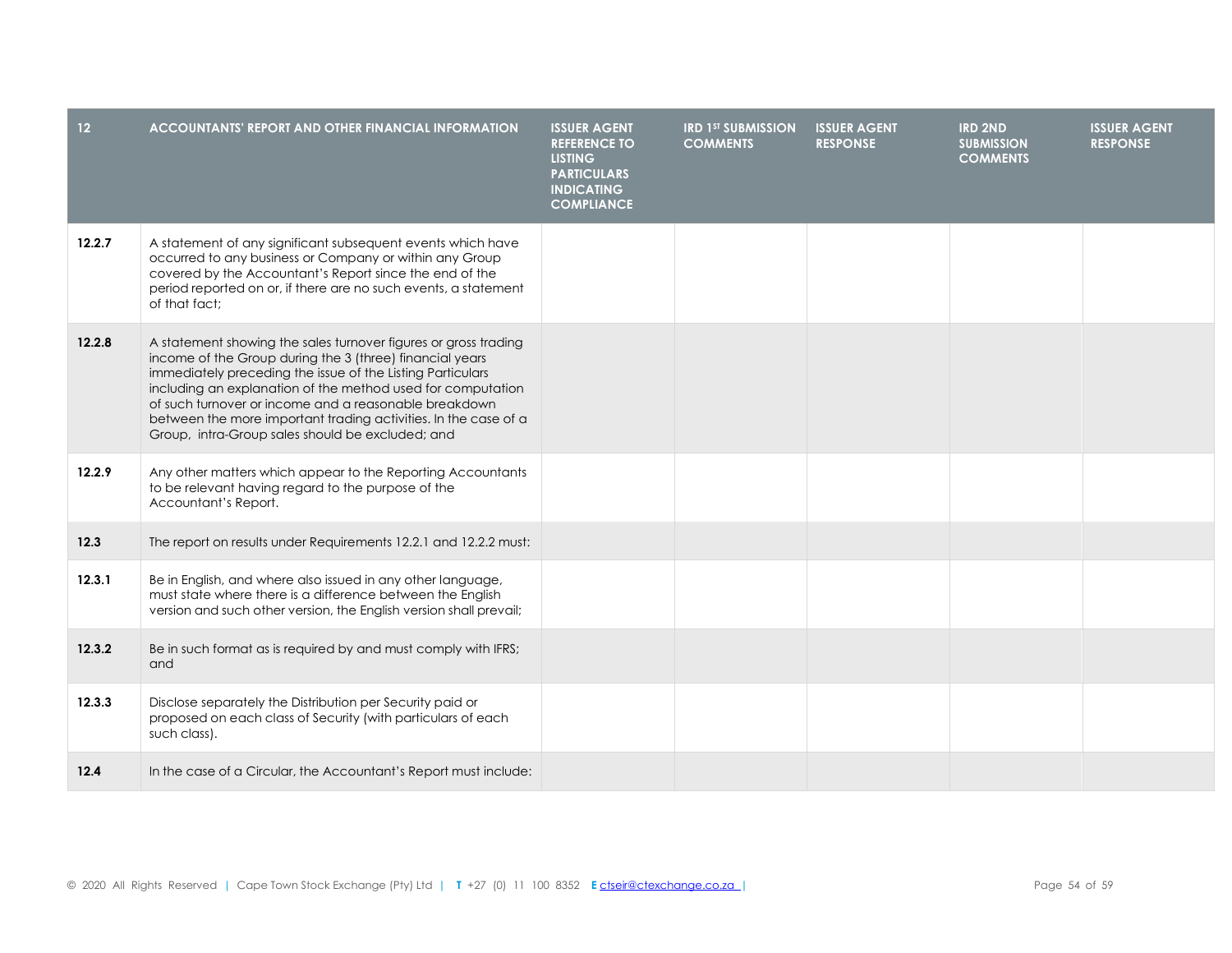| 12 <sub>2</sub> | <b>ACCOUNTANTS' REPORT AND OTHER FINANCIAL INFORMATION</b>                                                                                                                                                                                                                                                                                                                                                                                                                                                                                                                                                                                                                                                      | <b>ISSUER AGENT</b><br><b>REFERENCE TO</b><br><b>LISTING</b><br><b>PARTICULARS</b><br><b>INDICATING</b><br><b>COMPLIANCE</b> | <b>IRD 1ST SUBMISSION</b><br><b>COMMENTS</b> | <b>ISSUER AGENT</b><br><b>RESPONSE</b> | <b>IRD 2ND</b><br><b>SUBMISSION</b><br><b>COMMENTS</b> | <b>ISSUER AGENT</b><br><b>RESPONSE</b> |
|-----------------|-----------------------------------------------------------------------------------------------------------------------------------------------------------------------------------------------------------------------------------------------------------------------------------------------------------------------------------------------------------------------------------------------------------------------------------------------------------------------------------------------------------------------------------------------------------------------------------------------------------------------------------------------------------------------------------------------------------------|------------------------------------------------------------------------------------------------------------------------------|----------------------------------------------|----------------------------------------|--------------------------------------------------------|----------------------------------------|
| 12.4.1          | the results of the business which, or of the Company (or, if that<br>Company is itself a Holding Company, of the Company and its<br>Subsidiaries), in whose share capital an interest has been<br>acquired, agreed to be acquired or is proposed to be<br>acquired since the date to which the last published audited<br>accounts of the Issuer have been made up in respect of                                                                                                                                                                                                                                                                                                                                 |                                                                                                                              |                                              |                                        |                                                        |                                        |
| 12.4.1.1        | Each of the 3 (three) financial years immediately preceding the<br>Announcement of the Circular, provided that where a Major<br>Subsidiary was disposed of or acquired within such 3 (three)<br>year period, adjusted pro-forma consolidations shall be<br>prepared to make meaningful comparison possible. The<br>Reporting Accountant may prepare pro-forma consolidations<br>using audited accounts of a Major Subsidiary acquired and<br>treat them as corresponding to the year end of the Issuer;                                                                                                                                                                                                         |                                                                                                                              |                                              |                                        |                                                        |                                        |
| 12.4.1.2        | Of the financial years since commencement of such business or<br>the incorporation or other establishment of such a Company<br>(as the case may be) if this occurred less than 3 (three) years<br>prior to such Announcement; or                                                                                                                                                                                                                                                                                                                                                                                                                                                                                |                                                                                                                              |                                              |                                        |                                                        |                                        |
| 12.4.1.3        | Such shorter period as may be acceptable to CTSE.                                                                                                                                                                                                                                                                                                                                                                                                                                                                                                                                                                                                                                                               |                                                                                                                              |                                              |                                        |                                                        |                                        |
| 12.4.2          | The assets and liabilities of the business which, or of the<br>Company (and, if that Company is itself a Holding Company,<br>the consolidated assets and liabilities of the Company and its<br>Subsidiaries) in whose share capital an interest has been<br>acquired, agreed to be acquired or is proposed to be<br>acquired since the date to which the latest published audited<br>accounts of the Issuer have been made up, in each case as at<br>the date to which the latest audited accounts of such business<br>or Company (as the case may be) have been made up, even<br>though the Issuer and the Subsidiary or the intended Subsidiary<br>may not have had the same financial year end at such time. |                                                                                                                              |                                              |                                        |                                                        |                                        |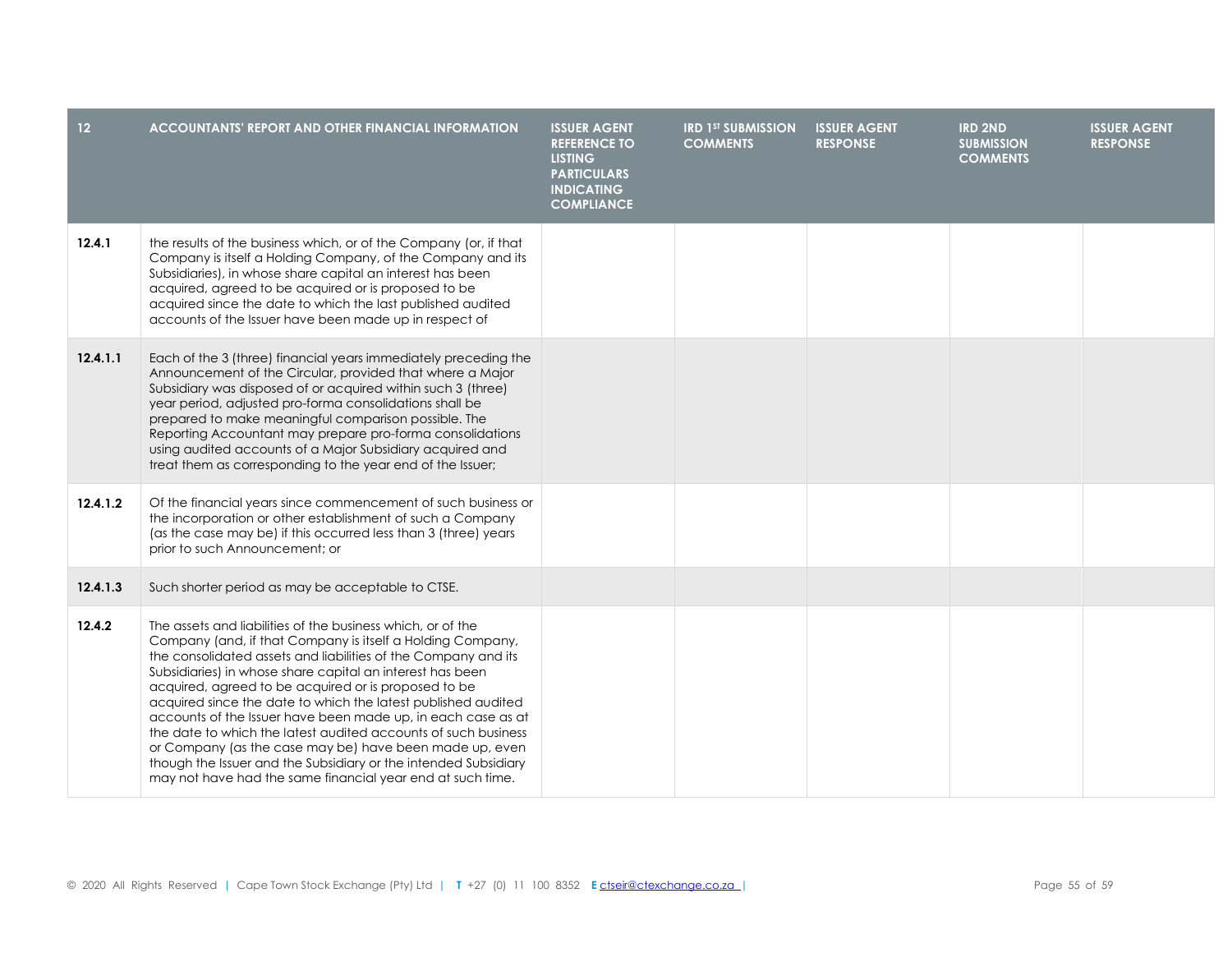| 12 <sub>2</sub> | <b>ACCOUNTANTS' REPORT AND OTHER FINANCIAL INFORMATION</b>                                                                                                                                                                                                                                                                                                                                                                                                                                                                                 | <b>ISSUER AGENT</b><br><b>REFERENCE TO</b><br><b>LISTING</b><br><b>PARTICULARS</b><br><b>INDICATING</b><br><b>COMPLIANCE</b> | <b>IRD 1ST SUBMISSION</b><br><b>COMMENTS</b> | <b>ISSUER AGENT</b><br><b>RESPONSE</b> | <b>IRD 2ND</b><br><b>SUBMISSION</b><br><b>COMMENTS</b> | <b>ISSUER AGENT</b><br><b>RESPONSE</b> |
|-----------------|--------------------------------------------------------------------------------------------------------------------------------------------------------------------------------------------------------------------------------------------------------------------------------------------------------------------------------------------------------------------------------------------------------------------------------------------------------------------------------------------------------------------------------------------|------------------------------------------------------------------------------------------------------------------------------|----------------------------------------------|----------------------------------------|--------------------------------------------------------|----------------------------------------|
| 12.4.3          | Where the use of audited accounts with different financial year<br>ends in terms of Requirements 12.2.2 or 12.4.1 is likely to mislead<br>investors, CTSE and the Reporting Accountant may agree on<br>alternative arrangements and the necessary disclosure for<br>investors to make the correct informed decision. The Issuer may<br>approach the Head of Legal, Compliance and Issuer<br>Regulation for guidance on whether using audited accounts or<br>some other accounting information is more appropriate in the<br>circumstances. |                                                                                                                              |                                              |                                        |                                                        |                                        |
| 12.4.4          | Transfers to and from any reserves arising on:                                                                                                                                                                                                                                                                                                                                                                                                                                                                                             |                                                                                                                              |                                              |                                        |                                                        |                                        |
| 12.4.4.1        | Consolidation or acquisition;                                                                                                                                                                                                                                                                                                                                                                                                                                                                                                              |                                                                                                                              |                                              |                                        |                                                        |                                        |
| 12.4.4.2        | The revaluation of assets; or                                                                                                                                                                                                                                                                                                                                                                                                                                                                                                              |                                                                                                                              |                                              |                                        |                                                        |                                        |
| 12.4.4.3        | The translation of accounts denominated in foreign currencies.                                                                                                                                                                                                                                                                                                                                                                                                                                                                             |                                                                                                                              |                                              |                                        |                                                        |                                        |
|                 | If those transfers are not reflected in the results in respect of<br>each financial year referred to in Requirement 12.4.1;                                                                                                                                                                                                                                                                                                                                                                                                                |                                                                                                                              |                                              |                                        |                                                        |                                        |
| 12.4.5          | The statement of indebtedness as at the end of the period<br>reported on, showing, as regards bank loans and overdrafts<br>and separately as regards other borrowings of the business or<br>Company or Company and its Subsidiaries covered by the<br>Accountant's Report, the aggregate amounts payable:                                                                                                                                                                                                                                  |                                                                                                                              |                                              |                                        |                                                        |                                        |
| 12.4.5.1        | On demand or within a period not exceeding 1 (one) year;                                                                                                                                                                                                                                                                                                                                                                                                                                                                                   |                                                                                                                              |                                              |                                        |                                                        |                                        |
| 12.4.5.2        | Within a period of more than 1 (one) year but not exceeding 2<br>(two) years;                                                                                                                                                                                                                                                                                                                                                                                                                                                              |                                                                                                                              |                                              |                                        |                                                        |                                        |
| 12.4.5.3        | Within a period of more than 2 (two) years but not exceeding 5<br>(five) years; and                                                                                                                                                                                                                                                                                                                                                                                                                                                        |                                                                                                                              |                                              |                                        |                                                        |                                        |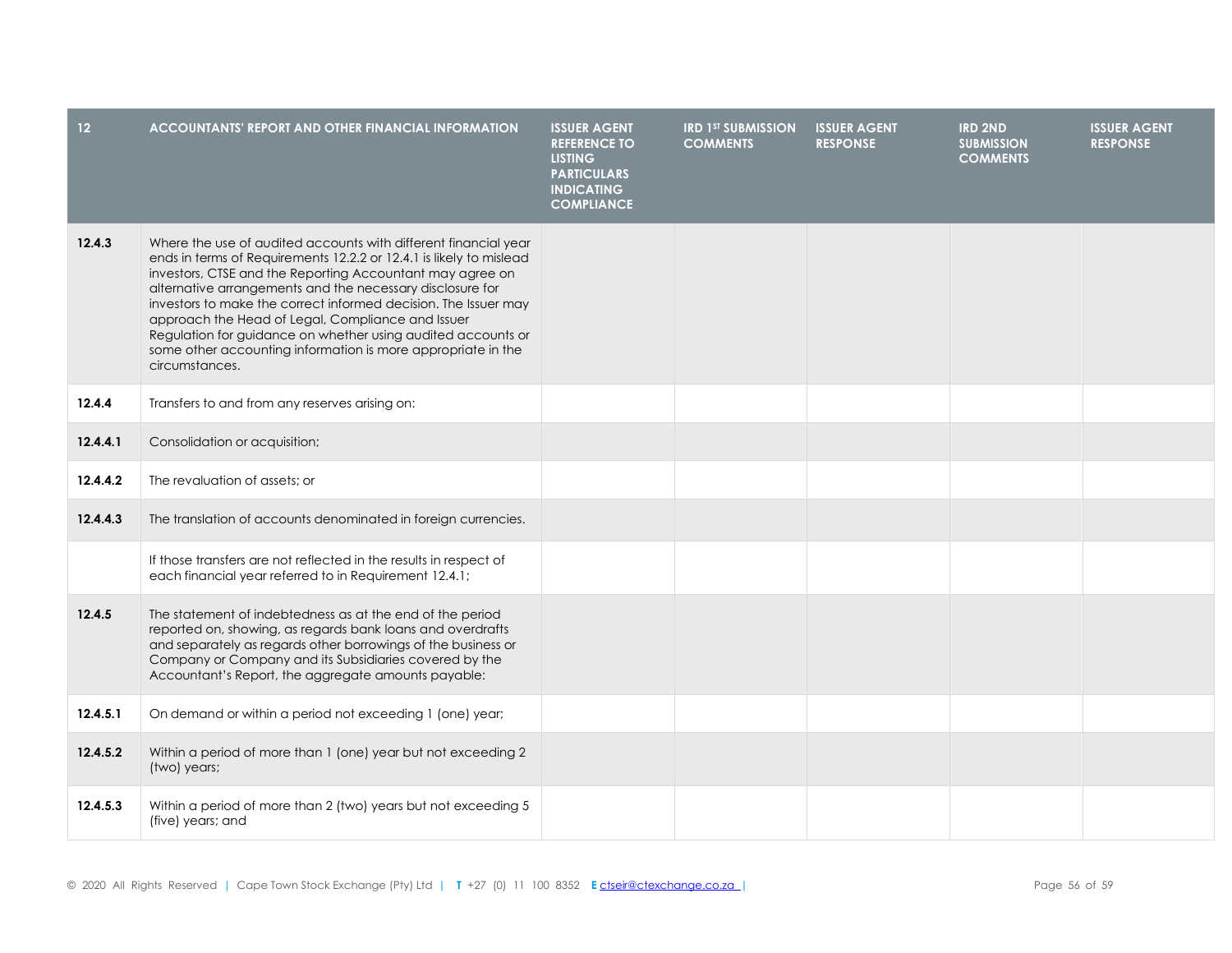| 12 <sub>2</sub> | <b>ACCOUNTANTS' REPORT AND OTHER FINANCIAL INFORMATION</b>                                                                                                                                                                                                                                    | <b>ISSUER AGENT</b><br><b>REFERENCE TO</b><br><b>LISTING</b><br><b>PARTICULARS</b><br><b>INDICATING</b><br><b>COMPLIANCE</b> | <b>IRD 1ST SUBMISSION</b><br><b>COMMENTS</b> | <b>ISSUER AGENT</b><br><b>RESPONSE</b> | <b>IRD 2ND</b><br><b>SUBMISSION</b><br><b>COMMENTS</b> | <b>ISSUER AGENT</b><br><b>RESPONSE</b> |
|-----------------|-----------------------------------------------------------------------------------------------------------------------------------------------------------------------------------------------------------------------------------------------------------------------------------------------|------------------------------------------------------------------------------------------------------------------------------|----------------------------------------------|----------------------------------------|--------------------------------------------------------|----------------------------------------|
| 12.4.5.4        | In more than 5 (five) years;                                                                                                                                                                                                                                                                  |                                                                                                                              |                                              |                                        |                                                        |                                        |
| 12.4.6          | The details of the principal accounting policies which have<br>been applied in respect of the period reported on;                                                                                                                                                                             |                                                                                                                              |                                              |                                        |                                                        |                                        |
| 12.4.7          | A statement of any significant subsequent events which have<br>occurred to any business or Company or Holding Company<br>and its Subsidiaries covered by the Accountant's Report since<br>the end of the period reported on or, if there are no such<br>events, a statement of that fact; and |                                                                                                                              |                                              |                                        |                                                        |                                        |
| 12.4.8          | Any other matters which appear to the Reporting Accountants<br>to be relevant having regard to the purpose of the<br>Accountant's Report.                                                                                                                                                     |                                                                                                                              |                                              |                                        |                                                        |                                        |
| 12.5            | In all cases the Accountant's Report shall:                                                                                                                                                                                                                                                   |                                                                                                                              |                                              |                                        |                                                        |                                        |
| 12.5.1          | State whether or not the accounts for the period reported on<br>have been audited and, if so, by whom;                                                                                                                                                                                        |                                                                                                                              |                                              |                                        |                                                        |                                        |
| 12.5.2          | State whether or not any audited accounts have been made<br>up since the end of the last financial period reported on;                                                                                                                                                                        |                                                                                                                              |                                              |                                        |                                                        |                                        |
| 12.5.3          | Express the opinion of the Reporting Accountants as to whether<br>or not the relevant information gives, for the purposes of the<br>Accountant's Report, a true and fair view of the results for the<br>period reported on and of the assets and liabilities at the end of<br>that period;    |                                                                                                                              |                                              |                                        |                                                        |                                        |
| 12.5.4          | State that it has been prepared in accordance with IFRS;                                                                                                                                                                                                                                      |                                                                                                                              |                                              |                                        |                                                        |                                        |
| 12.5.5          | Name the Reporting Accountants;                                                                                                                                                                                                                                                               |                                                                                                                              |                                              |                                        |                                                        |                                        |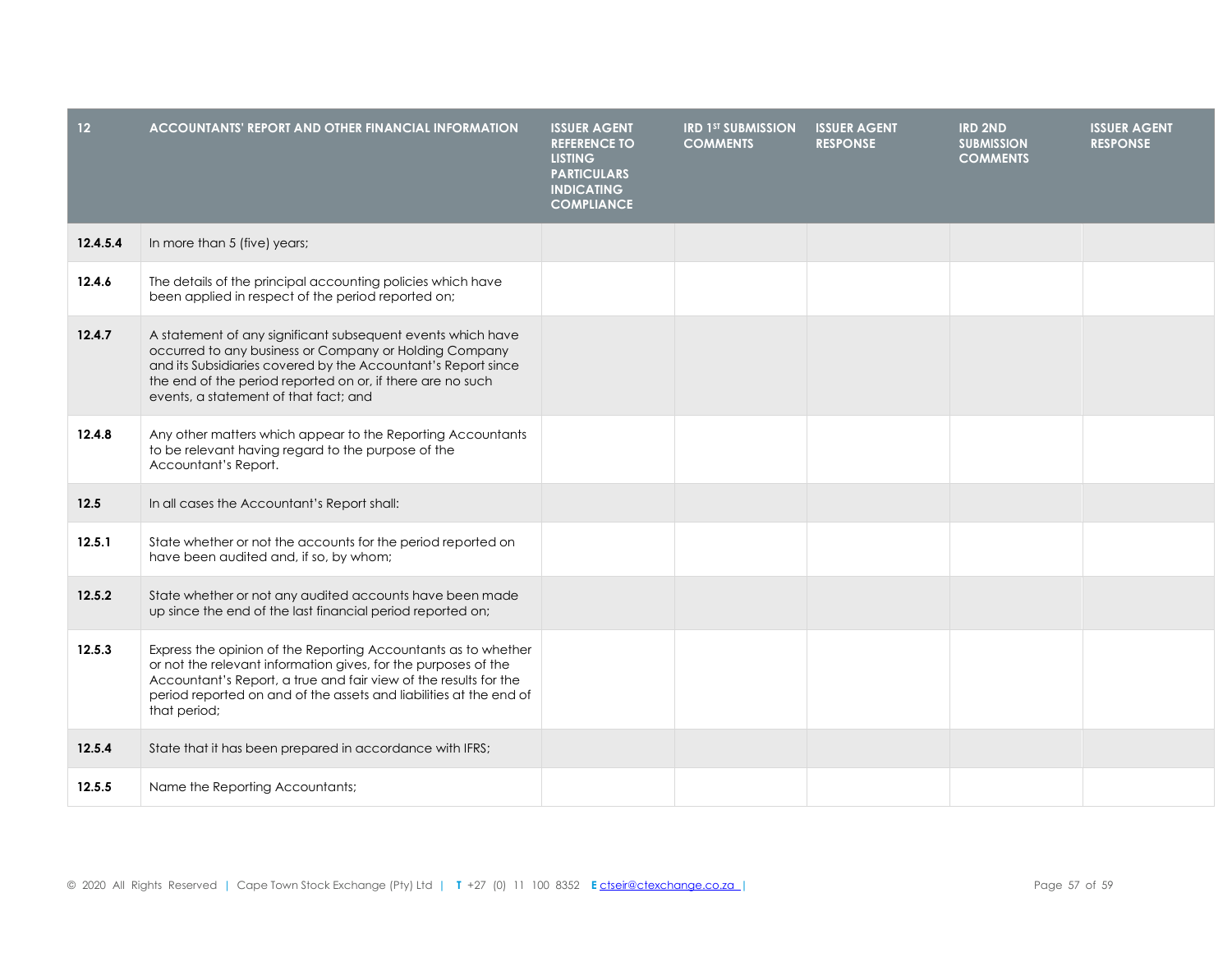| 12 <sup>°</sup> | <b>ACCOUNTANTS' REPORT AND OTHER FINANCIAL INFORMATION</b>                                                                                                                                                                                                                                                                                                                            | <b>ISSUER AGENT</b><br><b>REFERENCE TO</b><br><b>LISTING</b><br><b>PARTICULARS</b><br><b>INDICATING</b><br><b>COMPLIANCE</b> | <b>IRD 1ST SUBMISSION</b><br><b>COMMENTS</b> | <b>ISSUER AGENT</b><br><b>RESPONSE</b> | <b>IRD 2ND</b><br><b>SUBMISSION</b><br><b>COMMENTS</b> | <b>ISSUER AGENT</b><br><b>RESPONSE</b> |
|-----------------|---------------------------------------------------------------------------------------------------------------------------------------------------------------------------------------------------------------------------------------------------------------------------------------------------------------------------------------------------------------------------------------|------------------------------------------------------------------------------------------------------------------------------|----------------------------------------------|----------------------------------------|--------------------------------------------------------|----------------------------------------|
| 12.5.6          | Include a statement as to whether the Reporting Accountants<br>are Associates of any Directors or of any shareholders holding<br>more than 5% (five percent) of the number of shares issued by<br>the Company and if not, a statement that no such relationship<br>exists;                                                                                                            |                                                                                                                              |                                              |                                        |                                                        |                                        |
| 12.5.7          | State whether the Reporting Accountants audit any holding or<br>any Subsidiary of that Company; and                                                                                                                                                                                                                                                                                   |                                                                                                                              |                                              |                                        |                                                        |                                        |
| 12.5.8          | Be dated.                                                                                                                                                                                                                                                                                                                                                                             |                                                                                                                              |                                              |                                        |                                                        |                                        |
| 12.6            | Save for as specifically otherwise provided in Requirements 12.2<br>to 12.5, the information to be disclosed in respect such<br>Requirements shall conform to IFRS and such other<br>requirements as may be specified in the Companies Act. It<br>should also comply with International Standards on Auditing or<br>with the Issuer's national law (but subject to Requirement 15.3). |                                                                                                                              |                                              |                                        |                                                        |                                        |
| 12.7            | In preparing the Accountant's Report, the Reporting<br>Accountants shall:                                                                                                                                                                                                                                                                                                             |                                                                                                                              |                                              |                                        |                                                        |                                        |
| 12.7.1          | Make such adjustments as are in their opinion appropriate for<br>the purposes of the Accountant's Report and state that all<br>adjustments considered necessary have been made, or (where<br>appropriate) that no adjustments were considered necessary.                                                                                                                              |                                                                                                                              |                                              |                                        |                                                        |                                        |
| 12.7.2          | Where adjustments are made, a written statement signed by<br>the Reporting Accountants (a statement of adjustments) shall<br>be made available for public inspection (see Requirement<br>$9.69.4$ .                                                                                                                                                                                   |                                                                                                                              |                                              |                                        |                                                        |                                        |
| 12.7.3          | The statement of adjustments shall set out, for each of the years<br>reported upon, each adjustment made and be sufficiently<br>detailed so as to reconcile the figures in the Accountant's<br>Report with the corresponding figures in theaudited accounts<br>and shall give the reasons thereof.                                                                                    |                                                                                                                              |                                              |                                        |                                                        |                                        |